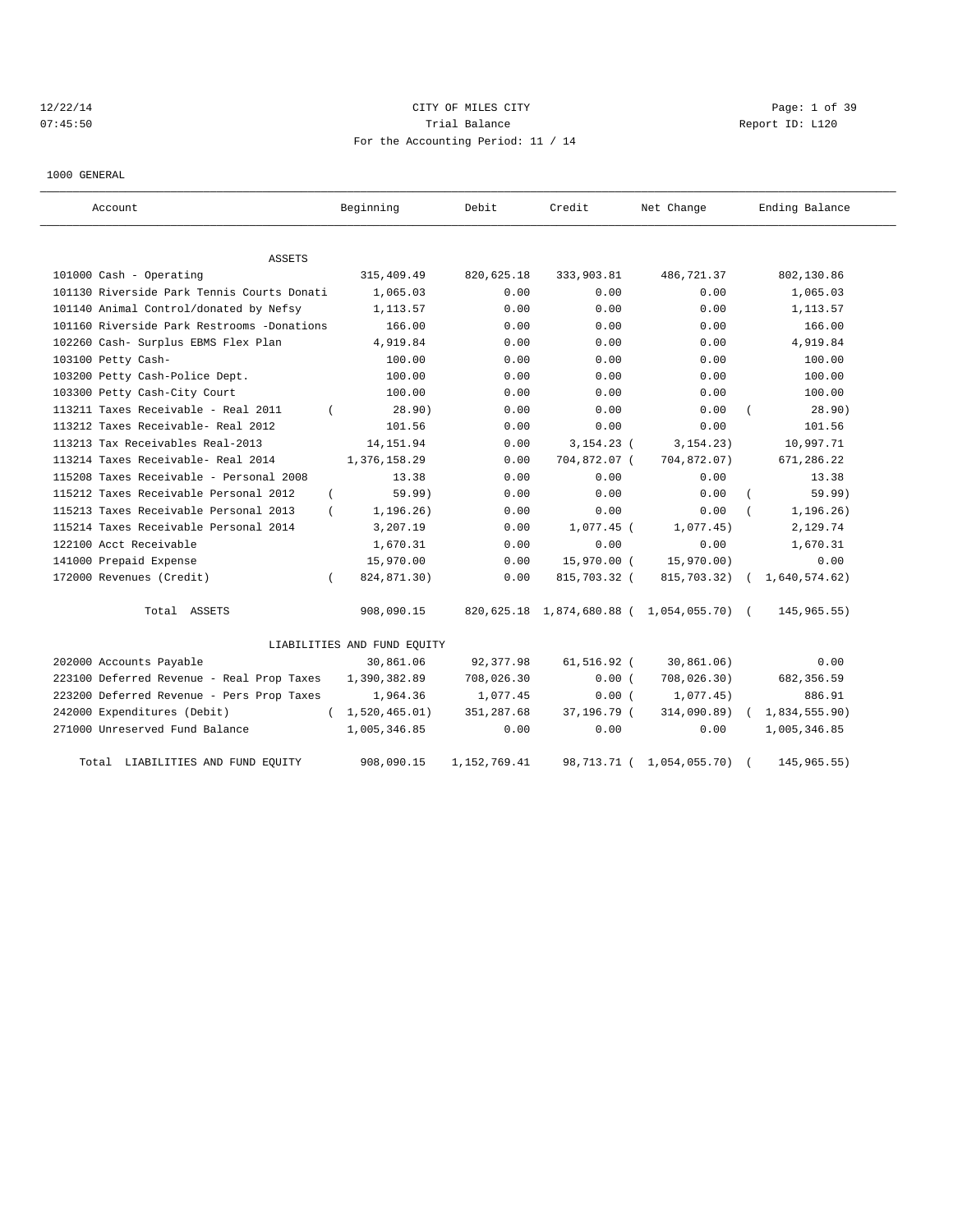### 12/22/14 CITY OF MILES CITY Page: 2 of 39 07:45:50 Trial Balance Report ID: L120 For the Accounting Period: 11 / 14

### 2220 LIBRARY

| Account                                    | Beginning                   | Debit     | Credit      | Net Change     | Ending Balance |
|--------------------------------------------|-----------------------------|-----------|-------------|----------------|----------------|
|                                            |                             |           |             |                |                |
| ASSETS                                     |                             |           |             |                |                |
| 101000 Cash - Operating                    | 6,633.79                    | 24,189.00 | 26,642.51 ( | 2,453.51)      | 4,180.28       |
| 101032 Cash- Library Board of Trustees Mul | 17,432.75                   | 0.00      | 0.00        | 0.00           | 17,432.75      |
| 103000 Petty Cash                          | 75.00                       | 0.00      | 0.00        | 0.00           | 75.00          |
| 172000 Revenues (Credit)                   | 98,629.02)                  | 0.00      | 24,189.00 ( | 24,189.00) (   | 122,818.02)    |
| Total ASSETS                               | 74,487.48)                  | 24,189.00 | 50,831.51 ( | $26,642.51$ (  | 101, 129.99)   |
|                                            | LIABILITIES AND FUND EQUITY |           |             |                |                |
| 202000 Accounts Payable                    | 0.00                        | 2,064.70  | 2,064.70    | 0.00           | 0.00           |
| 242000 Expenditures (Debit)                | 108,697.83)<br>$\left($     | 26,642.51 | 0.00(       | $26,642.51)$ ( | 135, 340. 34)  |
| 271000 Unreserved Fund Balance             | 34, 210.35                  | 0.00      | 0.00        | 0.00           | 34, 210.35     |
| LIABILITIES AND FUND EQUITY<br>Total       | 74,487.48)                  | 28,707.21 | 2,064.70 (  | $26,642.51$ (  | 101,129.99)    |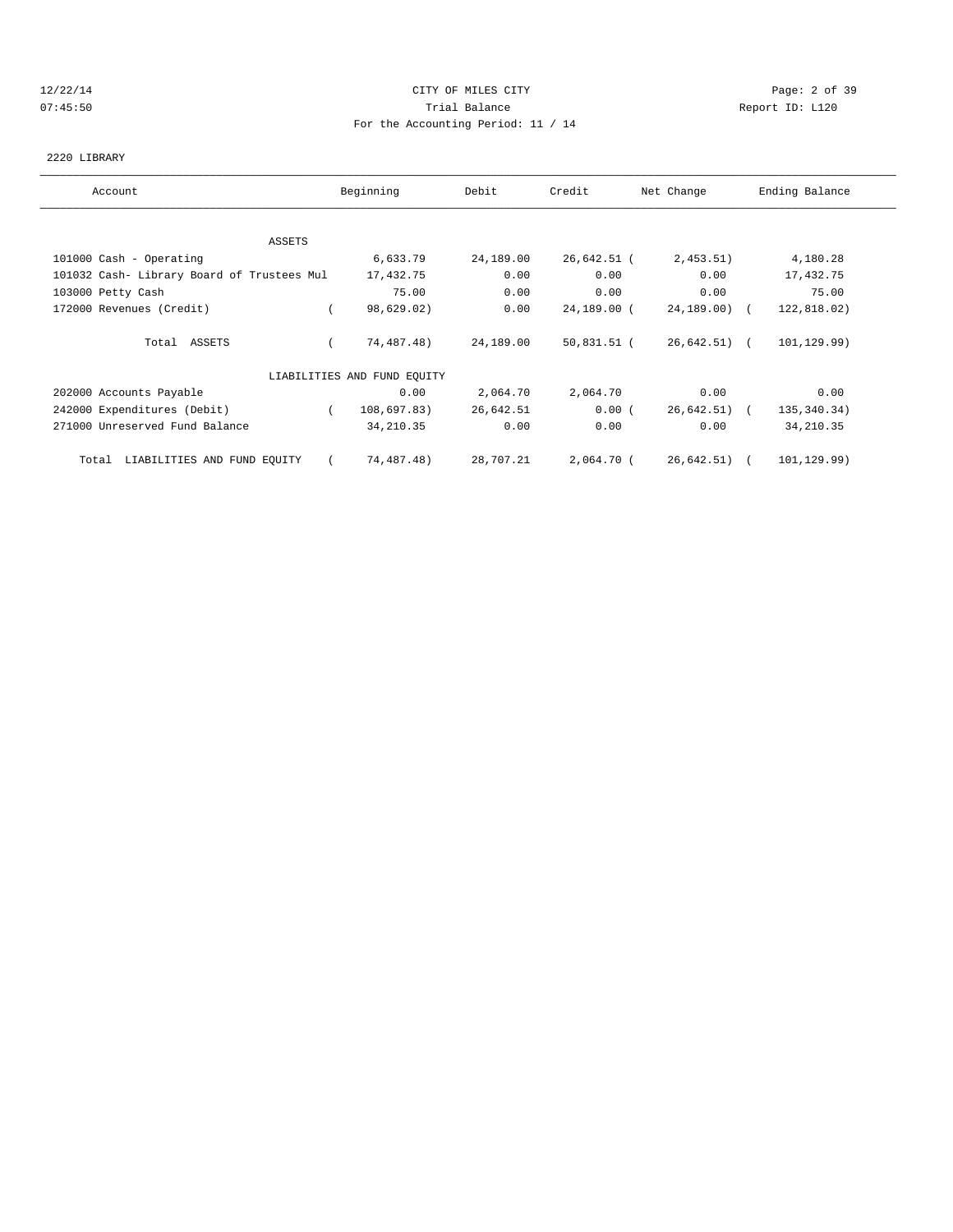## 12/22/14 CITY OF MILES CITY Page: 3 of 39 07:45:50 Trial Balance Report ID: L120 For the Accounting Period: 11 / 14

### 2260 EMERGENCY DISASTER

| Account                                   | Beginning                   | Debit | Credit   | Net Change          | Ending Balance |
|-------------------------------------------|-----------------------------|-------|----------|---------------------|----------------|
|                                           |                             |       |          |                     |                |
| ASSETS                                    |                             |       |          |                     |                |
| 101000 Cash - Operating                   | 14.28                       | 2.42  | 0.00     | 2.42                | 16.70          |
| 113211 Taxes Receivable - Real 2011       | 3.46                        | 0.00  | 0.00     | 0.00                | 3.46           |
| 172000 Revenues (Credit)                  | 14.28)                      | 0.00  | $2.42$ ( | 2.42)<br>$\sqrt{2}$ | 16.70)         |
| Total ASSETS                              | 3.46                        | 2.42  | 2.42     | 0.00                | 3.46           |
|                                           | LIABILITIES AND FUND EQUITY |       |          |                     |                |
| 223100 Deferred Revenue - Real Prop Taxes | 3.46                        | 0.00  | 0.00     | 0.00                | 3.46           |
| LIABILITIES AND FUND EOUITY<br>Total      | 3.46                        | 0.00  | 0.00     | 0.00                | 3.46           |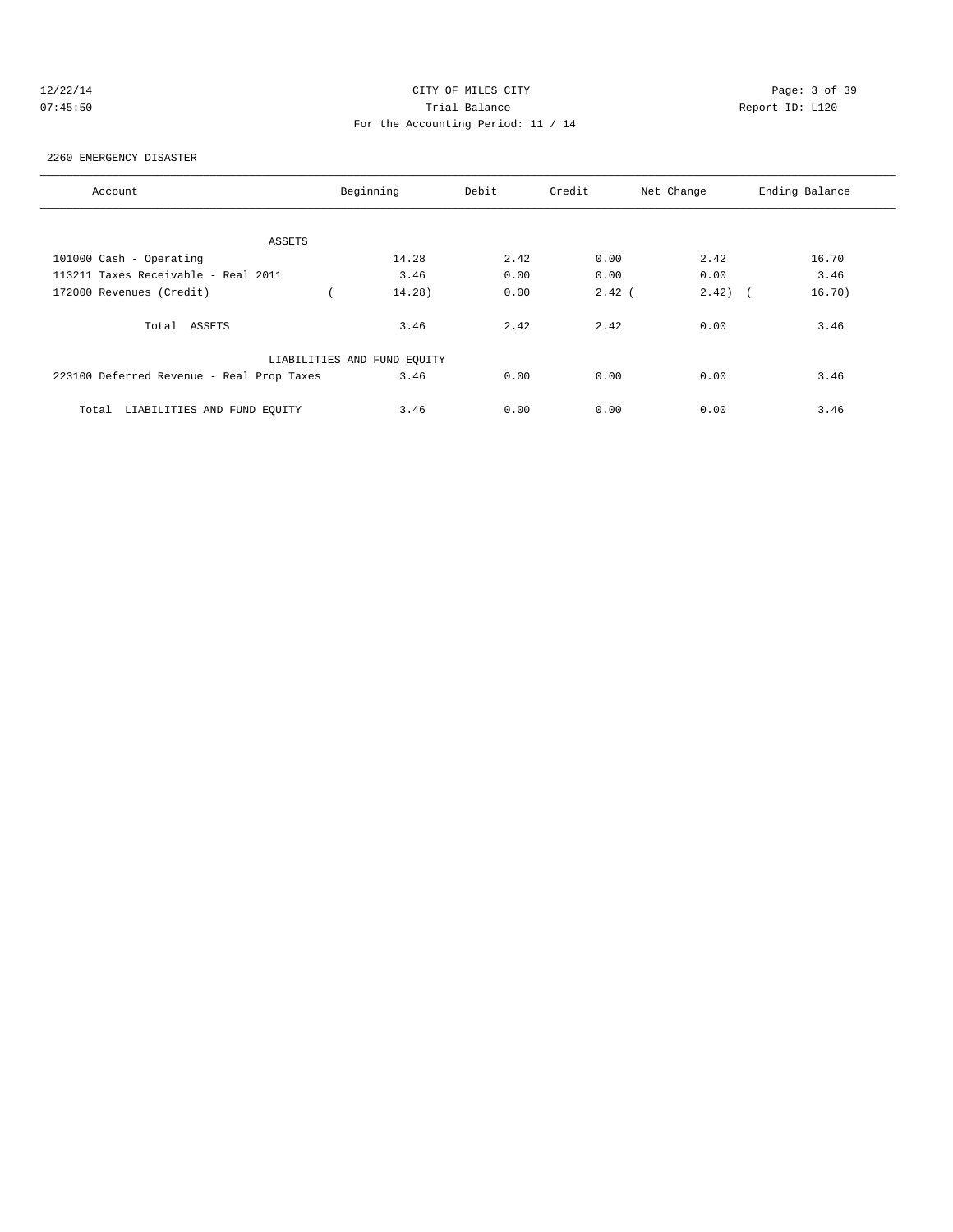## 12/22/14 CITY OF MILES CITY Page: 4 of 39 07:45:50 Trial Balance Report ID: L120 For the Accounting Period: 11 / 14

### 2270 Health

| Account                              |        | Beginning                   | Debit | Credit | Net Change | Ending Balance |
|--------------------------------------|--------|-----------------------------|-------|--------|------------|----------------|
|                                      |        |                             |       |        |            |                |
|                                      | ASSETS |                             |       |        |            |                |
| 101000 Cash - Operating              |        | 14,916.61                   | 0.00  | 0.00   | 0.00       | 14,916.61      |
| 172000 Revenues (Credit)             |        | 16, 925.50)                 | 0.00  | 0.00   | 0.00       | 16, 925.50)    |
| Total ASSETS                         |        | 2,008.89                    | 0.00  | 0.00   | 0.00       | 2,008.89       |
|                                      |        | LIABILITIES AND FUND EQUITY |       |        |            |                |
| 242000 Expenditures (Debit)          |        | 13,753.78)                  | 0.00  | 0.00   | 0.00       | 13,753.78)     |
| 271000 Unreserved Fund Balance       |        | 11,744.89                   | 0.00  | 0.00   | 0.00       | 11,744.89      |
| LIABILITIES AND FUND EQUITY<br>Total |        | 2,008.89                    | 0.00  | 0.00   | 0.00       | 2,008.89       |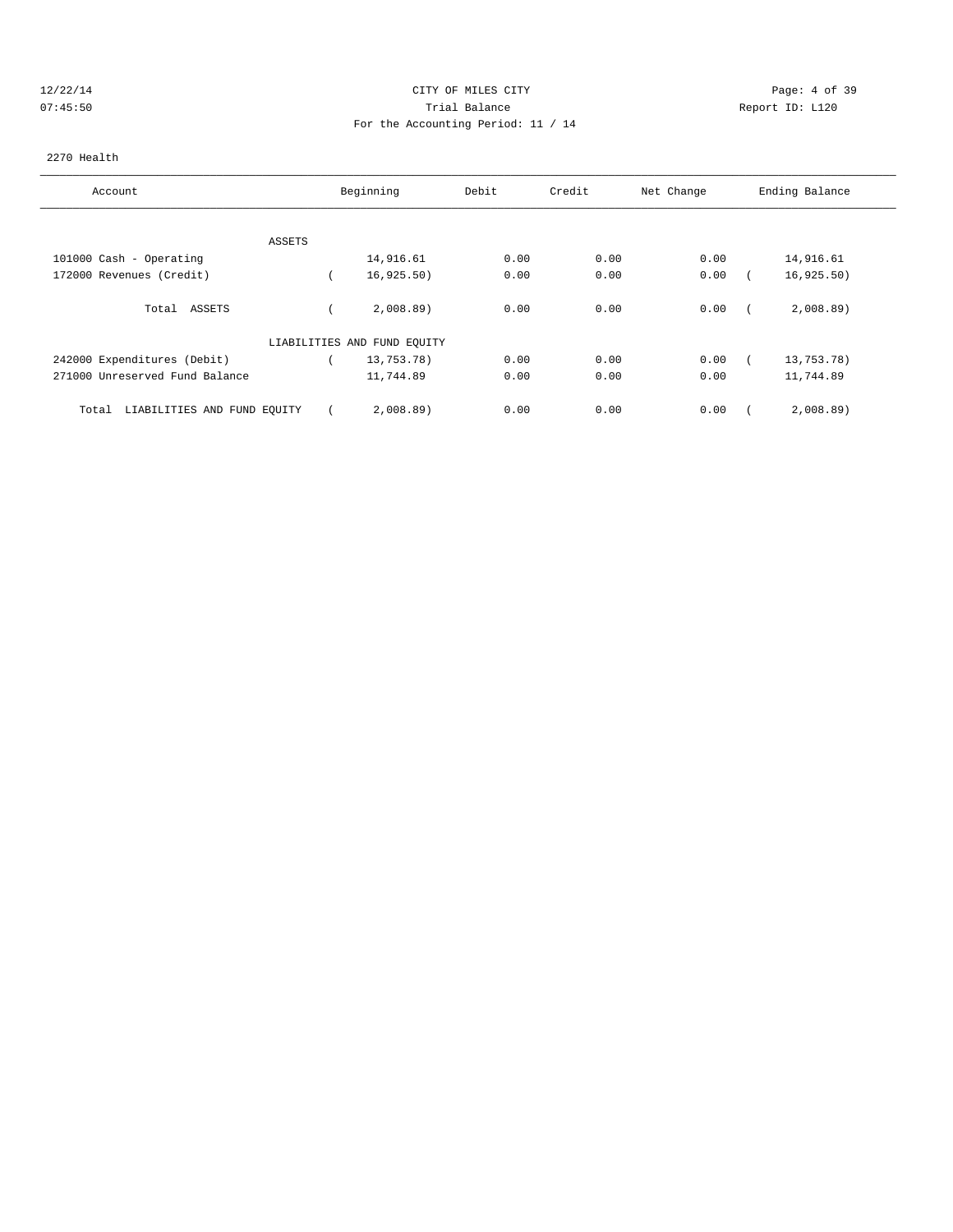## 12/22/14 CITY OF MILES CITY Page: 5 of 39 07:45:50 Trial Balance Report ID: L120 For the Accounting Period: 11 / 14

2350 Local Government/Study Commission

| Account                                   | Beginning                   | Debit    | Credit       | Net Change   | Ending Balance |
|-------------------------------------------|-----------------------------|----------|--------------|--------------|----------------|
|                                           |                             |          |              |              |                |
| ASSETS                                    |                             |          |              |              |                |
| 101000 Cash - Operating                   | 35.05                       | 3,392.35 | 900.00       | 2,492.35     | 2,527.40       |
| 113214 Taxes Receivable- Real 2014        | 6,623.05                    | 0.00     | $3,392.35$ ( | 3,392.35)    | 3,230.70       |
| 172000 Revenues (Credit)                  | 210.50)                     | 0.00     | $3,392.35$ ( | $3,392.35$ ( | 3,602.85)      |
| Total ASSETS                              | 6,447.60                    | 3,392.35 | 7,684.70 (   | 4,292.35)    | 2,155.25       |
|                                           | LIABILITIES AND FUND EQUITY |          |              |              |                |
| 202000 Accounts Payable                   | 0.00                        | 900.00   | 900.00       | 0.00         | 0.00           |
| 223100 Deferred Revenue - Real Prop Taxes | 6,623.05                    | 3,392.35 | 0.00(        | 3,392,35)    | 3,230.70       |
| 242000 Expenditures (Debit)               | 175.45)                     | 900.00   | 0.00(        | $900.00)$ (  | 1,075.45)      |
| LIABILITIES AND FUND EQUITY<br>Total      | 6,447.60                    | 5,192.35 | $900.00$ $($ | 4,292.35)    | 2,155.25       |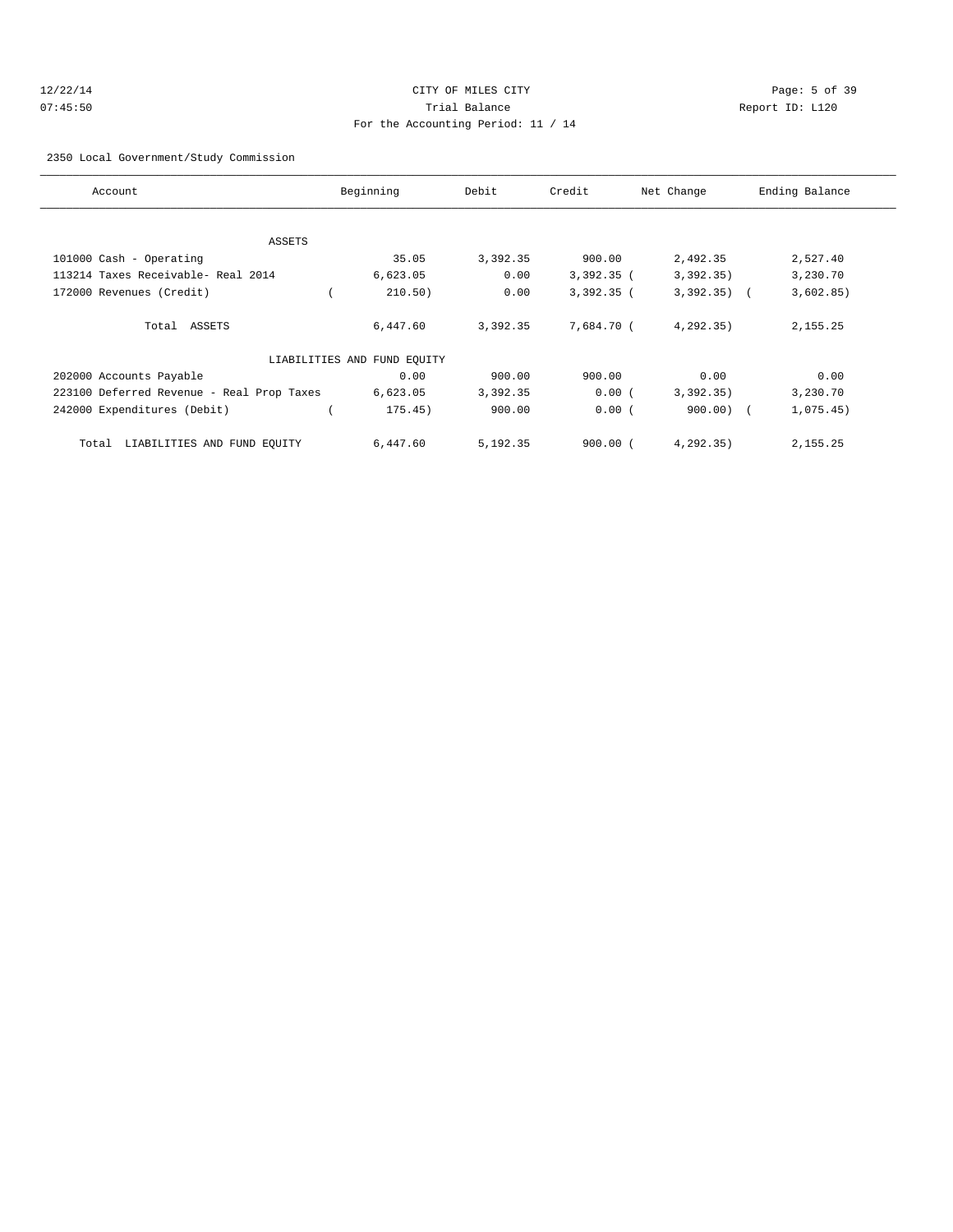### 12/22/14 CITY OF MILES CITY Page: 6 of 39 07:45:50 Trial Balance Report ID: L120 For the Accounting Period: 11 / 14

2372 Permissive Medical Levy

| Account                                   | Beginning                   | Debit        | Credit        | Net Change   | Ending Balance |
|-------------------------------------------|-----------------------------|--------------|---------------|--------------|----------------|
|                                           |                             |              |               |              |                |
| <b>ASSETS</b>                             |                             |              |               |              |                |
| 101000 Cash - Operating                   | 11,749.32                   | 77,769.91    | 0.00          | 77,769.91    | 89,519.23      |
| 113211 Taxes Receivable - Real 2011       |                             | 5.80<br>0.00 | 0.00          | 0.00         | 5.80)          |
| 113212 Taxes Receivable- Real 2012        | 10.11                       | 0.00         | 0.00          | 0.00         | 10.11          |
| 113213 Tax Receivables Real-2013          | 1,400.80                    | 0.00         | $312.21$ (    | 312.21)      | 1,088.59       |
| 113214 Taxes Receivable- Real 2014        | 150,999.90                  | 0.00         | 77,342.57 (   | 77,342.57)   | 73,657.33      |
| 115212 Taxes Receivable Personal 2012     |                             | 0.01<br>0.00 | 0.00          | 0.00         | 0.01           |
| 115213 Taxes Receivable Personal 2013     |                             | 0.01<br>0.00 | 0.00          | 0.00         | 0.01           |
| 115214 Taxes Receivable Personal 2014     | 317.44                      | 0.00         | $106.65$ (    | 106.65)      | 210.79         |
| 172000 Revenues (Credit)                  | 7,368.42)                   | 0.00         | $77.769.91$ ( | 77,769.91) ( | 85, 138. 33)   |
| Total ASSETS                              | 157,103.37                  | 77,769.91    | 155,531.34 (  | 77,761.43)   | 79,341.94      |
|                                           | LIABILITIES AND FUND EQUITY |              |               |              |                |
| 223100 Deferred Revenue - Real Prop Taxes | 152,404.98                  | 77,654.78    | 0.00(         | 77,654.78)   | 74,750.20      |
| 223200 Deferred Revenue - Pers Prop Taxes | 314.86                      | 106.65       | 0.00(         | 106.65)      | 208.21         |
| 271000 Unreserved Fund Balance            | 4,383.53                    | 0.00         | 0.00          | 0.00         | 4,383.53       |
| Total LIABILITIES AND FUND EQUITY         | 157,103.37                  | 77,761.43    | 0.00(         | 77,761.43)   | 79,341.94      |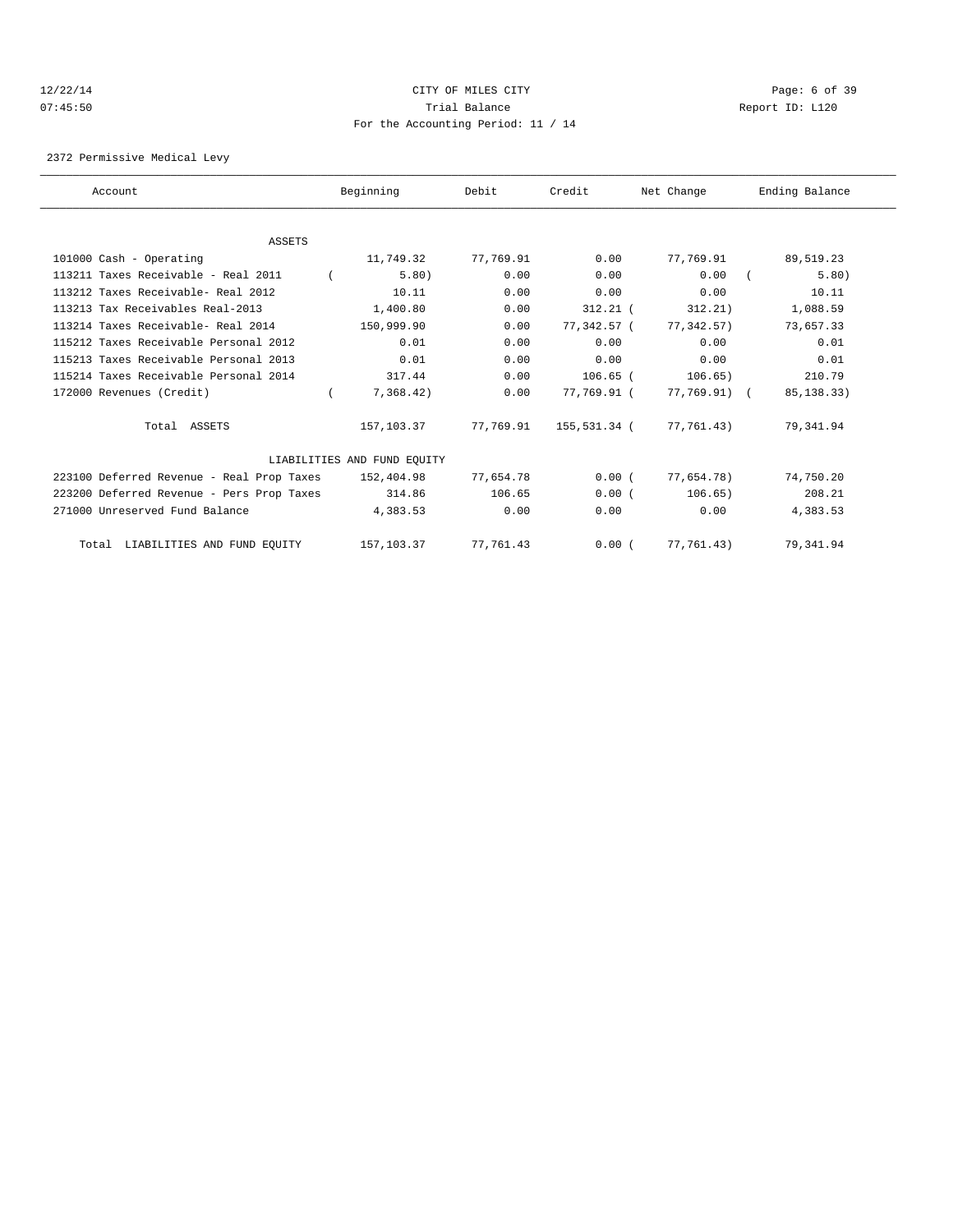## 12/22/14 CITY OF MILES CITY Page: 7 of 39 07:45:50 Trial Balance Report ID: L120 For the Accounting Period: 11 / 14

2394 BUILDING CODE ENFORCEMENT

| Account                              |        | Beginning                   | Debit    | Credit       | Net Change   | Ending Balance |
|--------------------------------------|--------|-----------------------------|----------|--------------|--------------|----------------|
|                                      |        |                             |          |              |              |                |
|                                      | ASSETS |                             |          |              |              |                |
| 101000 Cash - Operating              |        | 110,699.73                  | 2,744.88 | 3,891.33 (   | 1, 146.45)   | 109,553.28     |
| 172000 Revenues (Credit)             |        | 17, 312.58)                 | 0.00     | 2,744.88 (   | $2,744.88$ ( | 20,057.46)     |
| Total ASSETS                         |        | 93,387.15                   | 2,744.88 | $6,636.21$ ( | 3,891.33)    | 89,495.82      |
|                                      |        | LIABILITIES AND FUND EQUITY |          |              |              |                |
| 202000 Accounts Payable              |        | 0.00                        | 2,002.80 | 2,002.80     | 0.00         | 0.00           |
| 242000 Expenditures (Debit)          |        | 24,964.59)                  | 3,891.33 | 0.00(        | $3,891.33$ ( | 28,855.92)     |
| 271000 Unreserved Fund Balance       |        | 118, 351.74                 | 0.00     | 0.00         | 0.00         | 118, 351. 74   |
| LIABILITIES AND FUND EQUITY<br>Total |        | 93,387.15                   | 5,894.13 | $2,002.80$ ( | 3,891.33)    | 89,495.82      |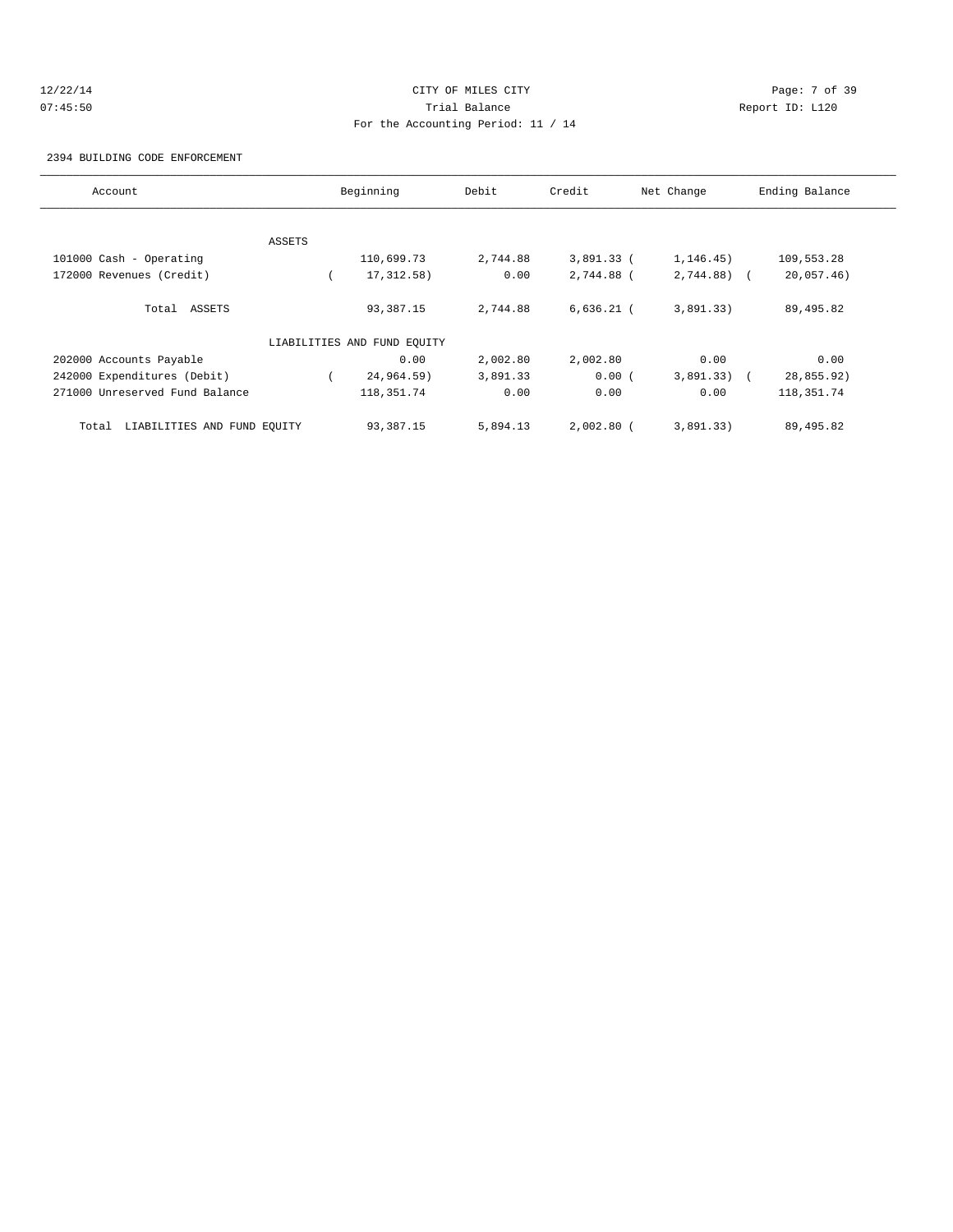## 12/22/14 CITY OF MILES CITY Page: 8 of 39 07:45:50 Trial Balance Report ID: L120 For the Accounting Period: 11 / 14

2400 LTG M D#165-(Gen City)

| Account                                    | Beginning                   | Debit       | Credit       | Net Change       | Ending Balance |  |
|--------------------------------------------|-----------------------------|-------------|--------------|------------------|----------------|--|
|                                            |                             |             |              |                  |                |  |
| ASSETS                                     |                             |             |              |                  |                |  |
| 101000 Cash - Operating                    | 14,009.37                   | 81, 173.58  | 14, 214.64   | 66,958.94        | 80,968.31      |  |
| 118080 Special Assessments Receivable 2008 | 45.01                       | 0.00        | 0.00         | 0.00             | 45.01          |  |
| 118090 Special Assessment Receivable 2009  | 118.67                      | 0.00        | 0.00         | 0.00             | 118.67         |  |
| 118100 Special Assessments Receivable 2010 | 97.74                       | 0.00        | 0.00         | 0.00             | 97.74          |  |
| 118110 Special Assessments Receivable 2011 | 124.74                      | 0.00        | 0.00         | 0.00             | 124.74         |  |
| 118120 Special Assessments Receivable 2012 | 124.68                      | 0.00        | 0.00         | 0.00             | 124.68         |  |
| 118130 Special Assessments Receivable 2013 | 2,810.58                    | 0.00        | $627.95$ (   | 627.95)          | 2,182.63       |  |
| 118140 Special Assessments Receivables-201 | 154,385.00                  | 0.00        | 80,491.35 (  | 80,491.35)       | 73,893.65      |  |
| 172000 Revenues (Credit)                   | 11,783.52)                  | 0.00        | 81,173.58 (  | 81,173.58) (     | 92,957.10)     |  |
| Total ASSETS                               | 159,932.27                  | 81,173.58   | 176,507.52 ( | 95,333.94)       | 64,598.33      |  |
|                                            | LIABILITIES AND FUND EOUITY |             |              |                  |                |  |
| 202000 Accounts Payable                    | 0.00                        | 14,214.64   | 14, 214.64   | 0.00             | 0.00           |  |
| 223000 Deferred Revenue/Uncollected Taxes  | 157,707.78                  | 81,119.30   | 0.00(        | 81,119.30)       | 76,588.48      |  |
| 242000 Expenditures (Debit)                | 43,180.71)                  | 14, 214, 64 | 0.00(        | $14, 214.64$ ) ( | 57, 395.35)    |  |
| 271000 Unreserved Fund Balance             | 45,405.20                   | 0.00        | 0.00         | 0.00             | 45,405.20      |  |
| Total LIABILITIES AND FUND EQUITY          | 159,932.27                  | 109,548.58  | 14,214.64 (  | 95, 333.94)      | 64,598.33      |  |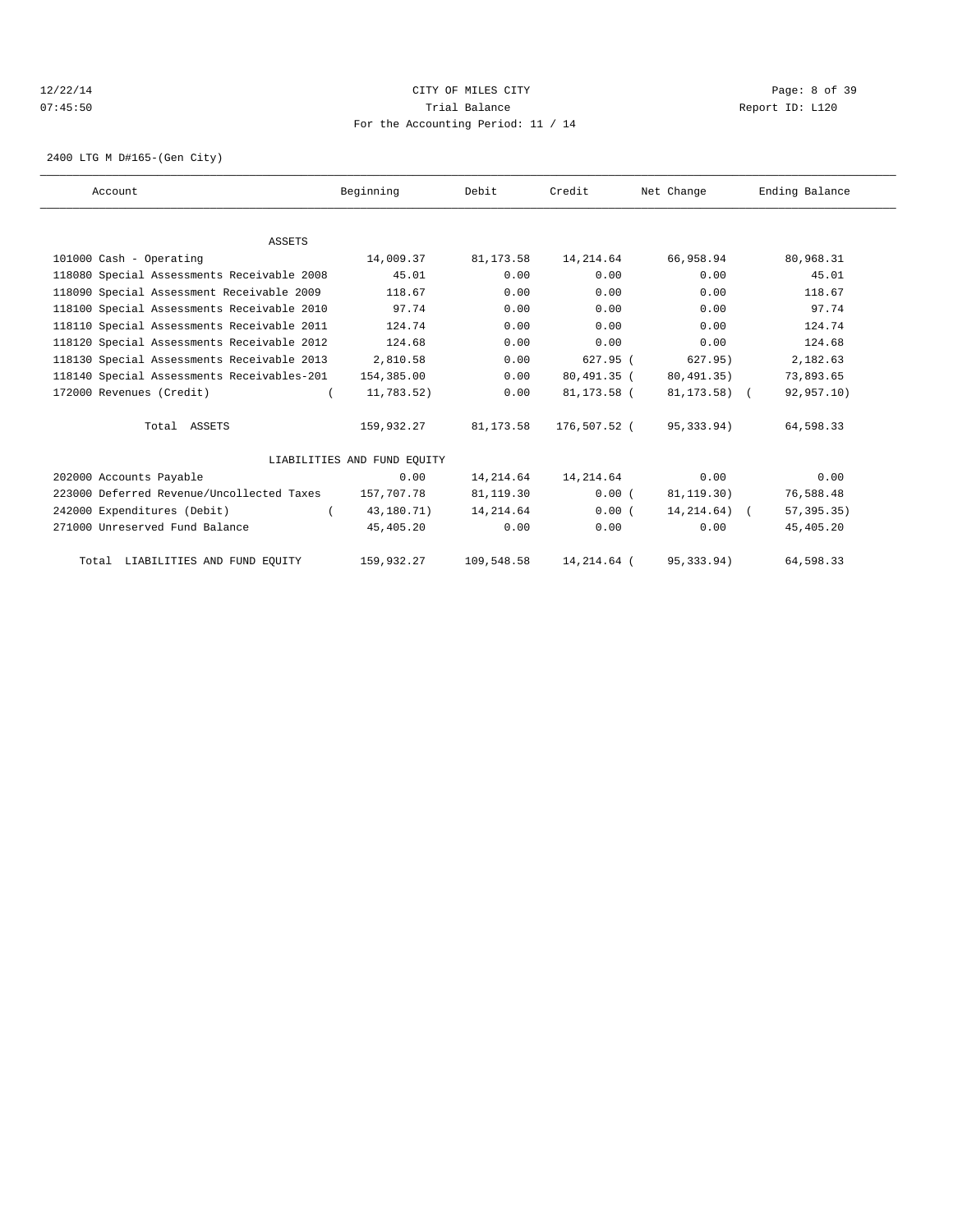## 12/22/14 CITY OF MILES CITY Page: 9 of 39 07:45:50 Trial Balance Report ID: L120 For the Accounting Period: 11 / 14

2420 LTG M D#167-(MilesAddn Etc)

| Account                                     | Beginning                   | Debit     | Credit      | Net Change   | Ending Balance |
|---------------------------------------------|-----------------------------|-----------|-------------|--------------|----------------|
|                                             |                             |           |             |              |                |
| ASSETS                                      |                             |           |             |              |                |
| 101000 Cash - Operating                     | 1,356.25                    | 16,273.09 | 2,240.88    | 14,032.21    | 15,388.46      |
| 118090 Special Assessment Receivable 2009 ( | 0.06)                       | 0.00      | 0.00        | 0.00         | 0.06)          |
| 118130 Special Assessments Receivable 2013  | 708.08                      | 0.00      | $203.31$ (  | 203.31)      | 504.77         |
| 118140 Special Assessments Receivables-201  | 31,056.40                   | 0.00      | 16,053.57 ( | 16,053.57)   | 15,002.83      |
| 172000 Revenues (Credit)                    | 2,409.82)                   | 0.00      | 16,273.09 ( | 16,273.09) ( | 18,682.91)     |
| Total ASSETS                                | 30,710.85                   | 16,273.09 | 34,770.85 ( | 18,497.76)   | 12,213.09      |
|                                             | LIABILITIES AND FUND EQUITY |           |             |              |                |
| 202000 Accounts Payable                     | 0.00                        | 2,240.88  | 2,240.88    | 0.00         | 0.00           |
| 223000 Deferred Revenue/Uncollected Taxes   | 31,764.42                   | 16,256.88 | 0.00(       | 16, 256.88)  | 15,507.54      |
| 242000 Expenditures (Debit)                 | 10,910.29)                  | 2,240.88  | 0.00(       | $2,240.88$ ( | 13, 151. 17)   |
| 271000 Unreserved Fund Balance              | 9,856.72                    | 0.00      | 0.00        | 0.00         | 9,856.72       |
| Total LIABILITIES AND FUND EQUITY           | 30,710.85                   | 20,738.64 | 2,240.88 (  | 18,497.76)   | 12,213.09      |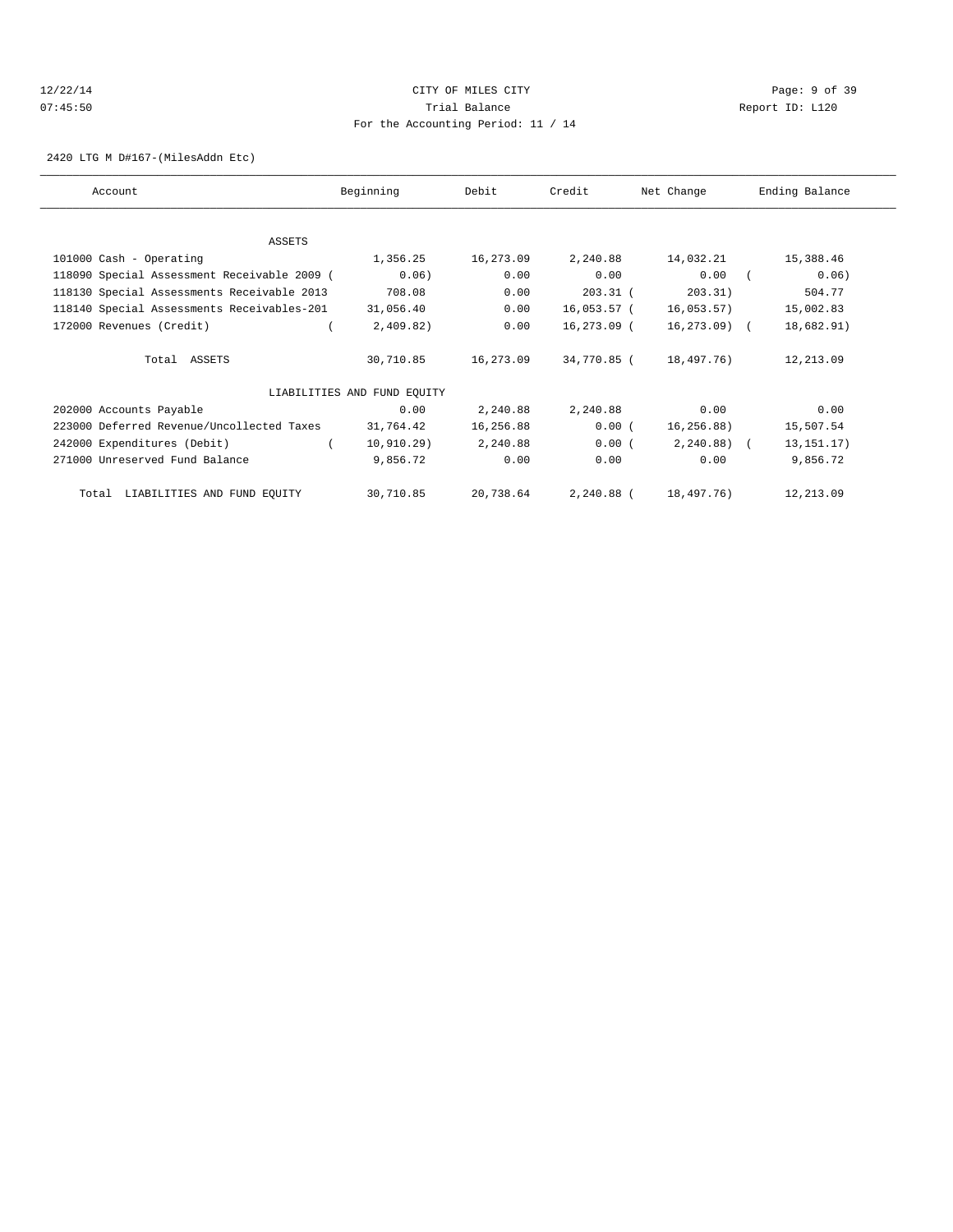## 12/22/14 Page: 10 of 39 07:45:50 Trial Balance Report ID: L120 For the Accounting Period: 11 / 14

2430 LTG M D#171-(Balsam Est)

| Account                                    | Beginning                   | Debit    | Credit     | Net Change   | Ending Balance |
|--------------------------------------------|-----------------------------|----------|------------|--------------|----------------|
|                                            |                             |          |            |              |                |
| <b>ASSETS</b>                              |                             |          |            |              |                |
| 101000 Cash - Operating                    | 19.63)                      | 1,854.07 | 110.89     | 1,743.18     | 1,723.55       |
| 118140 Special Assessments Receivables-201 | 3,749.85                    | 0.00     | 1,854.07 ( | 1,854.07)    | 1,895.78       |
| 172000 Revenues (Credit)                   | 337.13)                     | 0.00     | 1,854.07 ( | $1,854.07$ ( | 2,191.20)      |
| Total ASSETS                               | 3,393.09                    | 1,854.07 | 3,819.03 ( | 1,964.96)    | 1,428.13       |
|                                            | LIABILITIES AND FUND EQUITY |          |            |              |                |
| 202000 Accounts Payable                    | 0.00                        | 110.89   | 110.89     | 0.00         | 0.00           |
| 223000 Deferred Revenue/Uncollected Taxes  | 3,749.85                    | 1,854.07 | 0.00(      | 1,854.07)    | 1,895.78       |
| 242000 Expenditures (Debit)                | 1, 510.05)                  | 110.89   | 0.00(      | $110.89$ (   | 1,620.94)      |
| 271000 Unreserved Fund Balance             | 1,153.29                    | 0.00     | 0.00       | 0.00         | 1,153.29       |
| LIABILITIES AND FUND EQUITY<br>Total       | 3,393.09                    | 2,075.85 | 110.89 (   | 1,964.96)    | 1,428.13       |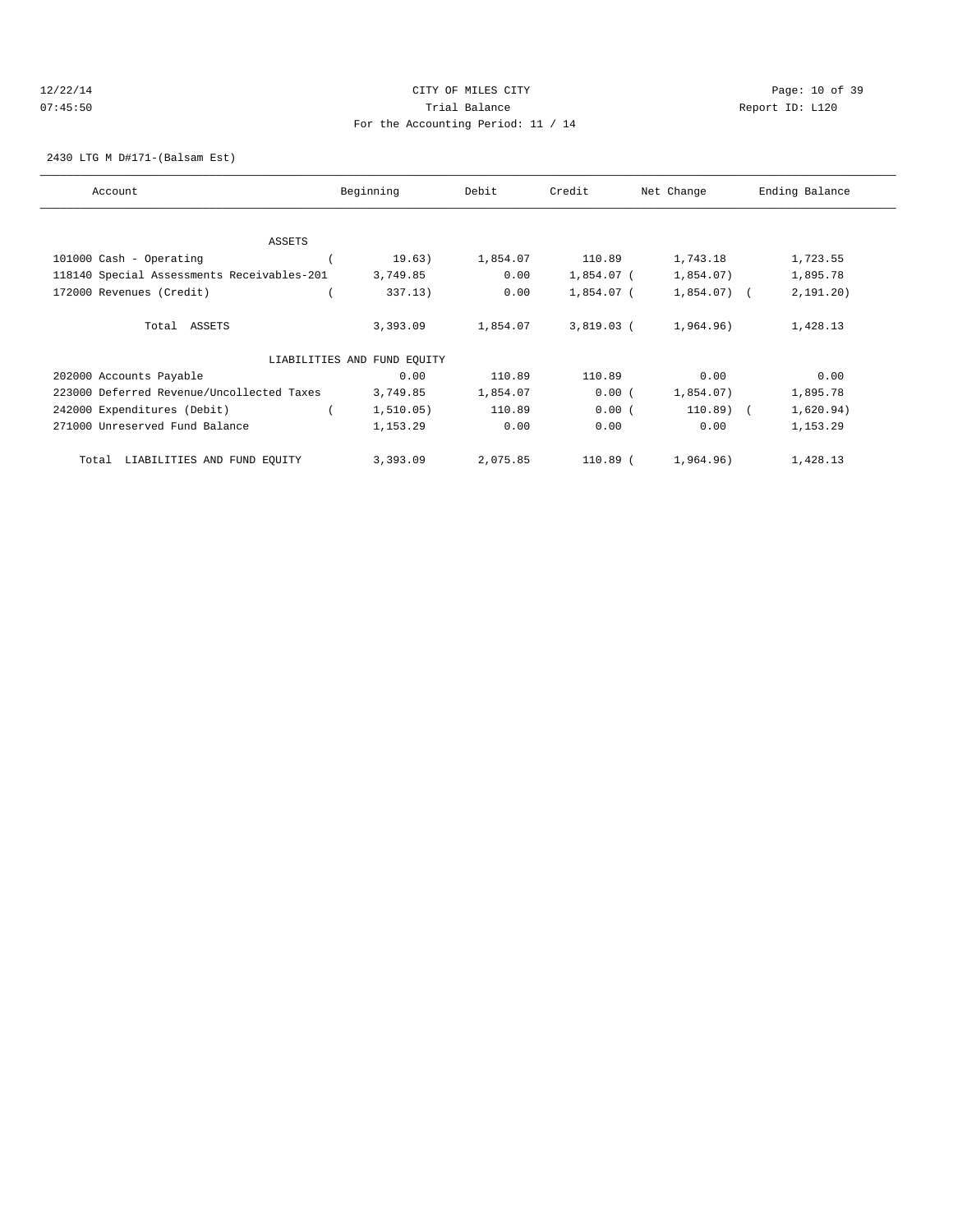### 12/22/14 Page: 11 of 39 07:45:50 Trial Balance Report ID: L120 For the Accounting Period: 11 / 14

2440 LTG M D#172-(Main Str)

| Account                                    | Beginning                   | Debit     | Credit       | Net Change   | Ending Balance |
|--------------------------------------------|-----------------------------|-----------|--------------|--------------|----------------|
|                                            |                             |           |              |              |                |
| ASSETS                                     |                             |           |              |              |                |
| 101000 Cash - Operating                    | 612.95                      | 9,328.86  | 1,177.80     | 8,151.06     | 8,764.01       |
| 118090 Special Assessment Receivable 2009  | 0.01                        | 0.00      | 0.00         | 0.00         | 0.01           |
| 118130 Special Assessments Receivable 2013 | 200.37                      | 0.00      | 0.00         | 0.00         | 200.37         |
| 118140 Special Assessments Receivables-201 | 17,780.40                   | 0.00      | $9,328.60$ ( | 9,328.60)    | 8,451.80       |
| 172000 Revenues (Credit)                   | 2,123.60)                   | 0.00      | $9,328.86$ ( | $9,328.86$ ( | 11,452.46)     |
| Total ASSETS                               | 16,470.13                   | 9,328.86  | 19,835.26 (  | 10,506.40)   | 5,963.73       |
|                                            | LIABILITIES AND FUND EQUITY |           |              |              |                |
| 202000 Accounts Payable                    | 0.00                        | 1,177.80  | 1,177.80     | 0.00         | 0.00           |
| 223000 Deferred Revenue/Uncollected Taxes  | 17,980.78                   | 9,328.60  | 0.00(        | 9,328.60)    | 8,652.18       |
| 242000 Expenditures (Debit)                | 5,420.93)                   | 1,177.80  | 0.00(        | $1,177.80$ ( | 6, 598.73)     |
| 271000 Unreserved Fund Balance             | 3,910.28                    | 0.00      | 0.00         | 0.00         | 3,910.28       |
| Total LIABILITIES AND FUND EQUITY          | 16,470.13                   | 11,684.20 | 1,177.80 (   | 10,506.40)   | 5,963.73       |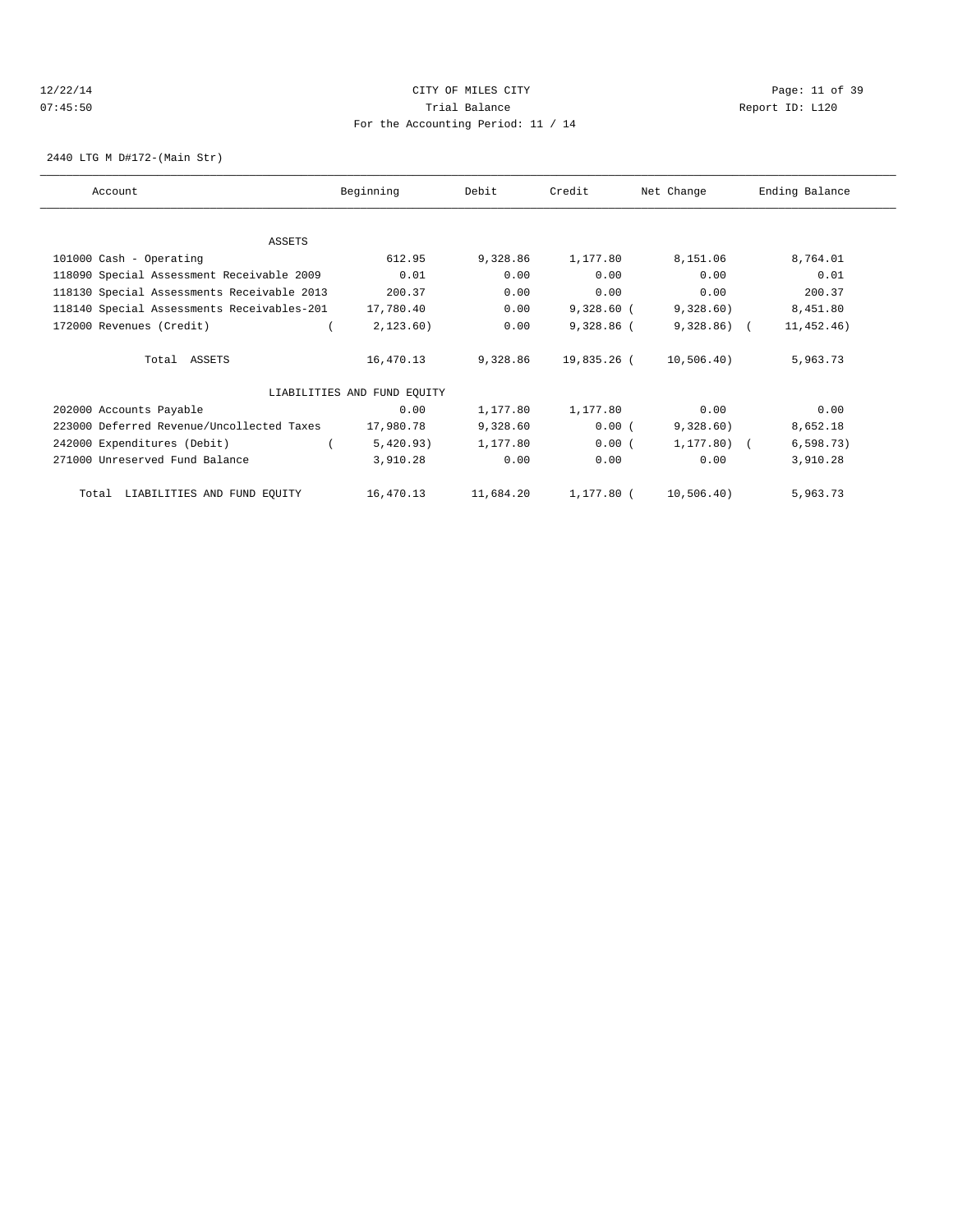### 12/22/14 Page: 12 of 39 07:45:50 Trial Balance Report ID: L120 For the Accounting Period: 11 / 14

2450 LTG M D#195-(SG-Trico)

| Account                                     | Beginning                   | Debit    | Credit       | Net Change   | Ending Balance |
|---------------------------------------------|-----------------------------|----------|--------------|--------------|----------------|
|                                             |                             |          |              |              |                |
| ASSETS                                      |                             |          |              |              |                |
| 101000 Cash - Operating                     | 84.89)                      | 3,072.21 | 401.84       | 2,670.37     | 2,585.48       |
| 118090 Special Assessment Receivable 2009 ( | 0.02)                       | 0.00     | 0.00         | 0.00         | 0.02)          |
| 118120 Special Assessments Receivable 2012  | 254.88                      | 0.00     | 0.00         | 0.00         | 254.88         |
| 118140 Special Assessments Receivables-201  | 6,345.58                    | 0.00     | $3,072.21$ ( | 3,072.21)    | 3,273.37       |
| 172000 Revenues (Credit)                    | 707.59)                     | 0.00     | $3,072.21$ ( | $3,072.21$ ( | 3,779.80)      |
| Total ASSETS                                | 5,807.96                    | 3,072.21 | $6,546.26$ ( | 3,474.05)    | 2,333.91       |
|                                             | LIABILITIES AND FUND EQUITY |          |              |              |                |
| 202000 Accounts Payable                     | 0.00                        | 401.84   | 401.84       | 0.00         | 0.00           |
| 223000 Deferred Revenue/Uncollected Taxes   | 6,600.44                    | 3,072.21 | 0.00(        | 3,072,21)    | 3,528.23       |
| 242000 Expenditures (Debit)                 | 2,607.36)                   | 401.84   | 0.00(        | 401.84) (    | 3,009.20)      |
| 271000 Unreserved Fund Balance              | 1,814.88                    | 0.00     | 0.00         | 0.00         | 1,814.88       |
| Total LIABILITIES AND FUND EQUITY           | 5,807.96                    | 3,875.89 | 401.84 (     | 3,474.05)    | 2,333.91       |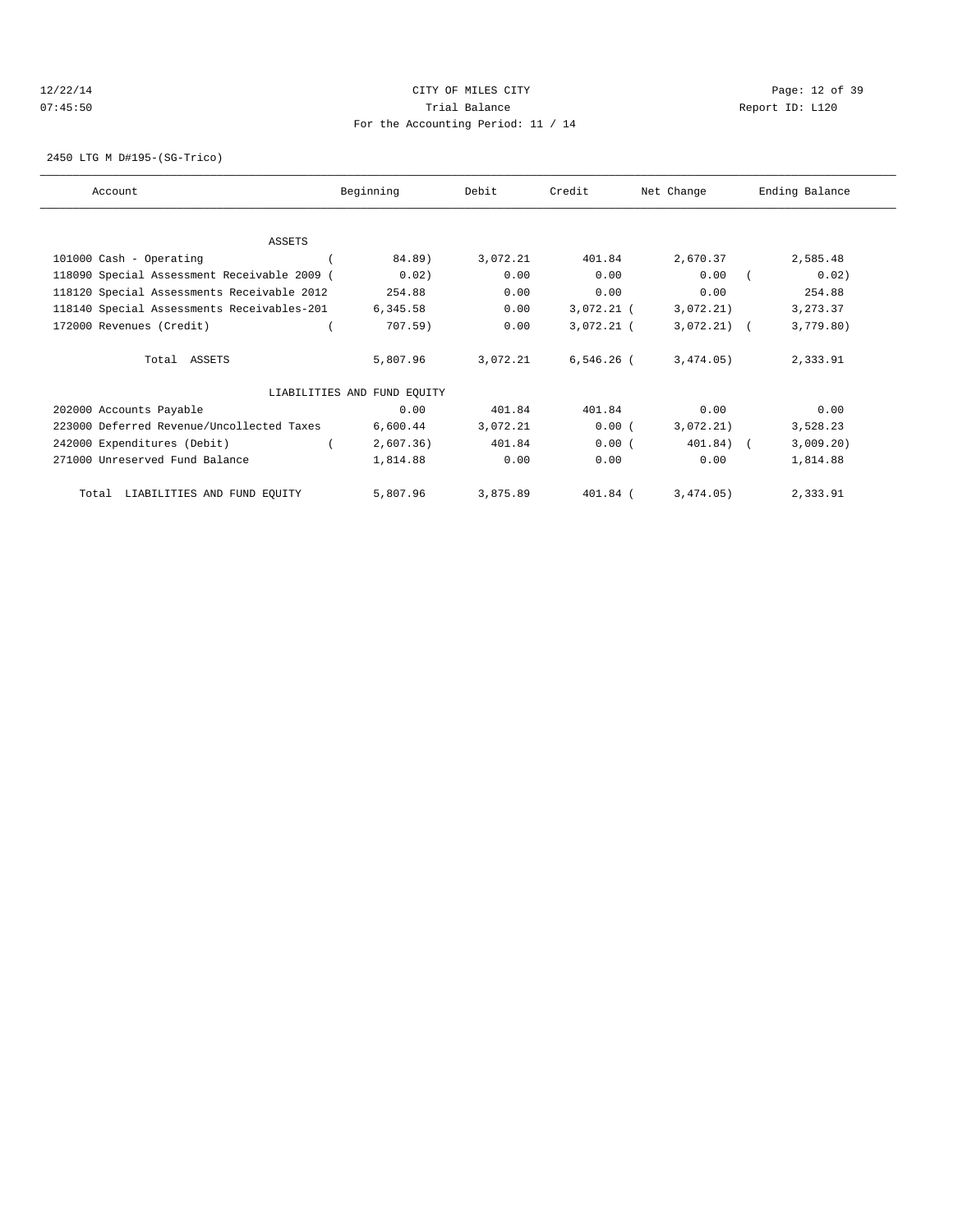## 12/22/14 Page: 13 of 39 07:45:50 Trial Balance Report ID: L120 For the Accounting Period: 11 / 14

2470 LTG M D#202-(SG-MDU&NV)

| Account                                    | Beginning                   | Debit    | Credit       | Net Change   | Ending Balance |
|--------------------------------------------|-----------------------------|----------|--------------|--------------|----------------|
| ASSETS                                     |                             |          |              |              |                |
| 101000 Cash - Operating                    | 372.98                      | 4,058.19 | 541.21       | 3,516.98     | 3,889.96       |
| 118140 Special Assessments Receivables-201 | 7,519.09                    | 0.00     | $4,058.03$ ( | 4,058.03)    | 3,461.06       |
|                                            |                             | 0.00     |              |              |                |
| 172000 Revenues (Credit)                   | 396.01)                     |          | $4,058.19$ ( | $4,058.19$ ( | 4,454.20       |
| Total ASSETS                               | 7,496.06                    | 4,058.19 | 8,657.43 (   | 4,599.24)    | 2,896.82       |
|                                            | LIABILITIES AND FUND EQUITY |          |              |              |                |
| 202000 Accounts Payable                    | 0.00                        | 541.21   | 541.21       | 0.00         | 0.00           |
| 223000 Deferred Revenue/Uncollected Taxes  | 7,519.09                    | 4,058.03 | 0.00(        | 4,058.03)    | 3,461.06       |
| 242000 Expenditures (Debit)                | 2,727.82)                   | 541.21   | 0.00(        | 541.21) (    | 3, 269.03)     |
| 271000 Unreserved Fund Balance             | 2,704.79                    | 0.00     | 0.00         | 0.00         | 2,704.79       |
| LIABILITIES AND FUND EQUITY<br>Total       | 7,496.06                    | 5,140.45 | 541.21 (     | 4,599.24)    | 2,896.82       |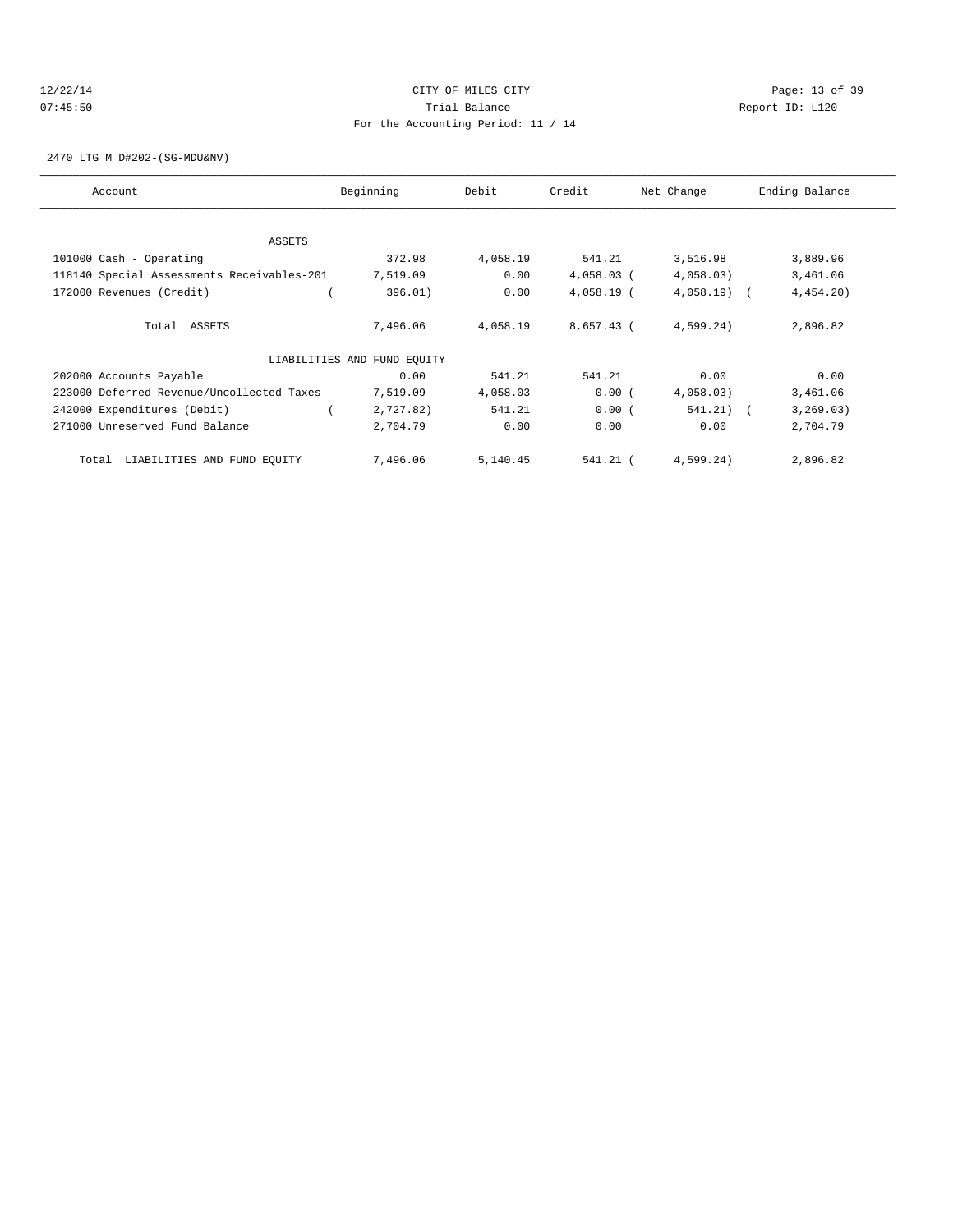## 12/22/14 Page: 14 of 39 07:45:50 Trial Balance Report ID: L120 For the Accounting Period: 11 / 14

2480 LTG M M#173-(Milestown Estates)

| Account                                    | Beginning                   | Debit    | Credit     | Net Change     | Ending Balance |
|--------------------------------------------|-----------------------------|----------|------------|----------------|----------------|
|                                            |                             |          |            |                |                |
| ASSETS                                     |                             |          |            |                |                |
| 101000 Cash - Operating                    | 678.58                      | 1,192.24 | 91.82      | 1,100.42       | 1,779.00       |
| 118130 Special Assessments Receivable 2013 | 18.53                       | 0.00     | $11.18$ (  | 11.18)         | 7.35           |
| 118140 Special Assessments Receivables-201 | 1,633.75                    | 0.00     | 1,179.91 ( | 1, 179.91)     | 453.84         |
| 172000 Revenues (Credit)                   | 78.05)                      | 0.00     | 1,192.24 ( | $1,192.24$ ) ( | $1, 270.29$ )  |
| Total ASSETS                               | 2,252.81                    | 1,192.24 | 2,475.15 ( | 1,282.91)      | 969.90         |
|                                            | LIABILITIES AND FUND EQUITY |          |            |                |                |
| 202000 Accounts Payable                    | 0.00                        | 91.82    | 91.82      | 0.00           | 0.00           |
| 223000 Deferred Revenue/Uncollected Taxes  | 1,652.28                    | 1,191.09 | 0.00(      | 1, 191.09)     | 461.19         |
| 242000 Expenditures (Debit)                | 639.49)                     | 91.82    | 0.00(      | $91.82)$ (     | 731.31)        |
| 271000 Unreserved Fund Balance             | 1,240.02                    | 0.00     | 0.00       | 0.00           | 1,240.02       |
| LIABILITIES AND FUND EQUITY<br>Total       | 2,252.81                    | 1,374.73 | $91.82$ (  | 1,282.91)      | 969.90         |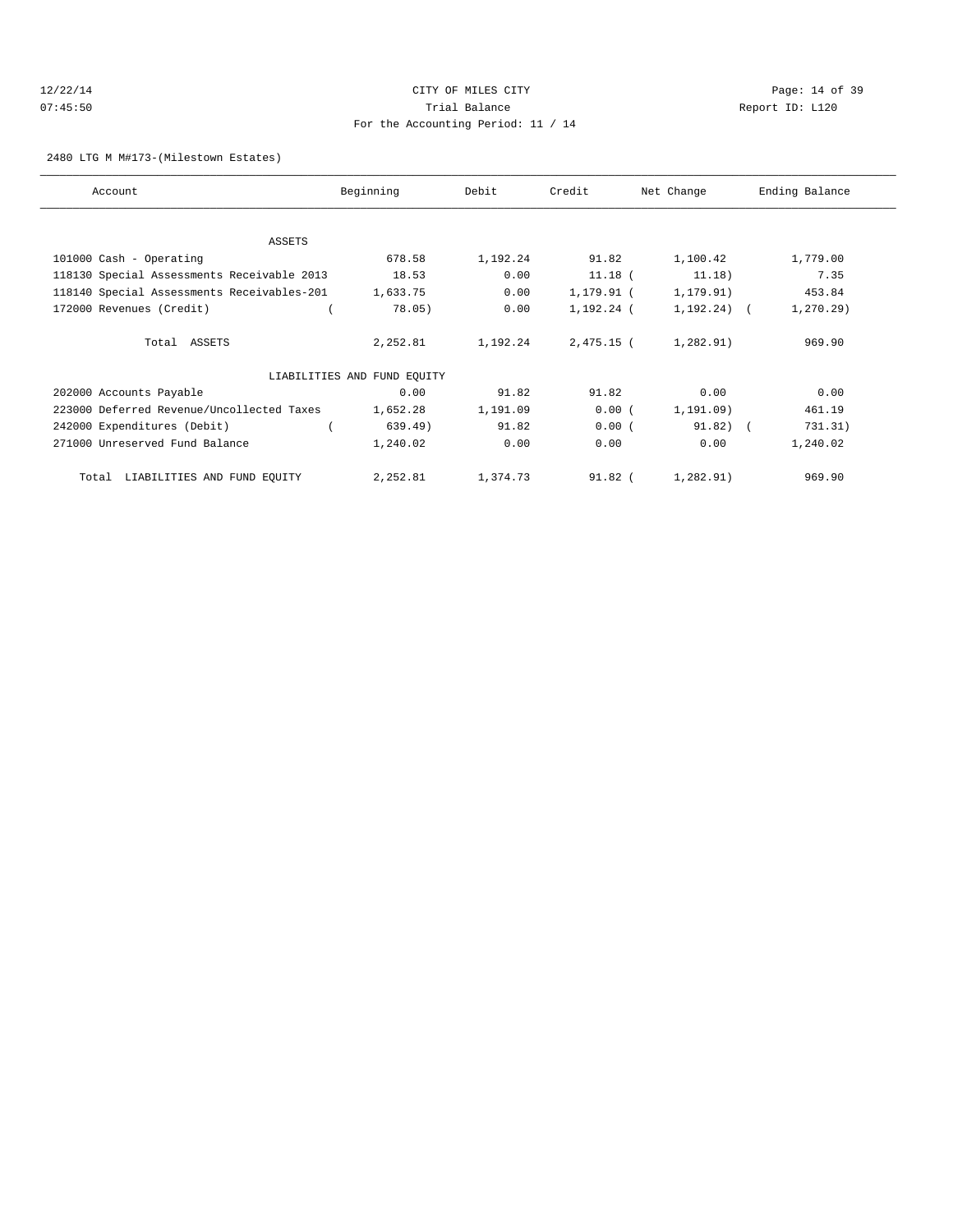## 12/22/14 Page: 15 of 39 07:45:50 Trial Balance Report ID: L120 For the Accounting Period: 11 / 14

2510 STR MAINT DIST #204

| Account                                    | Beginning                   | Debit       | Credit       | Net Change    | Ending Balance |  |
|--------------------------------------------|-----------------------------|-------------|--------------|---------------|----------------|--|
|                                            |                             |             |              |               |                |  |
| <b>ASSETS</b>                              |                             |             |              |               |                |  |
| 101000 Cash - Operating                    | 206,174.62                  | 480,276.64  | 36, 339.78   | 443,936.86    | 650, 111.48    |  |
| 118080 Special Assessments Receivable 2008 | 17.02                       | 0.00        | 0.00         | 0.00          | 17.02          |  |
| 118090 Special Assessment Receivable 2009  | 17.24                       | 0.00        | 0.00         | 0.00          | 17.24          |  |
| 118100 Special Assessments Receivable 2010 | 17.89                       | 0.00        | 0.00         | 0.00          | 17.89          |  |
| 118110 Special Assessments Receivable 2011 | 30.99                       | 0.00        | 0.00         | 0.00          | 30.99          |  |
| 118120 Special Assessments Receivable 2012 | 1,192.52                    | 0.00        | 0.00         | 0.00          | 1,192.52       |  |
| 118130 Special Assessments Receivable 2013 | 12,137.70                   | 0.00        | $3,270.81$ ( | 3, 270.81)    | 8,866.89       |  |
| 118140 Special Assessments Receivables-201 | 910, 149.65                 | 0.00        | 476,665.64 ( | 476,665.64)   | 433, 484.01    |  |
| 172000 Revenues (Credit)                   | 62,000.41)                  | 0.00        | 480,276.64 ( | 480,276.64) ( | 542, 277.05)   |  |
| Total ASSETS                               | 1,067,737.22                | 480,276.64  | 996,552.87 ( | 516, 276.23)  | 551,460.99     |  |
|                                            | LIABILITIES AND FUND EOUITY |             |              |               |                |  |
| 202000 Accounts Payable                    | 54,406.55                   | 63,299.23   | 8,892.68 (   | 54,406.55)    | 0.00           |  |
| 223000 Deferred Revenue/Uncollected Taxes  | 923,563.02                  | 479,936.45  | 0.00(        | 479,936.45)   | 443,626.57     |  |
| 242000 Expenditures (Debit)                | 191,628.93)                 | 36, 339, 78 | 54,406.55    | 18,066.77     | 173,562.16)    |  |
| 271000 Unreserved Fund Balance             | 281,396.58                  | 0.00        | 0.00         | 0.00          | 281,396.58     |  |
| Total LIABILITIES AND FUND EQUITY          | 1,067,737.22                | 579, 575.46 | 63,299.23 (  | 516, 276.23)  | 551,460.99     |  |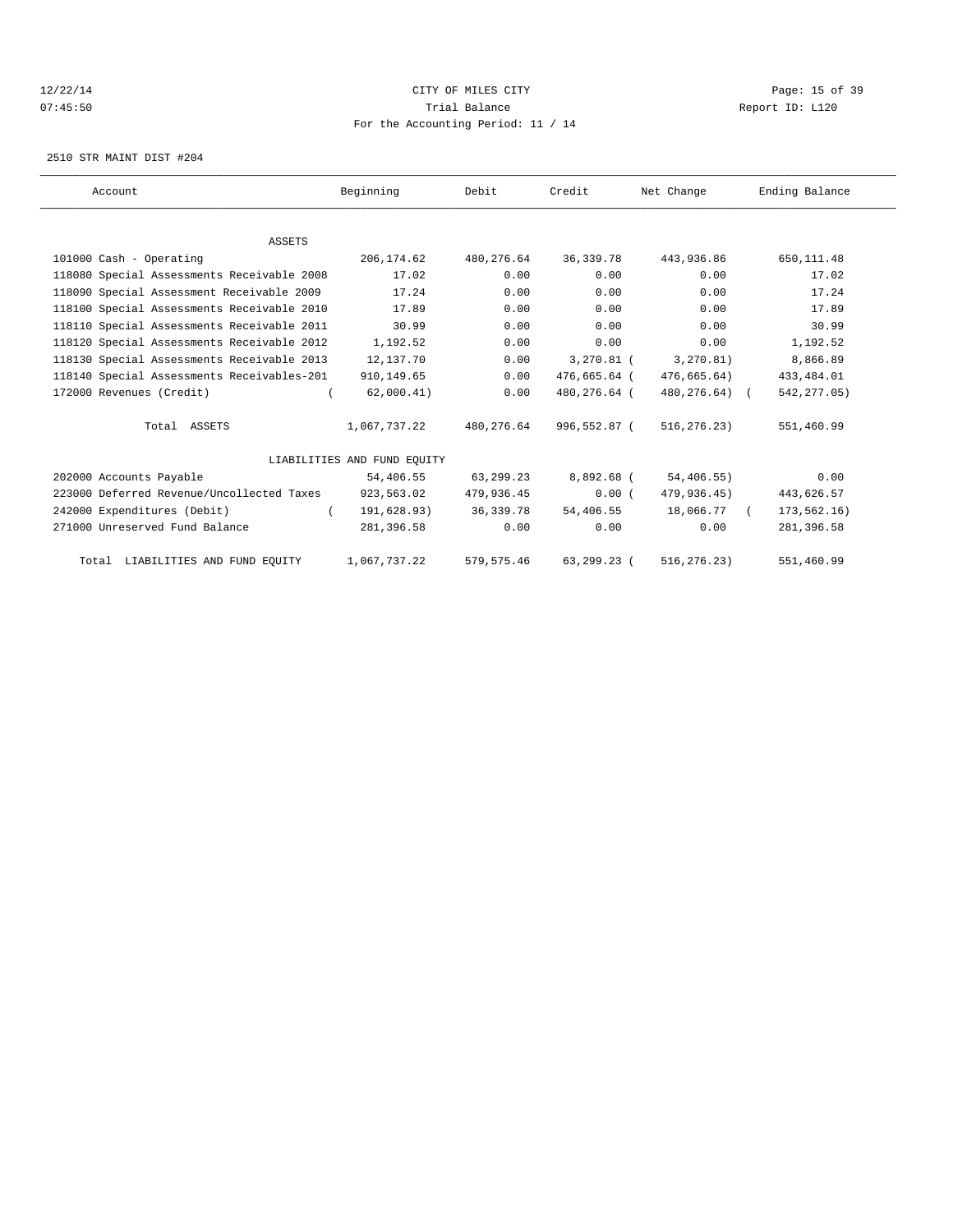### 12/22/14 Page: 16 of 39 07:45:50 Trial Balance Report ID: L120 For the Accounting Period: 11 / 14

2520 STR MAINT DIST #205

| Account                                    | Beginning                   | Debit      | Credit       | Net Change     | Ending Balance |
|--------------------------------------------|-----------------------------|------------|--------------|----------------|----------------|
|                                            |                             |            |              |                |                |
| <b>ASSETS</b>                              |                             |            |              |                |                |
| 101000 Cash - Operating                    | 201,423.94                  | 123,052.19 | 16,946.99    | 106,105.20     | 307,529.14     |
| 118080 Special Assessments Receivable 2008 | 151.97                      | 0.00       | 0.00         | 0.00           | 151.97         |
| 118090 Special Assessment Receivable 2009  | 303.97                      | 0.00       | 0.00         | 0.00           | 303.97         |
| 118100 Special Assessments Receivable 2010 | 319.12                      | 0.00       | 0.00         | 0.00           | 319.12         |
| 118110 Special Assessments Receivable 2011 | 297.18                      | 0.00       | 0.00         | 0.00           | 297.18         |
| 118120 Special Assessments Receivable 2012 | 762.36                      | 0.00       | 0.00         | 0.00           | 762.36         |
| 118130 Special Assessments Receivable 2013 | 9,139.35                    | 0.00       | 1,767.72 (   | 1,767.72)      | 7,371.63       |
| 118140 Special Assessments Receivables-201 | 233,730.14                  | 0.00       | 121,061.77 ( | 121,061.77)    | 112,668.37     |
| 172000 Revenues (Credit)                   | 22,444.18)                  | 0.00       | 123,052.19 ( | $123,052.19$ ( | 145,496.37)    |
| Total ASSETS                               | 423,683.85                  | 123,052.19 | 262,828.67 ( | 139,776.48)    | 283,907.37     |
|                                            | LIABILITIES AND FUND EQUITY |            |              |                |                |
| 202000 Accounts Payable                    | 0.00                        | 7,712.31   | 7,712.31     | 0.00           | 0.00           |
| 223000 Deferred Revenue/Uncollected Taxes  | 244,703.93                  | 122,829.49 | 0.00(        | 122,829.49)    | 121,874.44     |
| 242000 Expenditures (Debit)                | 50, 798.05)                 | 16,946.99  | 0.00(        | $16,946.99$ (  | 67,745.04)     |
| 271000 Unreserved Fund Balance             | 229,777.97                  | 0.00       | 0.00         | 0.00           | 229,777.97     |
| Total LIABILITIES AND FUND EQUITY          | 423,683.85                  | 147,488.79 | 7,712.31 (   | 139,776.48)    | 283,907.37     |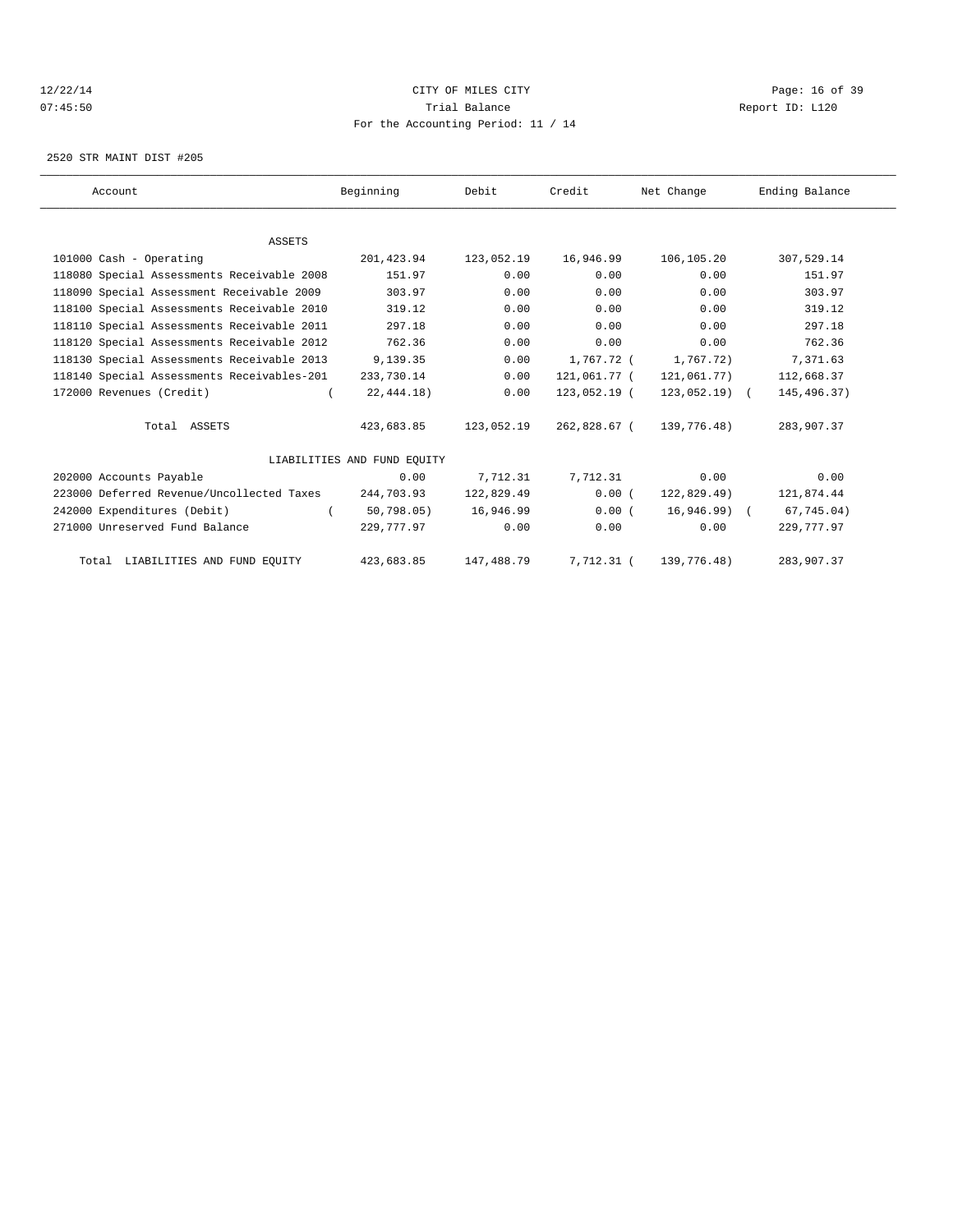## 12/22/14 Page: 17 of 39 07:45:50 Trial Balance Report ID: L120 For the Accounting Period: 11 / 14

### 2540 STR MAINT DIST#207-(MILESTOWN ESTATES)

| Account                                    | Beginning                   | Debit    | Credit       | Net Change   | Ending Balance |
|--------------------------------------------|-----------------------------|----------|--------------|--------------|----------------|
|                                            |                             |          |              |              |                |
| ASSETS                                     |                             |          |              |              |                |
| 101000 Cash - Operating                    | 1,146.36                    | 3,157.08 | 368.85       | 2,788.23     | 3,934.59       |
| 118130 Special Assessments Receivable 2013 | 98.44                       | 0.00     | 59.40(       | 59.40)       | 39.04          |
| 118140 Special Assessments Receivables-201 | 4,190.06                    | 0.00     | $3,092.63$ ( | 3,092.63)    | 1,097.43       |
| 172000 Revenues (Credit)                   | 285.57)                     | 0.00     | $3,157.08$ ( | $3,157.08$ ( | 3,442.65)      |
| Total ASSETS                               | 5,149.29                    | 3,157.08 | 6,677.96 (   | 3,520.88)    | 1,628.41       |
|                                            | LIABILITIES AND FUND EQUITY |          |              |              |                |
| 202000 Accounts Payable                    | 0.00                        | 3.12     | 3.12         | 0.00         | 0.00           |
| 223000 Deferred Revenue/Uncollected Taxes  | 4,288.50                    | 3,152.03 | 0.00(        | 3, 152.03)   | 1,136.47       |
| 242000 Expenditures (Debit)                | 1,556.16)                   | 368.85   | 0.00(        | $368.85$ ) ( | 1,925.01)      |
| 271000 Unreserved Fund Balance             | 2,416.95                    | 0.00     | 0.00         | 0.00         | 2,416.95       |
| Total LIABILITIES AND FUND EQUITY          | 5,149.29                    | 3,524.00 | $3.12$ (     | 3,520.88)    | 1,628.41       |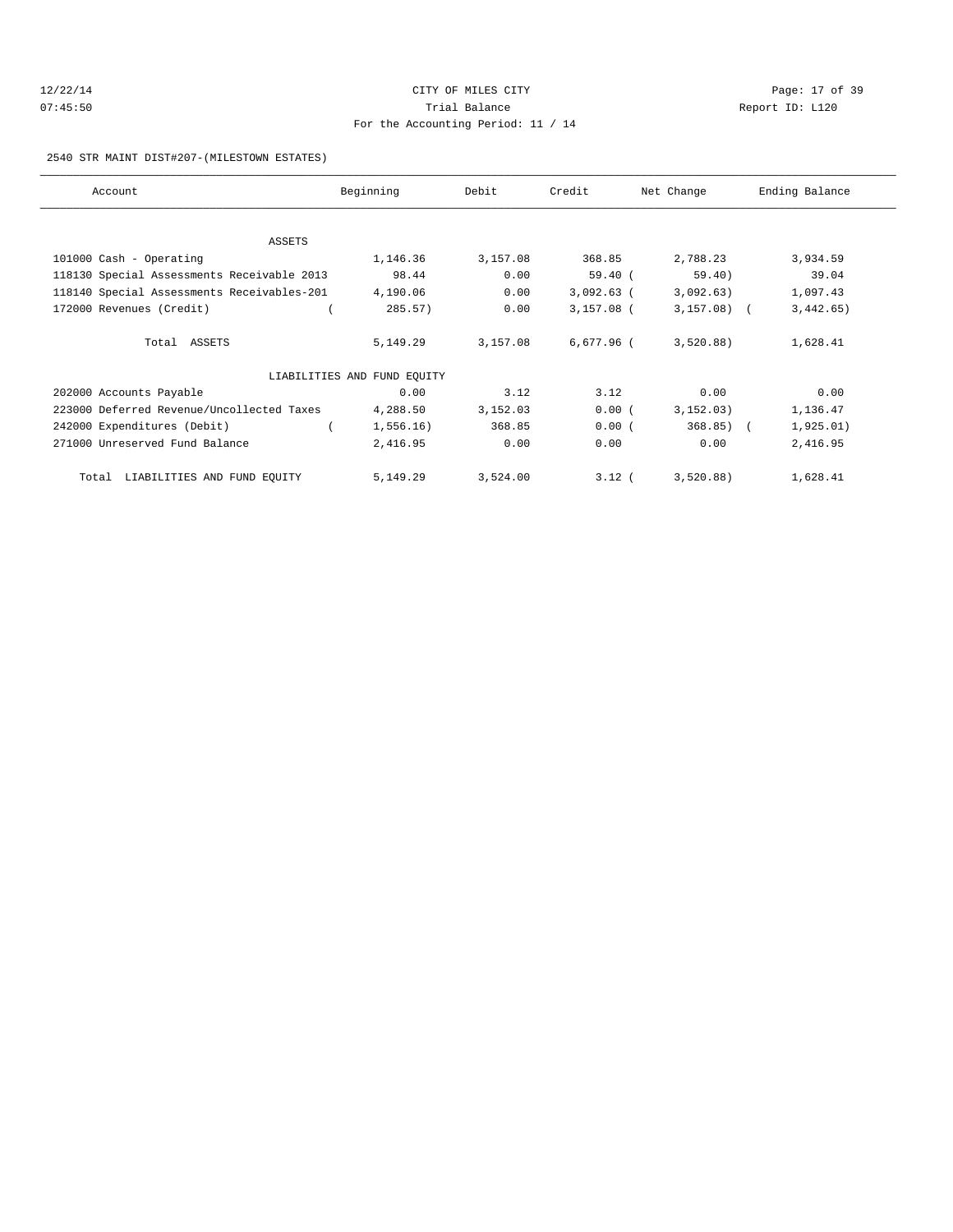| 12/22/1 | а |
|---------|---|
| 07:45:5 |   |

## CITY OF MILES CITY CONTROL CONTROL CONTROL CONTROL CONTROL PAGE: 18 of 39 07:45:50 **Trial Balance Constanting Trial Balance Report ID:** L120 For the Accounting Period: 11 / 14

### 2701 Fire Grants

| Account                              | Beginning                   | Debit | Credit | Net Change | Ending Balance |
|--------------------------------------|-----------------------------|-------|--------|------------|----------------|
| ASSETS                               |                             |       |        |            |                |
| 101000 Cash - Operating              | 100.15                      | 0.00  | 0.00   | 0.00       | 100.15         |
| Total ASSETS                         | 100.15                      | 0.00  | 0.00   | 0.00       | 100.15         |
|                                      | LIABILITIES AND FUND EQUITY |       |        |            |                |
| 271000 Unreserved Fund Balance       | 100.15                      | 0.00  | 0.00   | 0.00       | 100.15         |
| LIABILITIES AND FUND EOUITY<br>Total | 100.15                      | 0.00  | 0.00   | 0.00       | 100.15         |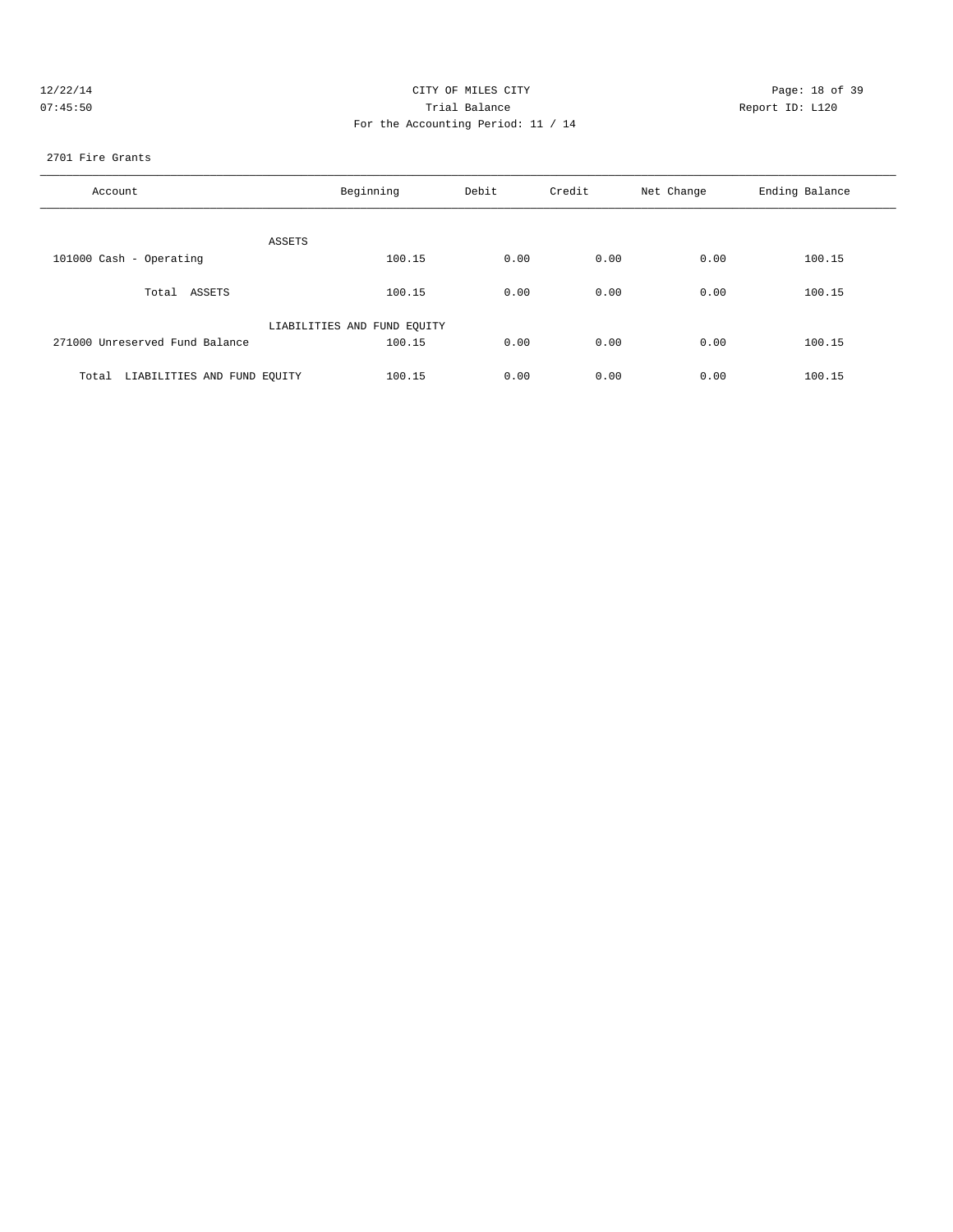## 12/22/14 Page: 19 of 39 07:45:50 Trial Balance Report ID: L120 For the Accounting Period: 11 / 14

### 2820 GAS TAX

| Account                              | Beginning                   | Debit     | Credit        | Net Change   | Ending Balance |
|--------------------------------------|-----------------------------|-----------|---------------|--------------|----------------|
|                                      |                             |           |               |              |                |
| ASSETS                               |                             |           |               |              |                |
| 101000 Cash - Operating              | 58,182.89                   | 15,056.44 | 991.11        | 14,065.33    | 72,248.22      |
| 172000 Revenues (Credit)             | 60, 225.77)                 | 0.00      | 15,056.44 (   | 15,056.44)   | 75,282.21)     |
| Total ASSETS                         | 2.042.88                    | 15,056.44 | $16,047.55$ ( | $991.11$ ) ( | 3,033.99       |
|                                      | LIABILITIES AND FUND EQUITY |           |               |              |                |
| 242000 Expenditures (Debit)          | 2,042.88)                   | 991.11    | 0.00(         | 991.11) (    | 3,033.99       |
| LIABILITIES AND FUND EQUITY<br>Total | 2,042.88)                   | 991.11    | 0.00(         | 991.11)      | 3,033.99       |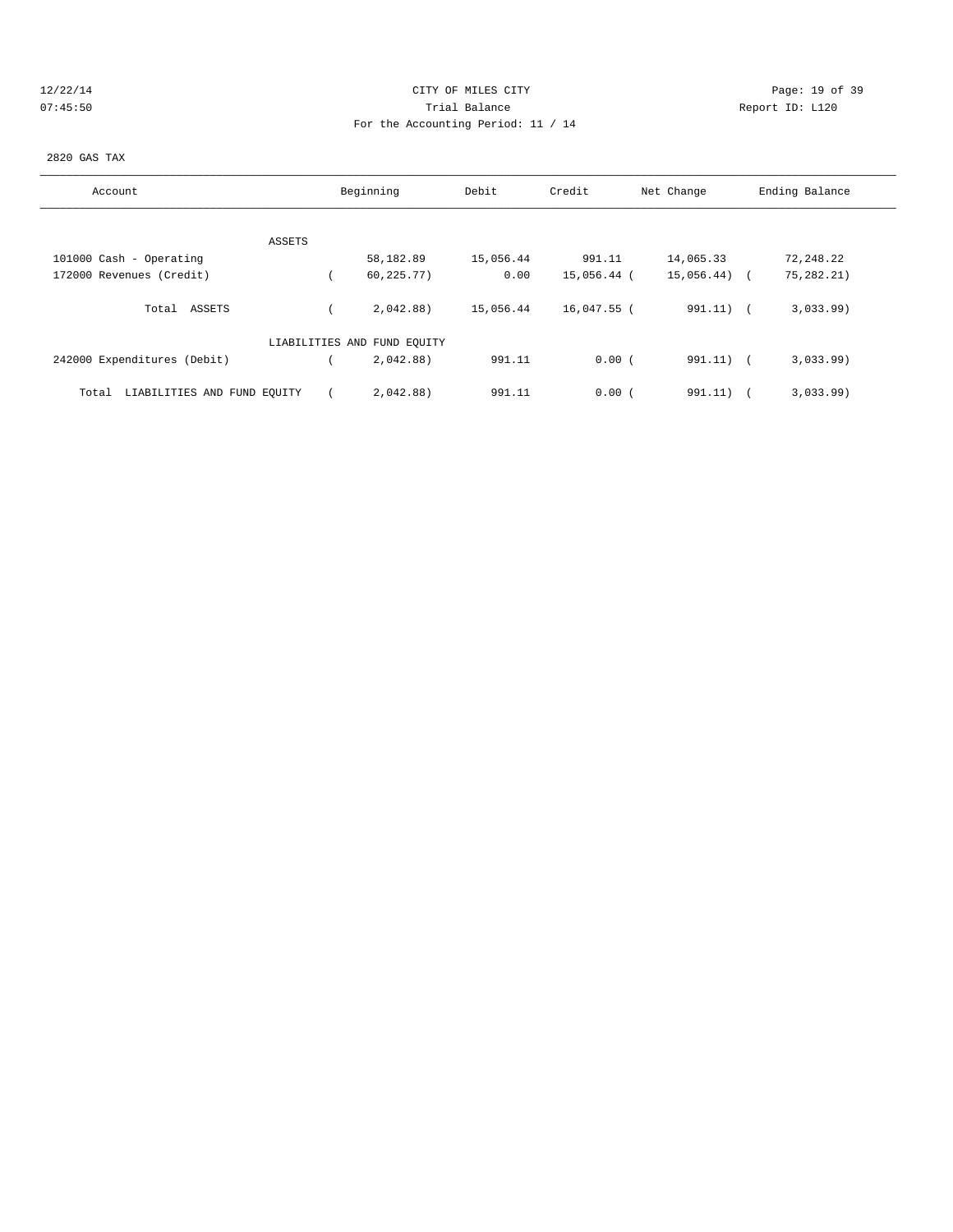## 12/22/14 Page: 20 of 39 07:45:50 Trial Balance Report ID: L120 For the Accounting Period: 11 / 14

#### 2850 911 EMERGENCY

| Account                              |        | Beginning                   | Debit     | Credit      | Net Change  | Ending Balance |
|--------------------------------------|--------|-----------------------------|-----------|-------------|-------------|----------------|
|                                      |        |                             |           |             |             |                |
|                                      | ASSETS |                             |           |             |             |                |
| 101000 Cash - Operating              |        | 116,818.12                  | 50.42     | 22,791.59 ( | 22,741.17)  | 94,076.95      |
| 172000 Revenues (Credit)             |        | 65, 321.05)                 | 0.00      | $50.42$ (   | $50.42$ ) ( | 65, 371.47)    |
| Total ASSETS                         |        | 51,497.07                   | 50.42     | 22,842.01 ( | 22,791.59)  | 28,705.48      |
|                                      |        | LIABILITIES AND FUND EQUITY |           |             |             |                |
| 202000 Accounts Payable              |        | 0.00                        | 22,791.59 | 22,791.59   | 0.00        | 0.00           |
| 242000 Expenditures (Debit)          |        | 57, 105.08)                 | 22,791.59 | 0.00(       | 22,791.59)  | 79,896.67)     |
| 271000 Unreserved Fund Balance       |        | 108,602.15                  | 0.00      | 0.00        | 0.00        | 108,602.15     |
| LIABILITIES AND FUND EQUITY<br>Total |        | 51,497.07                   | 45,583.18 | 22,791.59 ( | 22,791.59)  | 28,705.48      |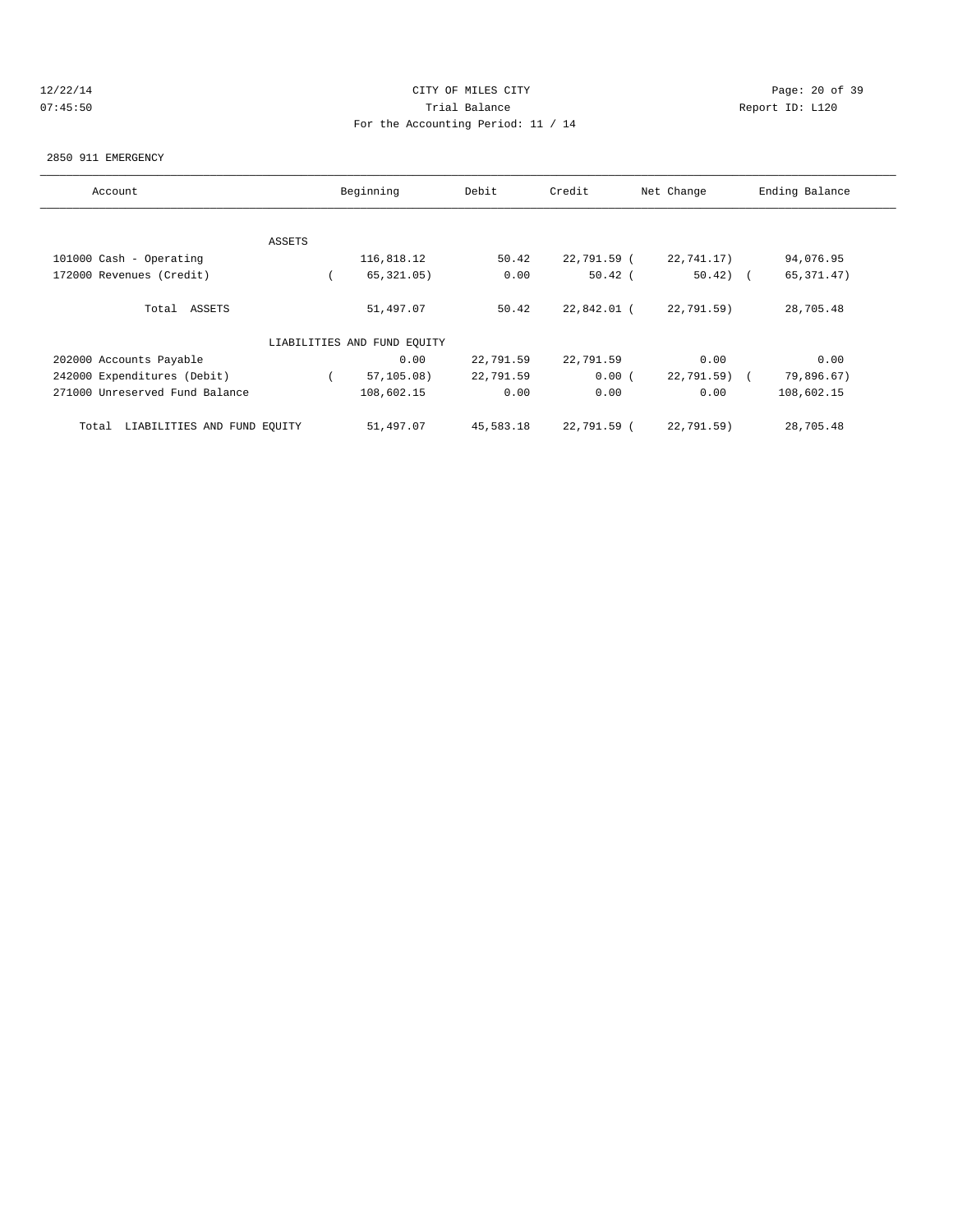## 12/22/14 Page: 21 of 39 07:45:50 Trial Balance Report ID: L120 For the Accounting Period: 11 / 14

### 2880 LIBRARY GRANTS

| Account                                | Beginning                   | Debit     | Credit       | Net Change   | Ending Balance |  |
|----------------------------------------|-----------------------------|-----------|--------------|--------------|----------------|--|
|                                        |                             |           |              |              |                |  |
| <b>ASSETS</b>                          |                             |           |              |              |                |  |
| 101000 Cash - Operating                | 0.00                        | 0.00      | $295.00$ (   | $295.00$ (   | 295.00)        |  |
| 101003 Cash - per capita               | 10,476.09                   | 6,159.00  | 447.00       | 5,712.00     | 16,188.09      |  |
| $101020$ Cash - Op/ILL                 | 46,965.70                   | 0.00      | 0.00         | 0.00         | 46,965.70      |  |
| 101030 Cash - Sagebrush Fed/Base Grant | 3,995.53                    | 0.00      | 0.00         | 0.00         | 3,995.53       |  |
| 101033 Library - Humanities Grant      | 502.08                      | 0.00      | 0.00         | 0.00         | 502.08         |  |
| 172000 Revenues (Credit)               | 5,398.69                    | 0.00      | $6,159.00$ ( | $6,159.00$ ( | $11, 557.69$ ) |  |
| Total ASSETS                           | 56,540.71                   | 6, 159.00 | $6,901.00$ ( | 742.00)      | 55,798.71      |  |
|                                        | LIABILITIES AND FUND EQUITY |           |              |              |                |  |
| 202000 Accounts Payable                | 0.00                        | 742.00    | 742.00       | 0.00         | 0.00           |  |
| 242000 Expenditures (Debit)            | 2,014.03)                   | 742.00    | 0.00(        | 742.00)      | 2,756.03)      |  |
| 271000 Unreserved Fund Balance         | 58,554.74                   | 0.00      | 0.00         | 0.00         | 58,554.74      |  |
| LIABILITIES AND FUND EQUITY<br>Total   | 56,540.71                   | 1,484.00  | 742.00 (     | 742.00)      | 55,798.71      |  |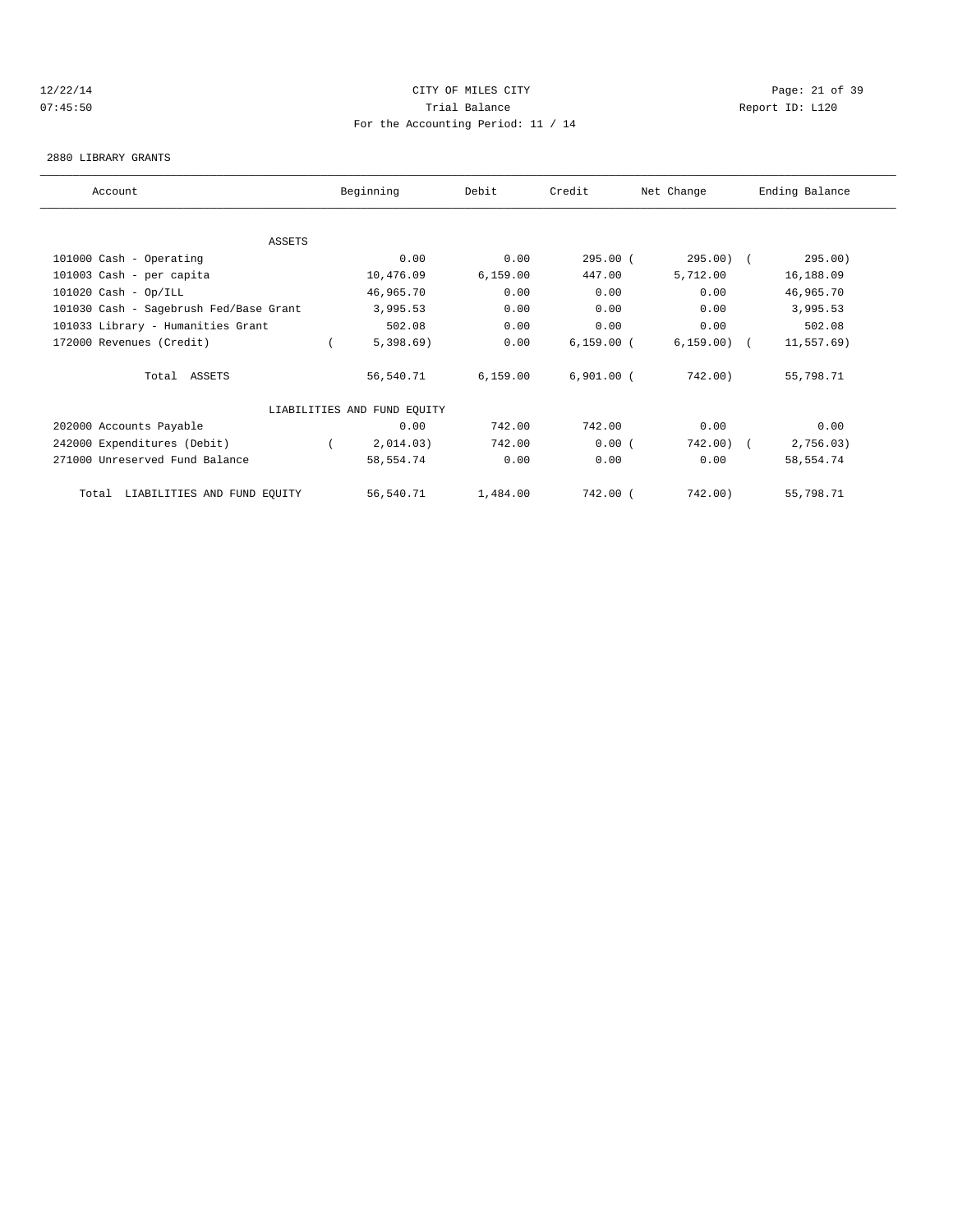## 12/22/14 Page: 22 of 39 07:45:50 Trial Balance Report ID: L120 For the Accounting Period: 11 / 14

2935 Historic Preservation

| Account                                    | Beginning                   | Debit     | Credit       | Net Change     | Ending Balance |  |
|--------------------------------------------|-----------------------------|-----------|--------------|----------------|----------------|--|
|                                            |                             |           |              |                |                |  |
| <b>ASSETS</b>                              |                             |           |              |                |                |  |
| 101000 Cash - Operating                    | 947.61                      | 264.80    | $6,377.81$ ( | $6,113.01)$ (  | 5, 165.40)     |  |
| 101034 Cash-LP Anderson Grants             | 111.90)                     | 0.00      | 0.00         | 0.00           | 111.90)        |  |
| 101036 Cash HP- CDBG-ED Grant              | 3,522.33)                   | 896.34    | 1,367.77 (   | 471.43)        | 3,993.76)      |  |
| 101037 Cash HP- Montana Main St            | 4,462.50)                   | 4,462.50  | 225.00       | 4,237.50       | 225.00)        |  |
| 101038 Cash HP- Sandra Anderson Charitable | 238.50                      | 0.00      | 0.00         | 0.00           | 238.50         |  |
| 132000 Due From Government (Short Term)    | 3,286.38                    | 0.00      | 0.00         | 0.00           | 3,286.38       |  |
| 172000 Revenues (Credit)                   | 6,988.52)                   | 0.00      | $5,358.84$ ( | $5,358.84$ ) ( | 12,347.36)     |  |
| Total ASSETS                               | 10,612.76)                  | 5,623.64  | 13,329.42 (  | 7,705.78) (    | 18,318.54)     |  |
|                                            | LIABILITIES AND FUND EQUITY |           |              |                |                |  |
| 202000 Accounts Payable                    | 0.00                        | 7,723.82  | 7,723.82     | 0.00           | 0.00           |  |
| 242000 Expenditures (Debit)                | 11,637.51)                  | 8,573.10  | $867.32$ (   | $7,705.78$ (   | 19,343.29)     |  |
| 271000 Unreserved Fund Balance             | 1,024.75                    | 0.00      | 0.00         | 0.00           | 1,024.75       |  |
| LIABILITIES AND FUND EQUITY<br>Total       | 10,612.76)                  | 16,296.92 | 8,591.14 (   | $7,705.78$ (   | 18,318.54)     |  |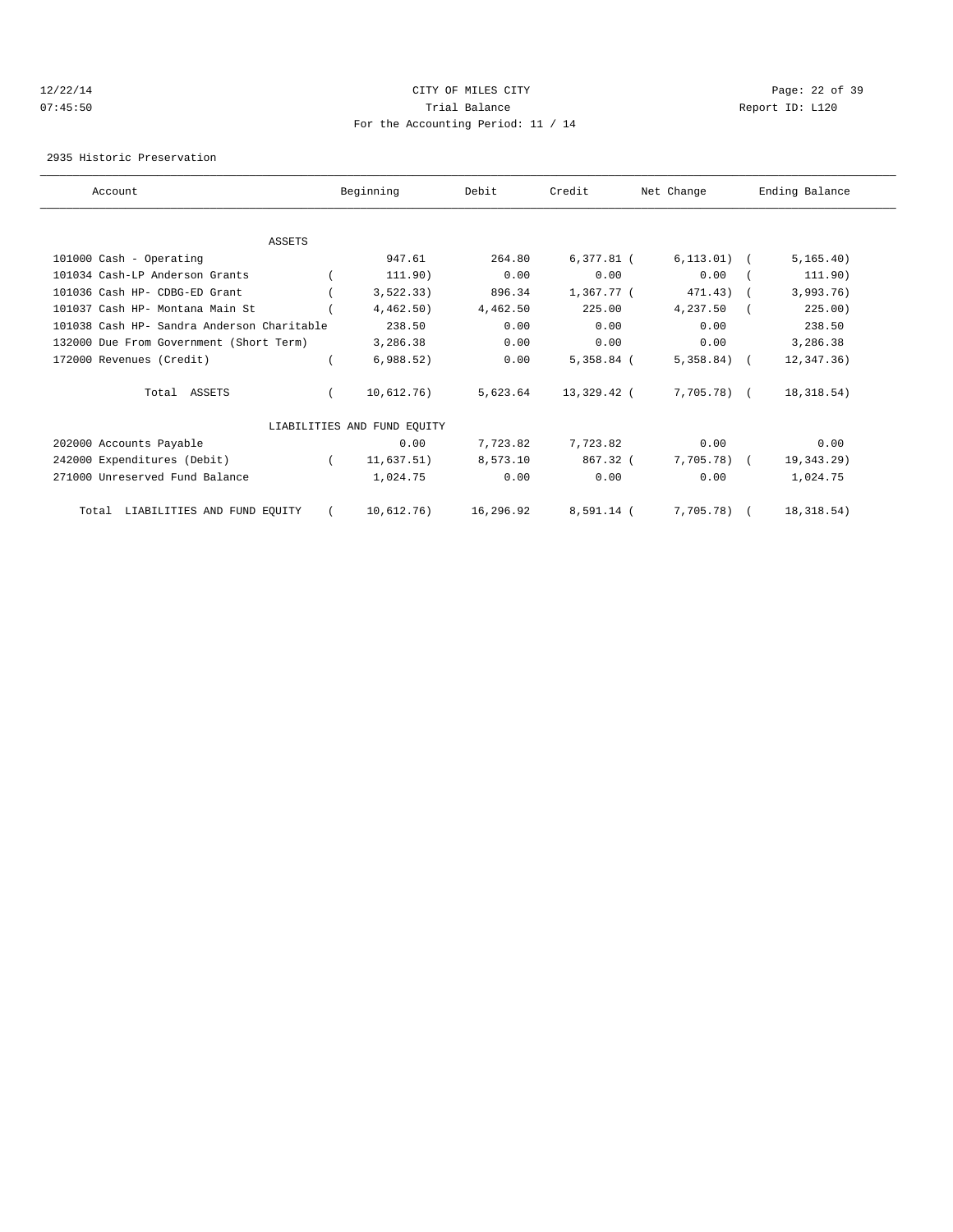| 12/22/14 |  |
|----------|--|
| 07:45:50 |  |

## CITY OF MILES CITY CONTROL CONTROL CONTROL CONTROL CONTROL PAGE: 23 of 39 Trial Balance and Communicated Report ID: L120 For the Accounting Period: 11 / 14

#### 2985 RETIRED SENIOR VOLUNTEER PROG (RSVP)

| Account                                    | Beginning                   | Debit    | Credit       | Net Change   | Ending Balance |  |
|--------------------------------------------|-----------------------------|----------|--------------|--------------|----------------|--|
|                                            |                             |          |              |              |                |  |
| ASSETS                                     |                             |          |              |              |                |  |
| 101000 Cash - Operating                    | 12,526.24)                  | 5,254.87 | 5,184.22     | 70.65        | 12, 455.59)    |  |
| 101004 RSVP Non-Federal Cash Operating-Cus | 13, 314.35                  | 295.00   | $1,228.27$ ( | 933.27)      | 12,381.08      |  |
| 101006 Cash- operating-Fallon              | 385.00)                     | 385.00   | 290.40       | 94.60        | 290.40)        |  |
| 103100 Petty Cash-                         | 200.00                      | 0.00     | 0.00         | 0.00         | 200.00         |  |
| 172000 Revenues (Credit)                   | 24,301.30)                  | 0.00     | $5,734.87$ ( | $5,734.87$ ( | 30,036.17)     |  |
| Total ASSETS                               | 23,698.19                   | 5,934.87 | 12,437.76 (  | $6,502.89$ ( | 30, 201.08)    |  |
|                                            | LIABILITIES AND FUND EQUITY |          |              |              |                |  |
| 202000 Accounts Payable                    | 0.00                        | 1,689.00 | 1,689.00     | 0.00         | 0.00           |  |
| 242000 Expenditures (Debit)                | 25,778.75)                  | 6,702.89 | $200.00$ (   | $6,502.89$ ( | 32, 281.64)    |  |
| 271000 Unreserved Fund Balance             | 2,080.56                    | 0.00     | 0.00         | 0.00         | 2,080.56       |  |
| LIABILITIES AND FUND EQUITY<br>Total       | 23,698.19)                  | 8,391.89 | $1,889.00$ ( | 6, 502.89)   | 30, 201, 08)   |  |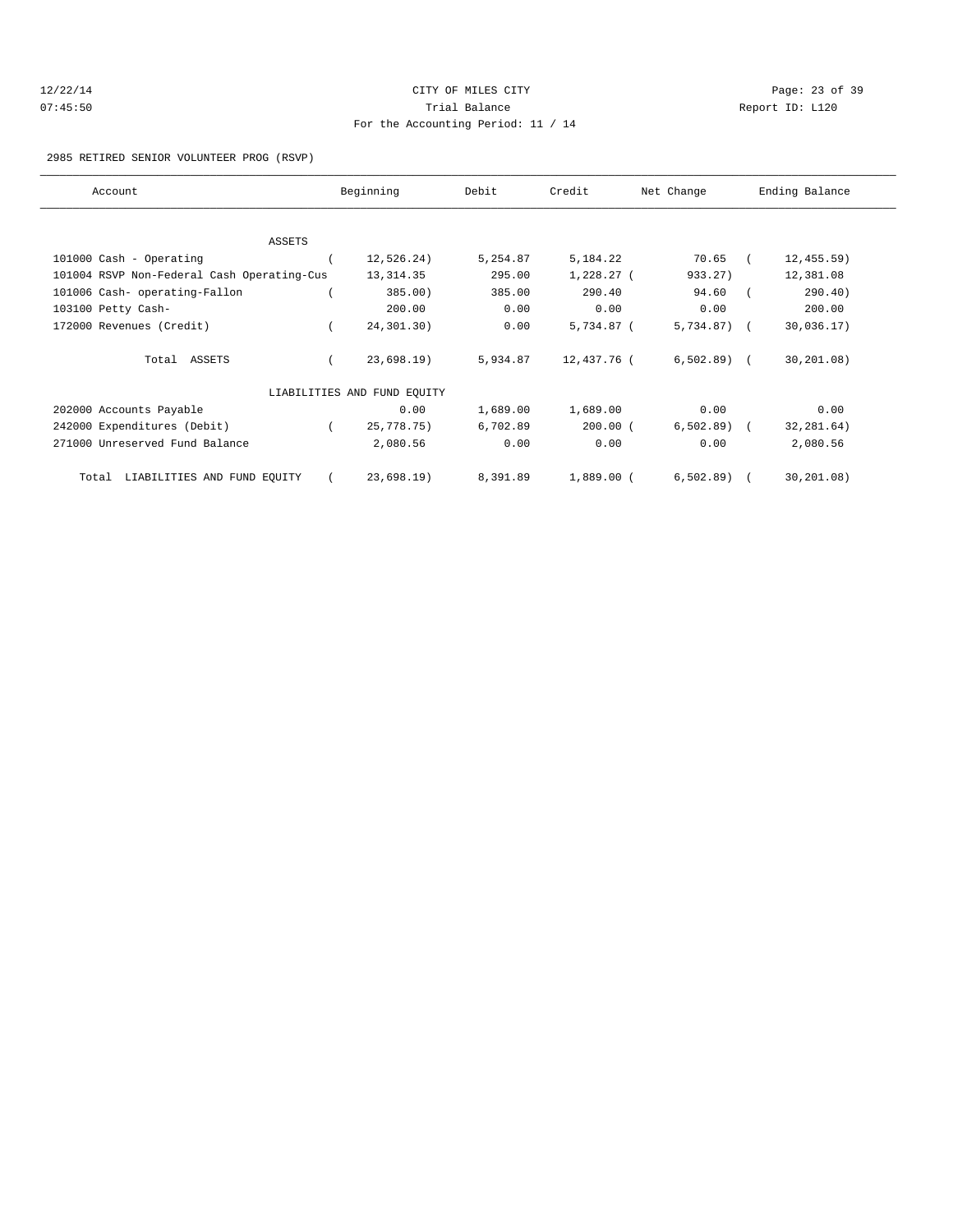## 12/22/14 Page: 24 of 39 07:45:50 Trial Balance Report ID: L120 For the Accounting Period: 11 / 14

4000 General Fund Capitol Improvement Fund

| Account                              | Beginning                   | Debit | Credit    | Net Change | Ending Balance |
|--------------------------------------|-----------------------------|-------|-----------|------------|----------------|
|                                      |                             |       |           |            |                |
| ASSETS                               |                             |       |           |            |                |
| 101000 Cash - Operating              | 107,027.48                  | 46.19 | 0.00      | 46.19      | 107,073.67     |
| 141000 Prepaid Expense               | 78,002.00                   | 0.00  | 0.00      | 0.00       | 78,002.00      |
| 172000 Revenues (Credit)             | 41.95)                      | 0.00  | $46.19$ ( | $46.19$ (  | 88.14)         |
| Total ASSETS                         | 184,987.53                  | 46.19 | 46.19     | 0.00       | 184,987.53     |
|                                      | LIABILITIES AND FUND EQUITY |       |           |            |                |
| 242000 Expenditures (Debit)          | 29,975.00)                  | 0.00  | 0.00      | 0.00       | 29,975.00)     |
| 271000 Unreserved Fund Balance       | 214,962.53                  | 0.00  | 0.00      | 0.00       | 214,962.53     |
| LIABILITIES AND FUND EQUITY<br>Total | 184,987.53                  | 0.00  | 0.00      | 0.00       | 184,987.53     |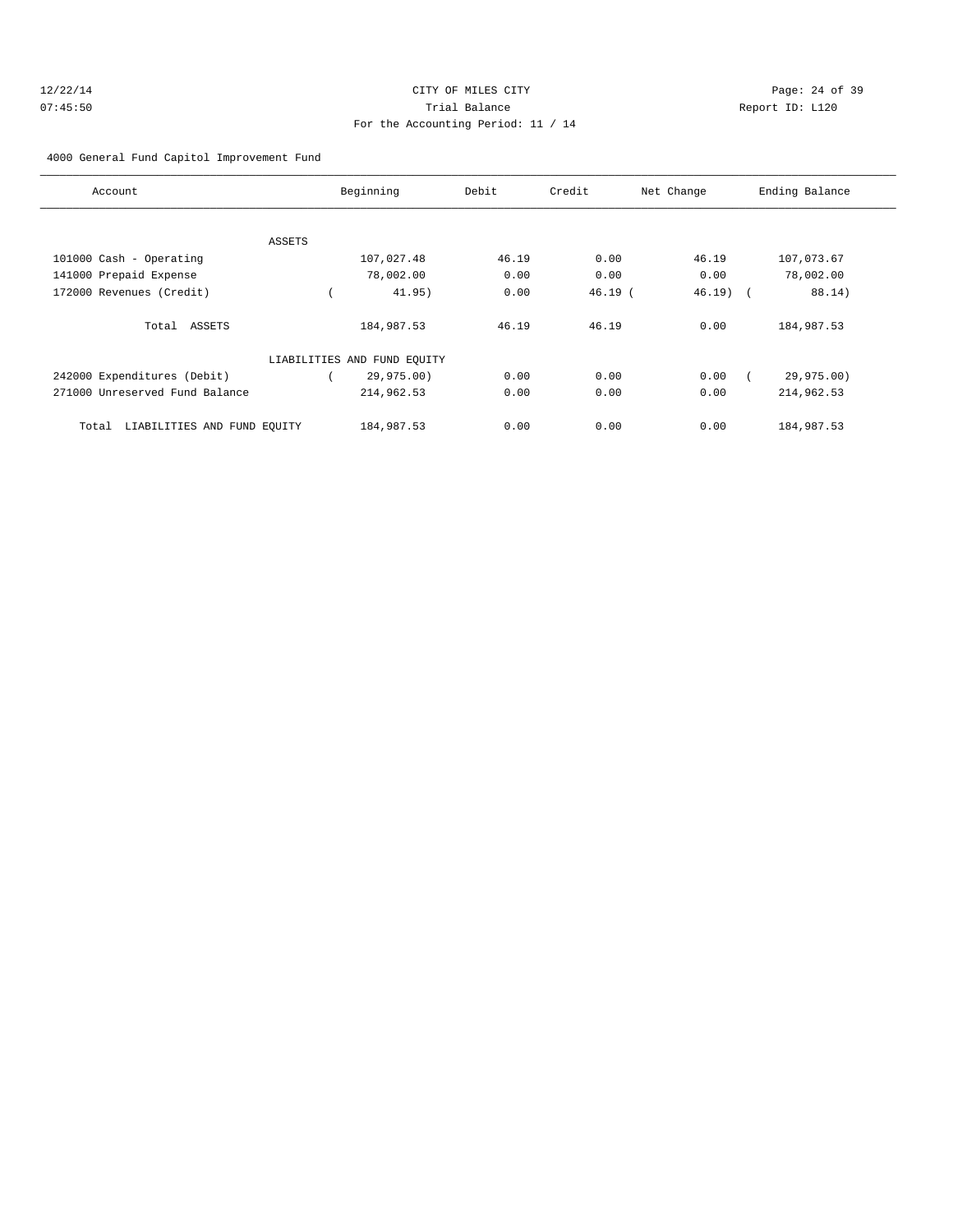## 12/22/14 Page: 25 of 39 07:45:50 Trial Balance Report ID: L120 For the Accounting Period: 11 / 14

4060 CAPITAL IMPROV-PUBLIC WORKS

| Account                              | Beginning                   | Debit     | Credit      | Net Change     | Ending Balance |
|--------------------------------------|-----------------------------|-----------|-------------|----------------|----------------|
|                                      |                             |           |             |                |                |
|                                      | ASSETS                      |           |             |                |                |
| 101000 Cash - Operating              | 78,150.08                   | 12,807.33 | 22,835.00 ( | 10,027.67)     | 68,122.41      |
| 172000 Revenues (Credit)             | 6,468.55)                   | 0.00      | 1,389.83 (  | $1,389.83$ ) ( | 7,858.38)      |
| Total ASSETS                         | 71,681.53                   | 12,807.33 | 24,224.83 ( | 11,417.50)     | 60,264.03      |
|                                      | LIABILITIES AND FUND EOUITY |           |             |                |                |
| 202000 Accounts Payable              | 0.00                        | 11,417.50 | 11, 417.50  | 0.00           | 0.00           |
| 242000 Expenditures (Debit)          | 0.00                        | 22,835.00 | 11,417.50 ( | 11,417.50) (   | 11,417.50)     |
| 271000 Unreserved Fund Balance       | 71,681.53                   | 0.00      | 0.00        | 0.00           | 71,681.53      |
| LIABILITIES AND FUND EQUITY<br>Total | 71,681.53                   | 34,252.50 | 22,835.00 ( | 11,417.50)     | 60,264.03      |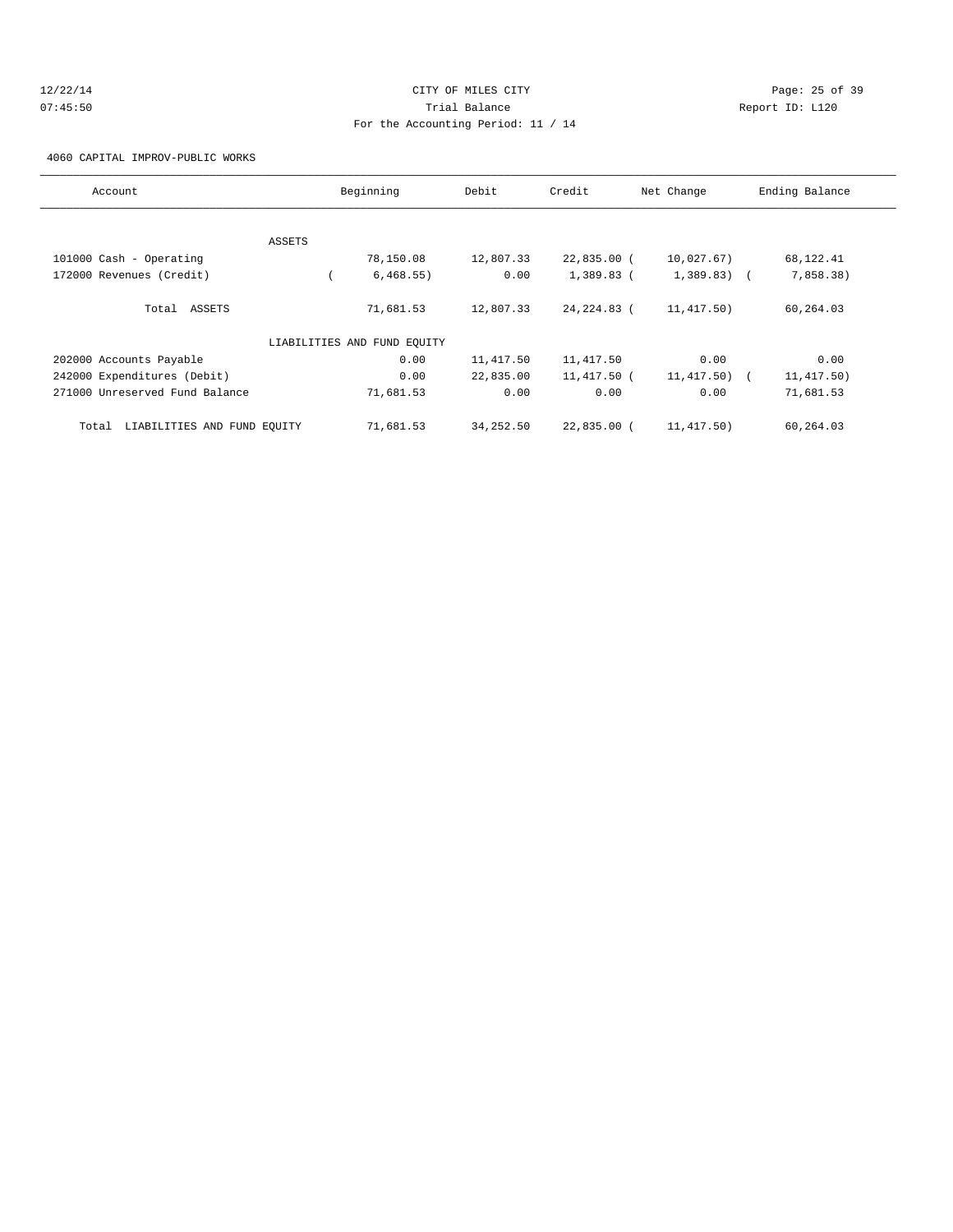### 12/22/14 Page: 26 of 39 07:45:50 Trial Balance Report ID: L120 For the Accounting Period: 11 / 14

#### 5210 WATER UTILITY

| ASSETS<br>101000 Cash - Operating<br>1,671,926.41<br>165,065.07<br>121,972.66<br>43,092.41<br>1,715,018.82<br>101010 Deposit Cash<br>56,150.00<br>1,250.00<br>5,100.00<br>61,250.00<br>6,350.00<br>102240 Cash - Replacement & Depreciation<br>1,489,589.35<br>0.00<br>1,489,589.35<br>0.00<br>0.00<br>102250 Cash - System Devlopment Fees<br>260, 153. 25<br>600.00<br>260,753.25<br>600.00<br>0.00<br>102270 Cash - Curb Stop Replacement Fee<br>211,576.41<br>3,588.13<br>1,040.40<br>2,547.73<br>214, 124. 14<br>102312 RevBnd/CurYearDebt-DNRC/CarbonTank<br>63,903.75<br>11,454.38<br>0.00<br>11,454.38<br>75, 358.13<br>52,881.29<br>11,749.79<br>0.00<br>11,749.79<br>64,631.08<br>102313 RevBnd/CurYearDebt-DNRC/NE WtrLine<br>5,975.87<br>1,493.96<br>0.00<br>1,493.96<br>7,469.83<br>102315 RevBnd/CurYearDebt-ARRA/NE Water Li<br>153,009.00<br>153,009.00<br>102322 RevBnd/Reserve-DNRC/CarbonTank<br>0.00<br>0.00<br>0.00<br>102323 RevBnd/Reserve-DNRC/NE WtrLine<br>128,653.00<br>0.00<br>128,653.00<br>0.00<br>0.00<br>102325 RevBnd/Reserve-ARRA B-NE Waterline<br>18,245.00<br>0.00<br>0.00<br>0.00<br>18,245.00<br>330.00<br>0.00<br>0.00<br>330.00<br>103000 Petty Cash<br>0.00<br>189,824.34<br>139,639.82<br>165,021.68 (<br>25, 381.86)<br>164, 442. 48<br>122000 Accounts Receivable<br>122020 Accounts Receivable-\$2.00 State Ass<br>8.00<br>0.00<br>2.00<br>10.00<br>2.00<br>172000 Revenues (Credit)<br>813,741.49)<br>139,262.74 (<br>139,241.80)<br>952,983.29)<br>20.94<br>$\overline{ }$<br>$\left($<br>181000 Land<br>41,844.00<br>0.00<br>0.00<br>0.00<br>41,844.00<br>182000 Buildings<br>22,997.00<br>0.00<br>0.00<br>0.00<br>22,997.00<br>182100 Allowance for Depr - Buildings (Cre(<br>22,997.00)<br>0.00<br>0.00<br>0.00<br>22,997.00)<br>186000 Machinery and Equipment<br>378,485.70<br>0.00<br>378,485.70<br>0.00<br>0.00<br>186100 Allowance for Depr - Machinery & Eq(<br>217,584.00)<br>217,584.00)<br>0.00<br>0.00<br>0.00<br>188000 Const. Work in Progress-NE Wtr Line<br>1.42<br>0.00<br>0.00<br>0.00<br>1.42<br>189100 Source of Supply<br>3, 448, 234.49<br>3, 448, 234.49<br>0.00<br>0.00<br>0.00<br>189110 Allowance for Depreciation - Source(<br>432,197.00)<br>0.00<br>0.00<br>0.00<br>432,197.00)<br>$\left($<br>189300 Treatment Plant<br>3,716,158.00<br>3,716,158.00<br>0.00<br>0.00<br>0.00<br>189310 Allowance for Depr - Treatment Plan( 1,781,483.00)<br>0.00<br>(1, 781, 483.00)<br>0.00<br>0.00<br>189400 Transmission & Distribution<br>12,951,364.97<br>0.00<br>0.00<br>0.00<br>12,951,364.97<br>189410 Allowance for Depr - Trans & Distri( 3,288,323.00)<br>0.00<br>0.00<br>(3, 288, 323.00)<br>0.00<br>Total ASSETS<br>18,304,985.76<br>339,964.09<br>428,547.48 (<br>88,583.39)<br>18, 216, 402.37<br>LIABILITIES AND FUND EQUITY<br>202000 Accounts Payable<br>69,385.37<br>35,827.16 (<br>69,385.37)<br>0.00<br>105,212.53<br>214000 Deposits Payable<br>55,999.50<br>1,250.00<br>6,350.00<br>5,100.00<br>61,099.50<br>214010 Refunds Payable<br>530.79)<br>397.58<br>397.58<br>530.79)<br>$\left($ |
|----------------------------------------------------------------------------------------------------------------------------------------------------------------------------------------------------------------------------------------------------------------------------------------------------------------------------------------------------------------------------------------------------------------------------------------------------------------------------------------------------------------------------------------------------------------------------------------------------------------------------------------------------------------------------------------------------------------------------------------------------------------------------------------------------------------------------------------------------------------------------------------------------------------------------------------------------------------------------------------------------------------------------------------------------------------------------------------------------------------------------------------------------------------------------------------------------------------------------------------------------------------------------------------------------------------------------------------------------------------------------------------------------------------------------------------------------------------------------------------------------------------------------------------------------------------------------------------------------------------------------------------------------------------------------------------------------------------------------------------------------------------------------------------------------------------------------------------------------------------------------------------------------------------------------------------------------------------------------------------------------------------------------------------------------------------------------------------------------------------------------------------------------------------------------------------------------------------------------------------------------------------------------------------------------------------------------------------------------------------------------------------------------------------------------------------------------------------------------------------------------------------------------------------------------------------------------------------------------------------------------------------------------------------------------------------------------------------------------------------------------------------------------------------------------------------------------------------------------------------------------------------------------------------------------------------------------------------------------------------------------------------------------------------------------------------------------------|
|                                                                                                                                                                                                                                                                                                                                                                                                                                                                                                                                                                                                                                                                                                                                                                                                                                                                                                                                                                                                                                                                                                                                                                                                                                                                                                                                                                                                                                                                                                                                                                                                                                                                                                                                                                                                                                                                                                                                                                                                                                                                                                                                                                                                                                                                                                                                                                                                                                                                                                                                                                                                                                                                                                                                                                                                                                                                                                                                                                                                                                                                                  |
|                                                                                                                                                                                                                                                                                                                                                                                                                                                                                                                                                                                                                                                                                                                                                                                                                                                                                                                                                                                                                                                                                                                                                                                                                                                                                                                                                                                                                                                                                                                                                                                                                                                                                                                                                                                                                                                                                                                                                                                                                                                                                                                                                                                                                                                                                                                                                                                                                                                                                                                                                                                                                                                                                                                                                                                                                                                                                                                                                                                                                                                                                  |
|                                                                                                                                                                                                                                                                                                                                                                                                                                                                                                                                                                                                                                                                                                                                                                                                                                                                                                                                                                                                                                                                                                                                                                                                                                                                                                                                                                                                                                                                                                                                                                                                                                                                                                                                                                                                                                                                                                                                                                                                                                                                                                                                                                                                                                                                                                                                                                                                                                                                                                                                                                                                                                                                                                                                                                                                                                                                                                                                                                                                                                                                                  |
|                                                                                                                                                                                                                                                                                                                                                                                                                                                                                                                                                                                                                                                                                                                                                                                                                                                                                                                                                                                                                                                                                                                                                                                                                                                                                                                                                                                                                                                                                                                                                                                                                                                                                                                                                                                                                                                                                                                                                                                                                                                                                                                                                                                                                                                                                                                                                                                                                                                                                                                                                                                                                                                                                                                                                                                                                                                                                                                                                                                                                                                                                  |
|                                                                                                                                                                                                                                                                                                                                                                                                                                                                                                                                                                                                                                                                                                                                                                                                                                                                                                                                                                                                                                                                                                                                                                                                                                                                                                                                                                                                                                                                                                                                                                                                                                                                                                                                                                                                                                                                                                                                                                                                                                                                                                                                                                                                                                                                                                                                                                                                                                                                                                                                                                                                                                                                                                                                                                                                                                                                                                                                                                                                                                                                                  |
|                                                                                                                                                                                                                                                                                                                                                                                                                                                                                                                                                                                                                                                                                                                                                                                                                                                                                                                                                                                                                                                                                                                                                                                                                                                                                                                                                                                                                                                                                                                                                                                                                                                                                                                                                                                                                                                                                                                                                                                                                                                                                                                                                                                                                                                                                                                                                                                                                                                                                                                                                                                                                                                                                                                                                                                                                                                                                                                                                                                                                                                                                  |
|                                                                                                                                                                                                                                                                                                                                                                                                                                                                                                                                                                                                                                                                                                                                                                                                                                                                                                                                                                                                                                                                                                                                                                                                                                                                                                                                                                                                                                                                                                                                                                                                                                                                                                                                                                                                                                                                                                                                                                                                                                                                                                                                                                                                                                                                                                                                                                                                                                                                                                                                                                                                                                                                                                                                                                                                                                                                                                                                                                                                                                                                                  |
|                                                                                                                                                                                                                                                                                                                                                                                                                                                                                                                                                                                                                                                                                                                                                                                                                                                                                                                                                                                                                                                                                                                                                                                                                                                                                                                                                                                                                                                                                                                                                                                                                                                                                                                                                                                                                                                                                                                                                                                                                                                                                                                                                                                                                                                                                                                                                                                                                                                                                                                                                                                                                                                                                                                                                                                                                                                                                                                                                                                                                                                                                  |
|                                                                                                                                                                                                                                                                                                                                                                                                                                                                                                                                                                                                                                                                                                                                                                                                                                                                                                                                                                                                                                                                                                                                                                                                                                                                                                                                                                                                                                                                                                                                                                                                                                                                                                                                                                                                                                                                                                                                                                                                                                                                                                                                                                                                                                                                                                                                                                                                                                                                                                                                                                                                                                                                                                                                                                                                                                                                                                                                                                                                                                                                                  |
|                                                                                                                                                                                                                                                                                                                                                                                                                                                                                                                                                                                                                                                                                                                                                                                                                                                                                                                                                                                                                                                                                                                                                                                                                                                                                                                                                                                                                                                                                                                                                                                                                                                                                                                                                                                                                                                                                                                                                                                                                                                                                                                                                                                                                                                                                                                                                                                                                                                                                                                                                                                                                                                                                                                                                                                                                                                                                                                                                                                                                                                                                  |
|                                                                                                                                                                                                                                                                                                                                                                                                                                                                                                                                                                                                                                                                                                                                                                                                                                                                                                                                                                                                                                                                                                                                                                                                                                                                                                                                                                                                                                                                                                                                                                                                                                                                                                                                                                                                                                                                                                                                                                                                                                                                                                                                                                                                                                                                                                                                                                                                                                                                                                                                                                                                                                                                                                                                                                                                                                                                                                                                                                                                                                                                                  |
|                                                                                                                                                                                                                                                                                                                                                                                                                                                                                                                                                                                                                                                                                                                                                                                                                                                                                                                                                                                                                                                                                                                                                                                                                                                                                                                                                                                                                                                                                                                                                                                                                                                                                                                                                                                                                                                                                                                                                                                                                                                                                                                                                                                                                                                                                                                                                                                                                                                                                                                                                                                                                                                                                                                                                                                                                                                                                                                                                                                                                                                                                  |
|                                                                                                                                                                                                                                                                                                                                                                                                                                                                                                                                                                                                                                                                                                                                                                                                                                                                                                                                                                                                                                                                                                                                                                                                                                                                                                                                                                                                                                                                                                                                                                                                                                                                                                                                                                                                                                                                                                                                                                                                                                                                                                                                                                                                                                                                                                                                                                                                                                                                                                                                                                                                                                                                                                                                                                                                                                                                                                                                                                                                                                                                                  |
|                                                                                                                                                                                                                                                                                                                                                                                                                                                                                                                                                                                                                                                                                                                                                                                                                                                                                                                                                                                                                                                                                                                                                                                                                                                                                                                                                                                                                                                                                                                                                                                                                                                                                                                                                                                                                                                                                                                                                                                                                                                                                                                                                                                                                                                                                                                                                                                                                                                                                                                                                                                                                                                                                                                                                                                                                                                                                                                                                                                                                                                                                  |
|                                                                                                                                                                                                                                                                                                                                                                                                                                                                                                                                                                                                                                                                                                                                                                                                                                                                                                                                                                                                                                                                                                                                                                                                                                                                                                                                                                                                                                                                                                                                                                                                                                                                                                                                                                                                                                                                                                                                                                                                                                                                                                                                                                                                                                                                                                                                                                                                                                                                                                                                                                                                                                                                                                                                                                                                                                                                                                                                                                                                                                                                                  |
|                                                                                                                                                                                                                                                                                                                                                                                                                                                                                                                                                                                                                                                                                                                                                                                                                                                                                                                                                                                                                                                                                                                                                                                                                                                                                                                                                                                                                                                                                                                                                                                                                                                                                                                                                                                                                                                                                                                                                                                                                                                                                                                                                                                                                                                                                                                                                                                                                                                                                                                                                                                                                                                                                                                                                                                                                                                                                                                                                                                                                                                                                  |
|                                                                                                                                                                                                                                                                                                                                                                                                                                                                                                                                                                                                                                                                                                                                                                                                                                                                                                                                                                                                                                                                                                                                                                                                                                                                                                                                                                                                                                                                                                                                                                                                                                                                                                                                                                                                                                                                                                                                                                                                                                                                                                                                                                                                                                                                                                                                                                                                                                                                                                                                                                                                                                                                                                                                                                                                                                                                                                                                                                                                                                                                                  |
|                                                                                                                                                                                                                                                                                                                                                                                                                                                                                                                                                                                                                                                                                                                                                                                                                                                                                                                                                                                                                                                                                                                                                                                                                                                                                                                                                                                                                                                                                                                                                                                                                                                                                                                                                                                                                                                                                                                                                                                                                                                                                                                                                                                                                                                                                                                                                                                                                                                                                                                                                                                                                                                                                                                                                                                                                                                                                                                                                                                                                                                                                  |
|                                                                                                                                                                                                                                                                                                                                                                                                                                                                                                                                                                                                                                                                                                                                                                                                                                                                                                                                                                                                                                                                                                                                                                                                                                                                                                                                                                                                                                                                                                                                                                                                                                                                                                                                                                                                                                                                                                                                                                                                                                                                                                                                                                                                                                                                                                                                                                                                                                                                                                                                                                                                                                                                                                                                                                                                                                                                                                                                                                                                                                                                                  |
|                                                                                                                                                                                                                                                                                                                                                                                                                                                                                                                                                                                                                                                                                                                                                                                                                                                                                                                                                                                                                                                                                                                                                                                                                                                                                                                                                                                                                                                                                                                                                                                                                                                                                                                                                                                                                                                                                                                                                                                                                                                                                                                                                                                                                                                                                                                                                                                                                                                                                                                                                                                                                                                                                                                                                                                                                                                                                                                                                                                                                                                                                  |
|                                                                                                                                                                                                                                                                                                                                                                                                                                                                                                                                                                                                                                                                                                                                                                                                                                                                                                                                                                                                                                                                                                                                                                                                                                                                                                                                                                                                                                                                                                                                                                                                                                                                                                                                                                                                                                                                                                                                                                                                                                                                                                                                                                                                                                                                                                                                                                                                                                                                                                                                                                                                                                                                                                                                                                                                                                                                                                                                                                                                                                                                                  |
|                                                                                                                                                                                                                                                                                                                                                                                                                                                                                                                                                                                                                                                                                                                                                                                                                                                                                                                                                                                                                                                                                                                                                                                                                                                                                                                                                                                                                                                                                                                                                                                                                                                                                                                                                                                                                                                                                                                                                                                                                                                                                                                                                                                                                                                                                                                                                                                                                                                                                                                                                                                                                                                                                                                                                                                                                                                                                                                                                                                                                                                                                  |
|                                                                                                                                                                                                                                                                                                                                                                                                                                                                                                                                                                                                                                                                                                                                                                                                                                                                                                                                                                                                                                                                                                                                                                                                                                                                                                                                                                                                                                                                                                                                                                                                                                                                                                                                                                                                                                                                                                                                                                                                                                                                                                                                                                                                                                                                                                                                                                                                                                                                                                                                                                                                                                                                                                                                                                                                                                                                                                                                                                                                                                                                                  |
|                                                                                                                                                                                                                                                                                                                                                                                                                                                                                                                                                                                                                                                                                                                                                                                                                                                                                                                                                                                                                                                                                                                                                                                                                                                                                                                                                                                                                                                                                                                                                                                                                                                                                                                                                                                                                                                                                                                                                                                                                                                                                                                                                                                                                                                                                                                                                                                                                                                                                                                                                                                                                                                                                                                                                                                                                                                                                                                                                                                                                                                                                  |
|                                                                                                                                                                                                                                                                                                                                                                                                                                                                                                                                                                                                                                                                                                                                                                                                                                                                                                                                                                                                                                                                                                                                                                                                                                                                                                                                                                                                                                                                                                                                                                                                                                                                                                                                                                                                                                                                                                                                                                                                                                                                                                                                                                                                                                                                                                                                                                                                                                                                                                                                                                                                                                                                                                                                                                                                                                                                                                                                                                                                                                                                                  |
|                                                                                                                                                                                                                                                                                                                                                                                                                                                                                                                                                                                                                                                                                                                                                                                                                                                                                                                                                                                                                                                                                                                                                                                                                                                                                                                                                                                                                                                                                                                                                                                                                                                                                                                                                                                                                                                                                                                                                                                                                                                                                                                                                                                                                                                                                                                                                                                                                                                                                                                                                                                                                                                                                                                                                                                                                                                                                                                                                                                                                                                                                  |
|                                                                                                                                                                                                                                                                                                                                                                                                                                                                                                                                                                                                                                                                                                                                                                                                                                                                                                                                                                                                                                                                                                                                                                                                                                                                                                                                                                                                                                                                                                                                                                                                                                                                                                                                                                                                                                                                                                                                                                                                                                                                                                                                                                                                                                                                                                                                                                                                                                                                                                                                                                                                                                                                                                                                                                                                                                                                                                                                                                                                                                                                                  |
|                                                                                                                                                                                                                                                                                                                                                                                                                                                                                                                                                                                                                                                                                                                                                                                                                                                                                                                                                                                                                                                                                                                                                                                                                                                                                                                                                                                                                                                                                                                                                                                                                                                                                                                                                                                                                                                                                                                                                                                                                                                                                                                                                                                                                                                                                                                                                                                                                                                                                                                                                                                                                                                                                                                                                                                                                                                                                                                                                                                                                                                                                  |
|                                                                                                                                                                                                                                                                                                                                                                                                                                                                                                                                                                                                                                                                                                                                                                                                                                                                                                                                                                                                                                                                                                                                                                                                                                                                                                                                                                                                                                                                                                                                                                                                                                                                                                                                                                                                                                                                                                                                                                                                                                                                                                                                                                                                                                                                                                                                                                                                                                                                                                                                                                                                                                                                                                                                                                                                                                                                                                                                                                                                                                                                                  |
|                                                                                                                                                                                                                                                                                                                                                                                                                                                                                                                                                                                                                                                                                                                                                                                                                                                                                                                                                                                                                                                                                                                                                                                                                                                                                                                                                                                                                                                                                                                                                                                                                                                                                                                                                                                                                                                                                                                                                                                                                                                                                                                                                                                                                                                                                                                                                                                                                                                                                                                                                                                                                                                                                                                                                                                                                                                                                                                                                                                                                                                                                  |
|                                                                                                                                                                                                                                                                                                                                                                                                                                                                                                                                                                                                                                                                                                                                                                                                                                                                                                                                                                                                                                                                                                                                                                                                                                                                                                                                                                                                                                                                                                                                                                                                                                                                                                                                                                                                                                                                                                                                                                                                                                                                                                                                                                                                                                                                                                                                                                                                                                                                                                                                                                                                                                                                                                                                                                                                                                                                                                                                                                                                                                                                                  |
|                                                                                                                                                                                                                                                                                                                                                                                                                                                                                                                                                                                                                                                                                                                                                                                                                                                                                                                                                                                                                                                                                                                                                                                                                                                                                                                                                                                                                                                                                                                                                                                                                                                                                                                                                                                                                                                                                                                                                                                                                                                                                                                                                                                                                                                                                                                                                                                                                                                                                                                                                                                                                                                                                                                                                                                                                                                                                                                                                                                                                                                                                  |
|                                                                                                                                                                                                                                                                                                                                                                                                                                                                                                                                                                                                                                                                                                                                                                                                                                                                                                                                                                                                                                                                                                                                                                                                                                                                                                                                                                                                                                                                                                                                                                                                                                                                                                                                                                                                                                                                                                                                                                                                                                                                                                                                                                                                                                                                                                                                                                                                                                                                                                                                                                                                                                                                                                                                                                                                                                                                                                                                                                                                                                                                                  |
| 0.00                                                                                                                                                                                                                                                                                                                                                                                                                                                                                                                                                                                                                                                                                                                                                                                                                                                                                                                                                                                                                                                                                                                                                                                                                                                                                                                                                                                                                                                                                                                                                                                                                                                                                                                                                                                                                                                                                                                                                                                                                                                                                                                                                                                                                                                                                                                                                                                                                                                                                                                                                                                                                                                                                                                                                                                                                                                                                                                                                                                                                                                                             |
| 231000 BONDS PAYABLE<br>4,983,000.00<br>4,983,000.00<br>0.00<br>0.00<br>0.00                                                                                                                                                                                                                                                                                                                                                                                                                                                                                                                                                                                                                                                                                                                                                                                                                                                                                                                                                                                                                                                                                                                                                                                                                                                                                                                                                                                                                                                                                                                                                                                                                                                                                                                                                                                                                                                                                                                                                                                                                                                                                                                                                                                                                                                                                                                                                                                                                                                                                                                                                                                                                                                                                                                                                                                                                                                                                                                                                                                                     |
| 28,280.00<br>238000 Other Post Employment Benefits<br>28,280.00<br>0.00<br>0.00<br>0.00                                                                                                                                                                                                                                                                                                                                                                                                                                                                                                                                                                                                                                                                                                                                                                                                                                                                                                                                                                                                                                                                                                                                                                                                                                                                                                                                                                                                                                                                                                                                                                                                                                                                                                                                                                                                                                                                                                                                                                                                                                                                                                                                                                                                                                                                                                                                                                                                                                                                                                                                                                                                                                                                                                                                                                                                                                                                                                                                                                                          |
| 239000 Compensated Absences Payable<br>80,052.00<br>0.00<br>0.00<br>0.00<br>80,052.00                                                                                                                                                                                                                                                                                                                                                                                                                                                                                                                                                                                                                                                                                                                                                                                                                                                                                                                                                                                                                                                                                                                                                                                                                                                                                                                                                                                                                                                                                                                                                                                                                                                                                                                                                                                                                                                                                                                                                                                                                                                                                                                                                                                                                                                                                                                                                                                                                                                                                                                                                                                                                                                                                                                                                                                                                                                                                                                                                                                            |
| 242000 Expenditures (Debit)<br>452,672.84)<br>93,683.39<br>69,385.37 (<br>24,298.02) (<br>476,970.86)<br>$\left($                                                                                                                                                                                                                                                                                                                                                                                                                                                                                                                                                                                                                                                                                                                                                                                                                                                                                                                                                                                                                                                                                                                                                                                                                                                                                                                                                                                                                                                                                                                                                                                                                                                                                                                                                                                                                                                                                                                                                                                                                                                                                                                                                                                                                                                                                                                                                                                                                                                                                                                                                                                                                                                                                                                                                                                                                                                                                                                                                                |
| 250300 Reserve Revenue Bond - Current Debt<br>323, 303.85<br>0.00<br>0.00<br>0.00<br>323, 303.85                                                                                                                                                                                                                                                                                                                                                                                                                                                                                                                                                                                                                                                                                                                                                                                                                                                                                                                                                                                                                                                                                                                                                                                                                                                                                                                                                                                                                                                                                                                                                                                                                                                                                                                                                                                                                                                                                                                                                                                                                                                                                                                                                                                                                                                                                                                                                                                                                                                                                                                                                                                                                                                                                                                                                                                                                                                                                                                                                                                 |
| 250500 Reserve - System Dev Fees<br>0.00<br>171,098.25<br>0.00<br>0.00<br>171,098.25                                                                                                                                                                                                                                                                                                                                                                                                                                                                                                                                                                                                                                                                                                                                                                                                                                                                                                                                                                                                                                                                                                                                                                                                                                                                                                                                                                                                                                                                                                                                                                                                                                                                                                                                                                                                                                                                                                                                                                                                                                                                                                                                                                                                                                                                                                                                                                                                                                                                                                                                                                                                                                                                                                                                                                                                                                                                                                                                                                                             |
| 250600 Reserve for Replacement & Depreciat<br>1,351,889.30<br>0.00<br>0.00<br>0.00<br>1,351,889.30                                                                                                                                                                                                                                                                                                                                                                                                                                                                                                                                                                                                                                                                                                                                                                                                                                                                                                                                                                                                                                                                                                                                                                                                                                                                                                                                                                                                                                                                                                                                                                                                                                                                                                                                                                                                                                                                                                                                                                                                                                                                                                                                                                                                                                                                                                                                                                                                                                                                                                                                                                                                                                                                                                                                                                                                                                                                                                                                                                               |
| 272000 Unreserved Retained Earnings<br>0.00<br>0.00<br>11,695,181.12<br>0.00<br>11,695,181.12                                                                                                                                                                                                                                                                                                                                                                                                                                                                                                                                                                                                                                                                                                                                                                                                                                                                                                                                                                                                                                                                                                                                                                                                                                                                                                                                                                                                                                                                                                                                                                                                                                                                                                                                                                                                                                                                                                                                                                                                                                                                                                                                                                                                                                                                                                                                                                                                                                                                                                                                                                                                                                                                                                                                                                                                                                                                                                                                                                                    |
| 88,583.39)<br>Total LIABILITIES AND FUND EQUITY<br>18,304,985.76<br>200,543.50<br>111,960.11 (<br>18, 216, 402.37                                                                                                                                                                                                                                                                                                                                                                                                                                                                                                                                                                                                                                                                                                                                                                                                                                                                                                                                                                                                                                                                                                                                                                                                                                                                                                                                                                                                                                                                                                                                                                                                                                                                                                                                                                                                                                                                                                                                                                                                                                                                                                                                                                                                                                                                                                                                                                                                                                                                                                                                                                                                                                                                                                                                                                                                                                                                                                                                                                |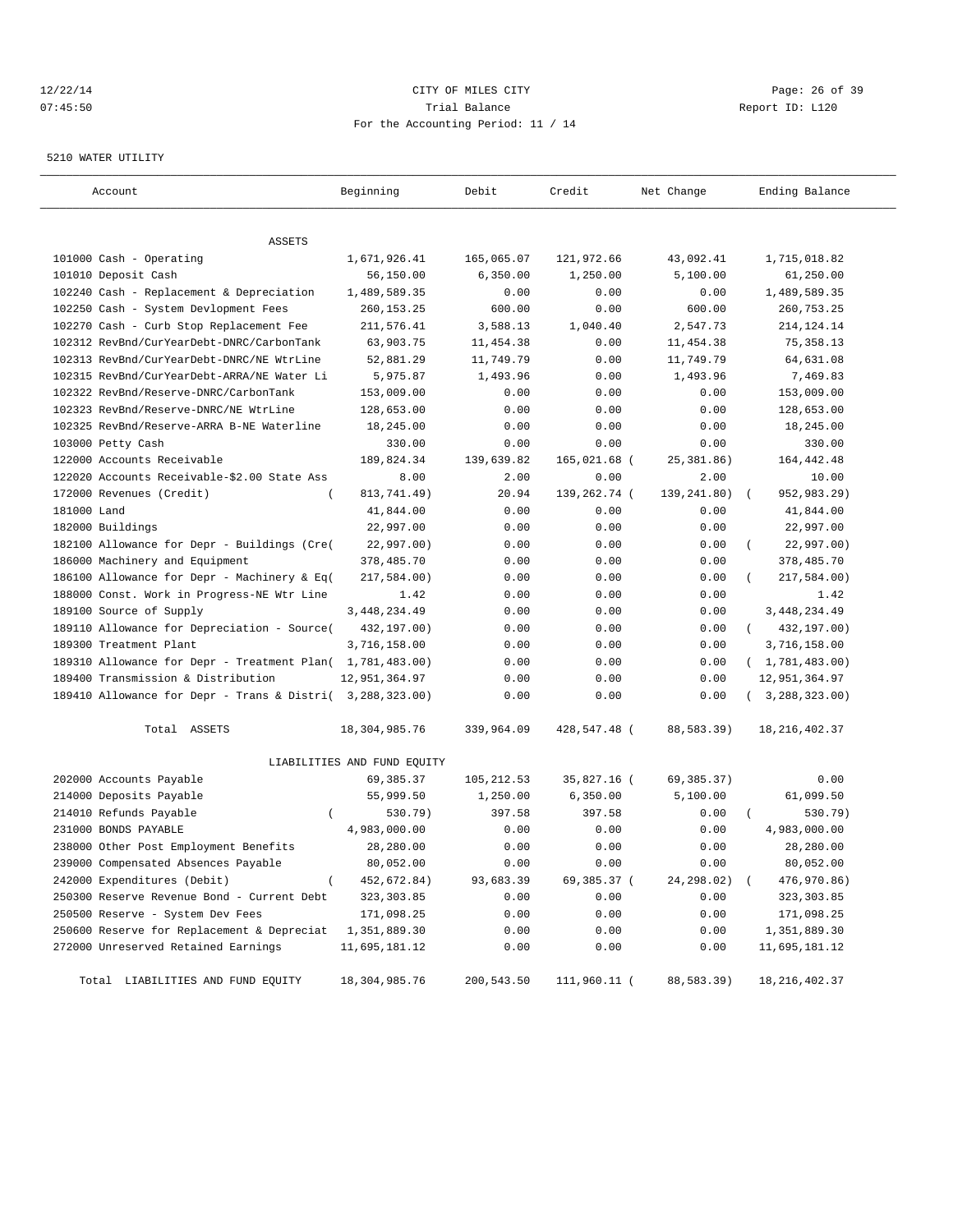## 12/22/14 Page: 27 of 39 07:45:50 Trial Balance Report ID: L120 For the Accounting Period: 11 / 14

### 5310 SEWER UTILITY

| Account                                     | Beginning                   | Debit       | Credit       | Net Change  | Ending Balance   |
|---------------------------------------------|-----------------------------|-------------|--------------|-------------|------------------|
|                                             |                             |             |              |             |                  |
| ASSETS<br>101000 Cash - Operating           | 557, 383.92                 | 88, 319. 37 | 71,641.53    | 16,677.84   | 574,061.76       |
| 102240 Cash - Replacement & Depreciation    | 195,098.39                  | 0.00        | 0.00         | 0.00        | 195,098.39       |
| 102250 Cash - System Devlopment Fees        | 131,850.91                  | 0.00        | 0.00         | 0.00        | 131,850.91       |
| 102280 WWtr Treatment Plant-Phase I Constr  | 575,694.46                  | 0.00        | 0.00         | 0.00        | 575,694.46       |
| 102316 RevBnd/CurYearDebt-Phase 1 Haynes L  | 133,923.94                  | 8,452.50    | 0.00         | 8,452.50    | 142,376.44       |
| 102390 REV BOND/RESERVE-Sewer Phase 1       | 101,735.00                  | 0.00        | 0.00         | 0.00        | 101,735.00       |
| 122000 Accounts Receivable                  | 104,847.53                  | 90,580.38   | 87,051.69    | 3,528.69    | 108,376.22       |
| 172000 Revenues (Credit)                    | 375,777.91)                 | 12.95       | 91,861.01 (  | 91,848.06)  | 467,625.97)      |
| 181000 Land                                 | 2.00                        | 0.00        |              |             | 2.00             |
|                                             |                             |             | 0.00         | 0.00        |                  |
| 186000 Machinery and Equipment              | 600,909.18                  | 0.00        | 0.00         | 0.00        | 600,909.18       |
| 186100 Allowance for Depr - Machinery & Eq( | 344,225.00)                 | 0.00        | 0.00         | 0.00        | 344,225.00)      |
| 188000 Const. Work in Progress-NE Wtr Line  | 1,625,790.72                | 0.00        | 0.00         | 0.00        | 1,625,790.72     |
| 189300 Treatment Plant                      | 2,928,761.61                | 0.00        | 0.00         | 0.00        | 2,928,761.61     |
| 189310 Allowance for Depr - Treatment Plan( | 1,235,318.00)               | 0.00        | 0.00         | 0.00        | (1, 235, 318.00) |
| 189400 Transmission & Distribution          | 4,028,819.40                | 0.00        | 0.00         | 0.00        | 4,028,819.40     |
| 189410 Allowance for Depr - Trans & Distri( | 1,205,307.00)               | 0.00        | 0.00         | 0.00        | 1, 205, 307.00   |
| Total ASSETS                                | 7,824,189.15                | 187, 365.20 | 250,554.23 ( | 63,189.03)  | 7,761,000.12     |
|                                             | LIABILITIES AND FUND EQUITY |             |              |             |                  |
| 202000 Accounts Payable                     | 0.00                        | 20,827.57   | 20,827.57    | 0.00        | 0.00             |
| 231300 Bonds Pay 1979 Issue                 | 1,396,000.00                | 0.00        | 0.00         | 0.00        | 1,396,000.00     |
| 238000 Other Post Employment Benefits       | 20,235.00                   | 0.00        | 0.00         | 0.00        | 20,235.00        |
| 239000 Compensated Absences Payable         | 58,969.00                   | 0.00        | 0.00         | 0.00        | 58,969.00        |
| 242000 Expenditures (Debit)                 | 359,928.68)                 | 63,189.03   | 0.00(        | 63, 189.03) | 423, 117. 71)    |
| 250500 Reserve - System Dev Fees            | 82,925.91                   | 0.00        | 0.00         | 0.00        | 82,925.91        |
| 250600 Reserve for Replacement & Depreciat  | 1,666,491.83                | 0.00        | 0.00         | 0.00        | 1,666,491.83     |
| 272000 Unreserved Retained Earnings         | 4,959,496.09                | 0.00        | 0.00         | 0.00        | 4,959,496.09     |
| LIABILITIES AND FUND EQUITY<br>Total        | 7,824,189.15                | 84,016.60   | 20,827.57 (  | 63, 189.03) | 7,761,000.12     |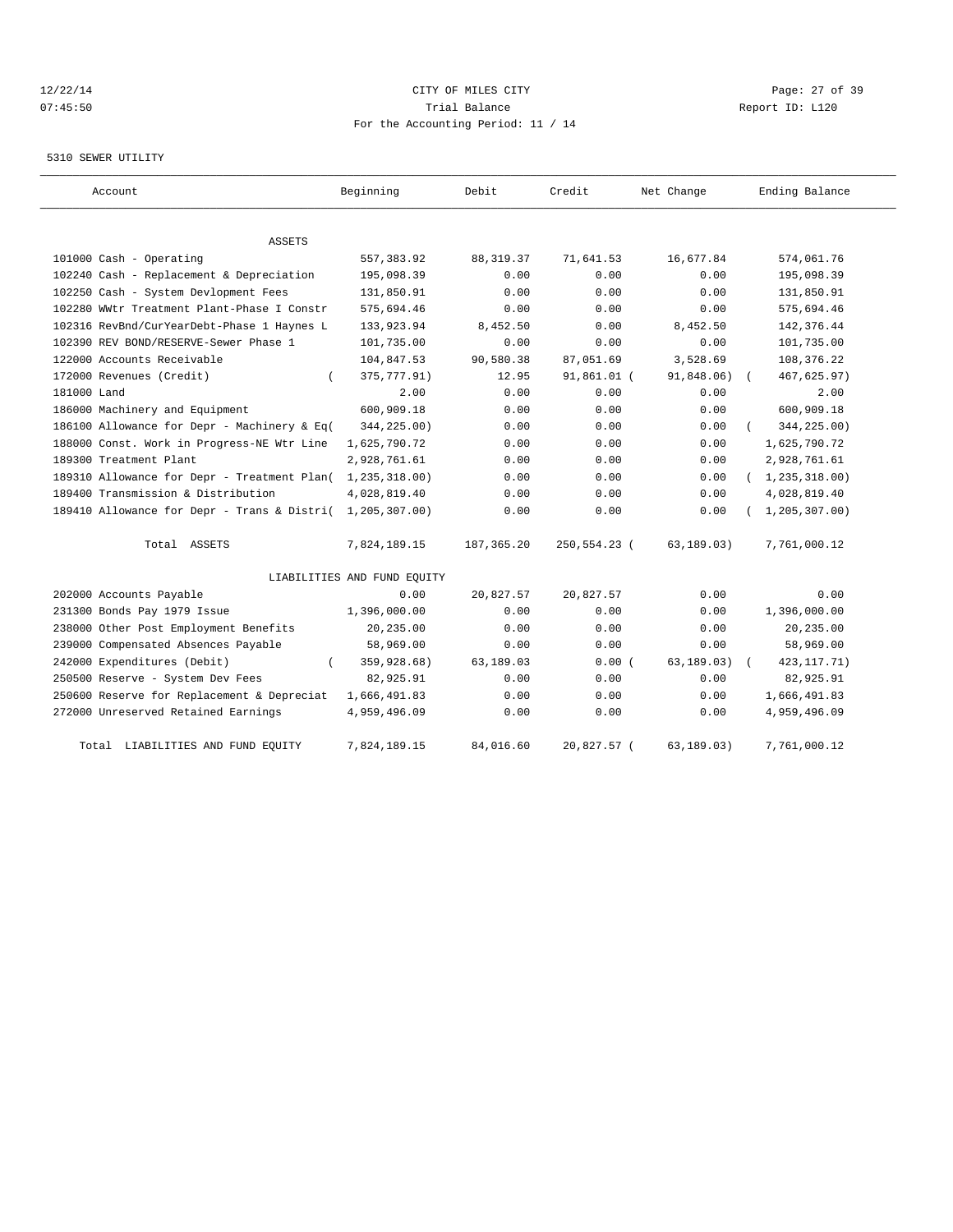## 12/22/14 Page: 28 of 39 07:45:50 Trial Balance Report ID: L120 For the Accounting Period: 11 / 14

#### 5510 AMBULANCE FUND

| Account                                     |          | Beginning                   | Debit      | Credit       | Net Change       |            | Ending Balance |
|---------------------------------------------|----------|-----------------------------|------------|--------------|------------------|------------|----------------|
| ASSETS                                      |          |                             |            |              |                  |            |                |
| 101000 Cash - Operating                     |          | 309,135.77)                 | 38, 231.52 | 37,108.22    | 1,123.30         |            | 308,012.47)    |
| 113211 Taxes Receivable - Real 2011         |          | 19.68                       | 0.00       | 0.00         | 0.00             |            | 19.68          |
| 113212 Taxes Receivable- Real 2012          |          | 0.50                        | 0.00       | 0.00         | 0.00             |            | 0.50           |
| 113213 Tax Receivables Real-2013            |          | 68.63                       | 0.00       | 15.30(       | 15.30)           |            | 53.33          |
| 113214 Taxes Receivable- Real 2014          |          | 6,623.05                    | 0.00       | $3,392.35$ ( | 3,392.35)        |            | 3,230.70       |
| 115208 Taxes Receivable - Personal 2008     |          | 0.12                        | 0.00       | 0.00         | 0.00             |            | 0.12           |
| 115212 Taxes Receivable Personal 2012       |          | 0.02                        | 0.00       | 0.00         | 0.00             |            | 0.02           |
| 115214 Taxes Receivable Personal 2014       |          | 15.56                       | 0.00       | 5.23(        | 5.23)            |            | 10.33          |
| 116000 Protested Taxes Receivable - Reals ( |          | 5.97)                       | 0.00       | 0.00         | 0.00             |            | 5.97)          |
| 122000 Accounts Receivable                  |          | 227,687.47                  | 74,435.40  | 51,324.01    | 23, 111.39       |            | 250,798.86     |
| 122100 Acct Receivable                      | $\left($ | 177, 105.67)                | 0.00       | 0.00         | 0.00             |            | 177, 105.67)   |
| 172000 Revenues (Credit)                    |          | 331,192.90)                 | 399.00     | 78,448.33 (  | 78,049.33)       | $\sqrt{2}$ | 409, 242. 23)  |
| 186000 Machinery and Equipment              |          | 372,186.93                  | 0.00       | 0.00         | 0.00             |            | 372,186.93     |
| 186100 Allowance for Depr - Machinery & Eq( |          | 211, 306.00)                | 0.00       | 0.00         | 0.00             |            | 211, 306.00)   |
| Total ASSETS                                |          | 422, 144.35)                | 113,065.92 | 170,293.44 ( | $57, 227.52$ ) ( |            | 479,371.87)    |
|                                             |          | LIABILITIES AND FUND EQUITY |            |              |                  |            |                |
| 202000 Accounts Payable                     |          | 0.00                        | 5,692.79   | 5,692.79     | 0.00             |            | 0.00           |
| 223100 Deferred Revenue - Real Prop Taxes   |          | 6,505.06                    | 3,407.65   | 0.00(        | 3,407.65)        |            | 3,097.41       |
| 223200 Deferred Revenue - Pers Prop Taxes ( |          | 5.67)                       | 5.23       | 0.00(        | $5.23$ $($       |            | 10.90)         |
| 235000 CONTRACTS/NOTES/LOANS PAYABLE        |          | 65, 314.26                  | 0.00       | 0.00         | 0.00             |            | 65, 314.26     |
| 238000 Other Post Employment Benefits       |          | 16,024.00                   | 0.00       | 0.00         | 0.00             |            | 16,024.00      |
| 239000 Compensated Absences Payable         |          | 27,037.00                   | 0.00       | 0.00         | 0.00             |            | 27,037.00      |
| 242000 Expenditures (Debit)                 | $\left($ | 312,294.28)                 | 53,814.64  | 0.00(        | 53,814.64)       | $\sqrt{2}$ | 366,108.92)    |
| 272000 Unreserved Retained Earnings         |          | 224,724.72)                 | 0.00       | 0.00         | 0.00             |            | 224,724.72)    |
| Total LIABILITIES AND FUND EQUITY           |          | 422, 144. 35)               | 62,920.31  | $5,692.79$ ( | 57, 227.52)      |            | 479, 371.87)   |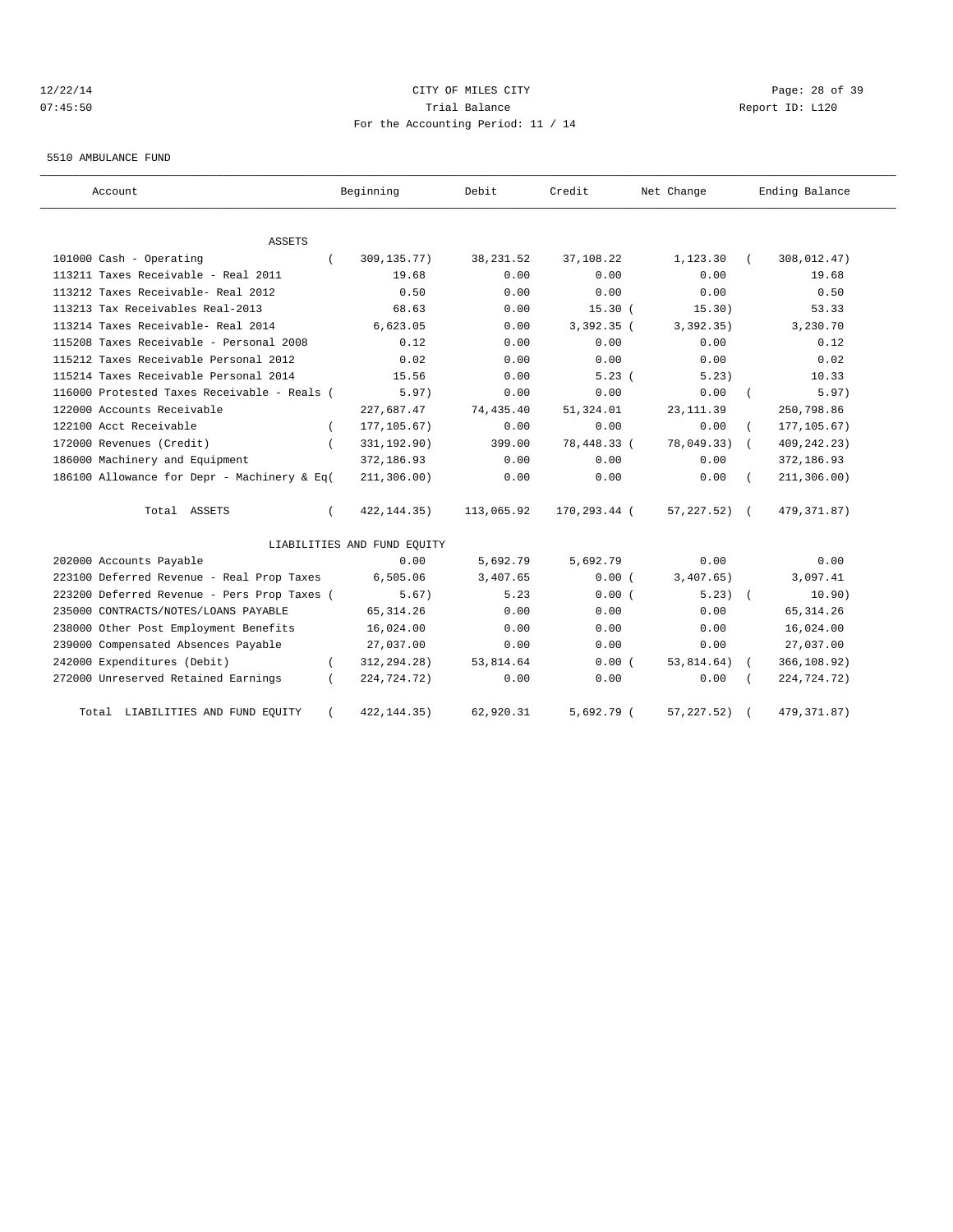## 12/22/14 Page: 29 of 39 07:45:50 Trial Balance Report ID: L120 For the Accounting Period: 11 / 14

5610 AIRPORT OPERATING

| Account                                           | Beginning                   | Debit       | Credit       | Net Change | Ending Balance               |
|---------------------------------------------------|-----------------------------|-------------|--------------|------------|------------------------------|
| <b>ASSETS</b>                                     |                             |             |              |            |                              |
| 101000 Cash - Operating                           | 25, 252.59                  | 41,050.80   | 21,583.49    | 19,467.31  | 44,719.90                    |
| 101100 Cash-FAA Grant/St Loan-2008                | 6,673.74                    | 0.00        | 0.00         | 0.00       | 6,673.74                     |
| 102230 Cash - Surplus/Credit Card Acct            | 3,416.17                    | 8,863.96    | 12,180.13 (  | 3,316.17)  | 100.00                       |
| 103000 Petty Cash                                 | 100.00                      | 0.00        | 0.00         | 0.00       | 100.00                       |
| 113211 Taxes Receivable - Real 2011               | 11.57                       | 0.00        | 0.00         | 0.00       | 11.57                        |
| 113212 Taxes Receivable- Real 2012                | 0.75                        | 0.00        | 0.00         | 0.00       | 0.75                         |
| 113213 Tax Receivables Real-2013                  | 102.94                      | 0.00        | 22.95(       | 22.95)     | 79.99                        |
| 113214 Taxes Receivable- Real 2014                | 9,934.57                    | 0.00        | $5,088.52$ ( | 5,088.52)  | 4,846.05                     |
| 115208 Taxes Receivable - Personal 2008           | 0.19                        | 0.00        | 0.00         | 0.00       | 0.19                         |
| 115212 Taxes Receivable Personal 2012             | 0.01                        | 0.00        | 0.00         | 0.00       | 0.01                         |
| 115213 Taxes Receivable Personal 2013<br>$\left($ | 0.02)                       | 0.00        | 0.00         | 0.00       | 0.02)<br>$\overline{(}$      |
| 115214 Taxes Receivable Personal 2014             | 23.33                       | 0.00        | 7.84 (       | 7.84)      | 15.49                        |
| 116000 Protested Taxes Receivable - Reals (       | 18.13)                      | 0.00        | 0.00         | 0.00       | 18.13)                       |
| 132000 Due From Government (Short Term)           | 117,638.00                  | 0.00        | 34,425.00 (  | 34,425.00) | 83,213.00                    |
| 141000 Prepaid Expense                            | 4,500.00                    | 0.00        | 0.00         | 0.00       | 4,500.00                     |
| 172000 Revenues (Credit)<br>$\overline{(\ }$      | 368, 446.82)                | 34,425.00   | 37,734.63 (  | 3,309.63)  | 371,756.45)<br>$\sqrt{ }$    |
| 181000 Land                                       | 19,983.00                   | 0.00        | 0.00         | 0.00       | 19,983.00                    |
| 182000 Buildings                                  | 677,537.00                  | 0.00        | 0.00         | 0.00       | 677,537.00                   |
| 182100 Allowance for Depr - Buildings (Cre(       | 337,537.00)                 | 0.00        | 0.00         | 0.00       | 337,537.00)                  |
| 184000 Improvements Other Than Buildings          | 8,543,759.48                | 0.00        | 0.00         | 0.00       | 8,543,759.48                 |
| 184100 Allowance for Depr - Imp Other Than(       | 2, 207, 093.00              | 0.00        | 0.00         | 0.00       | 2, 207, 093.00<br>$\sqrt{2}$ |
| 186000 Machinery and Equipment                    | 836, 463.59                 | 0.00        | 0.00         | 0.00       | 836, 463.59                  |
| 186100 Allowance for Depr - Machinery & Eq(       | 313,582.00)                 | 0.00        | 0.00         | 0.00       | 313,582.00)                  |
| 188000 Const. Work in Progress-NE Wtr Line        | 27,005.00                   | 0.00        | 0.00         | 0.00       | 27,005.00                    |
| Total ASSETS                                      | 7,045,724.96                | 84, 339. 76 | 111,042.56 ( | 26,702.80) | 7,019,022.16                 |
|                                                   | LIABILITIES AND FUND EQUITY |             |              |            |                              |
| 202000 Accounts Payable                           | 38,250.00                   | 47,487.62   | $9,237.62$ ( | 38,250.00) | 0.00                         |
| 223100 Deferred Revenue - Real Prop Taxes         | 9,757.60                    | 5, 111.47   | 0.00(        | 5, 111.47) | 4,646.13                     |
| 223200 Deferred Revenue - Pers Prop Taxes (       | 8.51)                       | 7.84        | 0.00(        | 7.84)      | 16.35)<br>$\sqrt{2}$         |
| 235150 LTrm Pay/MT Aeronautics                    | 19,684.00                   | 0.00        | 0.00         | 0.00       | 19,684.00                    |
| 238000 Other Post Employment Benefits             | 7,870.00                    | 0.00        | 0.00         | 0.00       | 7,870.00                     |
| 239000 Compensated Absences Payable               | 3,693.00                    | 0.00        | 0.00         | 0.00       | 3,693.00                     |
| 242000 Expenditures (Debit)                       | 270,530.47)                 | 21,583.49   | 38,250.00    | 16,666.51  | 253,863.96)                  |
| 250600 Reserve for Replacement & Depreciat        | 18,913.67                   | 0.00        | 0.00         | 0.00       | 18,913.67                    |
| 272000 Unreserved Retained Earnings               | 7,218,095.67                | 0.00        | 0.00         | 0.00       | 7,218,095.67                 |
| Total LIABILITIES AND FUND EQUITY                 | 7,045,724.96                | 74,190.42   | 47,487.62 (  | 26,702.80) | 7,019,022.16                 |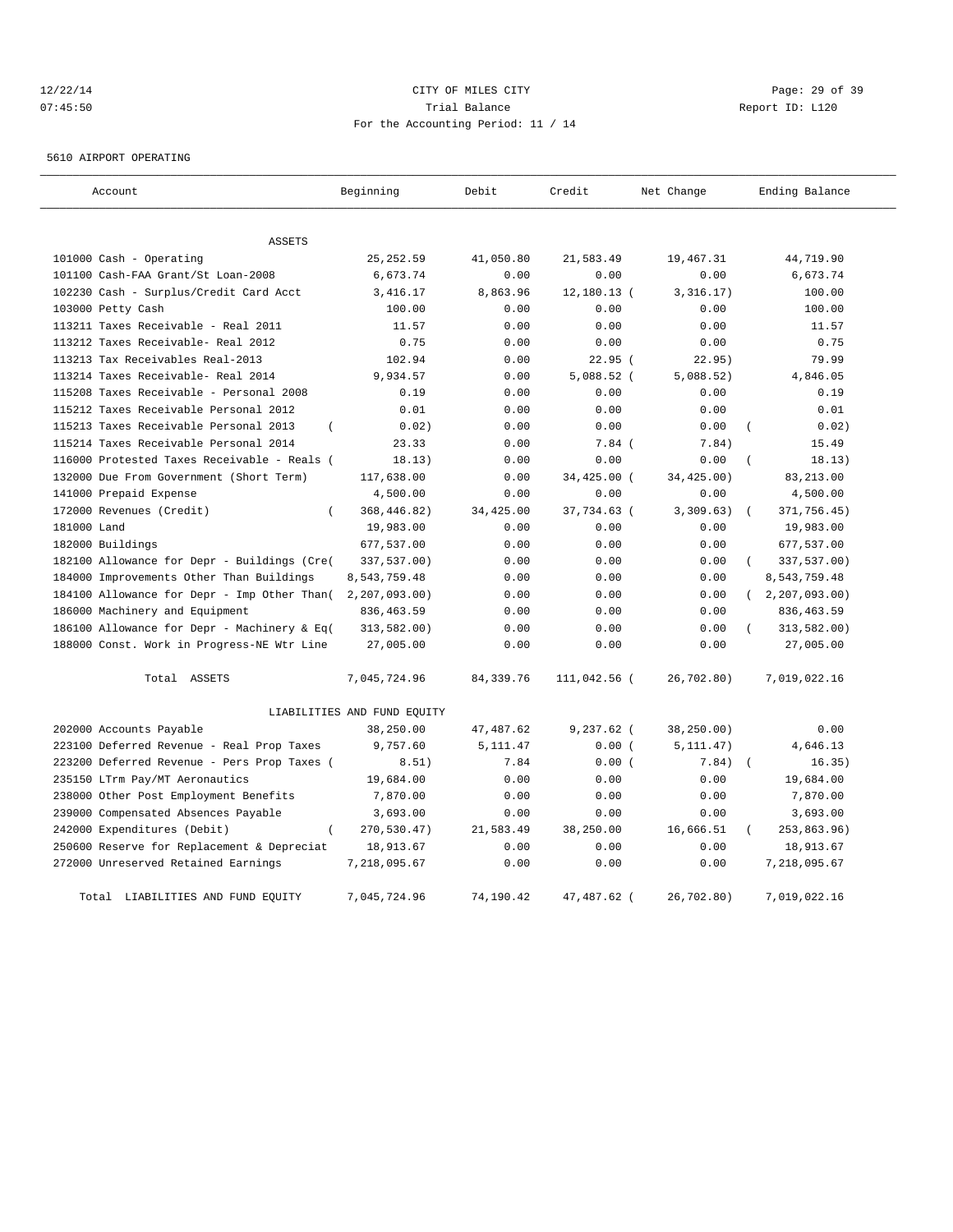## 12/22/14 Page: 30 of 39 07:45:50 Trial Balance Report ID: L120 For the Accounting Period: 11 / 14

### 6040 PUBLIC WORKS

| Account                              | Beginning                   | Debit     | Credit      | Net Change    | Ending Balance |
|--------------------------------------|-----------------------------|-----------|-------------|---------------|----------------|
|                                      |                             |           |             |               |                |
| ASSETS                               |                             |           |             |               |                |
| 101000 Cash - Operating              | 117,971.55                  | 0.00      | 11,992.26 ( | 11,992.26)    | 105,979.29     |
| 172000 Revenues (Credit)             | 37,984.18)                  | 0.00      | 0.00        | 0.00          | 37,984.18)     |
| Total ASSETS                         | 79,987.37                   | 0.00      | 11,992.26 ( | 11,992.26)    | 67,995.11      |
|                                      | LIABILITIES AND FUND EQUITY |           |             |               |                |
| 202000 Accounts Payable              | 0.00                        | 596.12    | 596.12      | 0.00          | 0.00           |
| 239000 Compensated Absences Payable  | 13,041.00                   | 0.00      | 0.00        | 0.00          | 13,041.00      |
| 242000 Expenditures (Debit)          | 46, 155.86)                 | 11,992.26 | 0.00(       | $11,992,26$ ( | 58, 148. 12)   |
| 271000 Unreserved Fund Balance       | 16,366.78                   | 0.00      | 0.00        | 0.00          | 16,366.78      |
| 272000 Unreserved Retained Earnings  | 96,735.45                   | 0.00      | 0.00        | 0.00          | 96,735.45      |
| LIABILITIES AND FUND EQUITY<br>Total | 79,987.37                   | 12,588.38 | 596.12 (    | 11,992.26)    | 67,995.11      |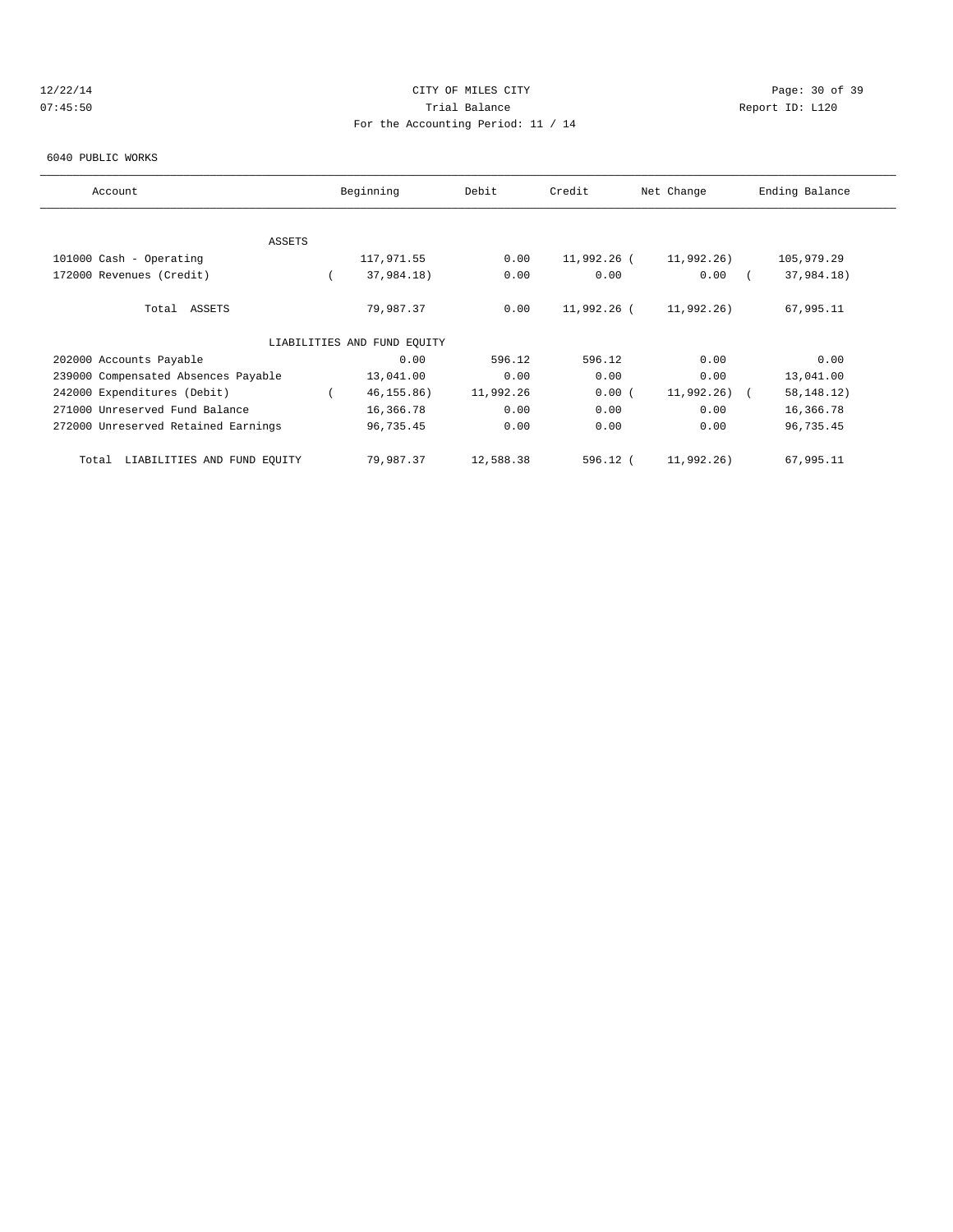| $\mathcal{L}$ | 722. |  |
|---------------|------|--|
|               |      |  |

## CITY OF MILES CITY CONTROL CONTROL CONTROL CONTROL CONTROL PAGE: 31 of 39 07:45:50 **Trial Balance Constanting Trial Balance Report ID:** L120 For the Accounting Period: 11 / 14

# 7370 TBID

| Account                              | Beginning                   | Debit    | Credit   | Net Change | Ending Balance |
|--------------------------------------|-----------------------------|----------|----------|------------|----------------|
|                                      |                             |          |          |            |                |
|                                      |                             |          |          |            |                |
|                                      | ASSETS                      |          |          |            |                |
| 101000 Cash - Operating              | 0.00                        | 7,688.00 | 0.00     | 7,688.00   | 7,688.00       |
|                                      |                             |          |          |            |                |
| ASSETS<br>Total                      | 0.00                        | 7,688.00 | 0.00     | 7,688.00   | 7,688.00       |
|                                      |                             |          |          |            |                |
|                                      | LIABILITIES AND FUND EQUITY |          |          |            |                |
| 212500 Due to Others                 | 0.00                        | 0.00     | 7,688.00 | 7,688.00   | 7,688.00       |
|                                      |                             |          |          |            |                |
| LIABILITIES AND FUND EQUITY<br>Total | 0.00                        | 0.00     | 7,688.00 | 7,688.00   | 7,688.00       |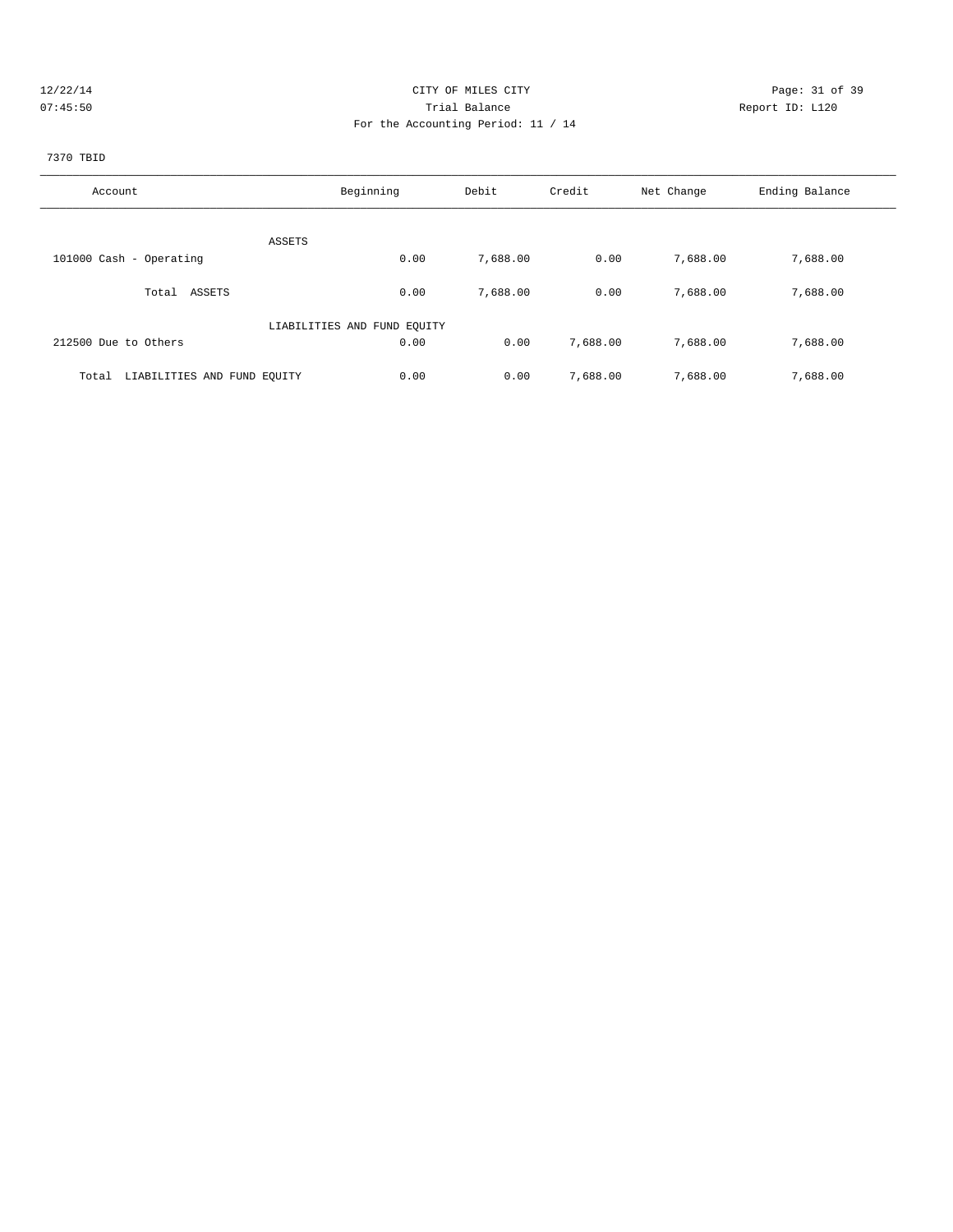7467 Law Enforcement Academy Surcharge

| Account                                   | Beginning                   | Debit  | Credit | Net Change | Ending Balance |
|-------------------------------------------|-----------------------------|--------|--------|------------|----------------|
| ASSETS                                    |                             |        |        |            |                |
| 101000 Cash - Operating                   | 749.00                      | 759.00 | 0.00   | 759.00     | 1,508.00       |
| ASSETS<br>Total                           | 749.00                      | 759.00 | 0.00   | 759.00     | 1,508.00       |
|                                           | LIABILITIES AND FUND EQUITY |        |        |            |                |
| 212200 Due to Federal, Soc Sec & Medicare | 749.00                      | 0.00   | 759.00 | 759.00     | 1,508.00       |
| LIABILITIES AND FUND EQUITY<br>Total      | 749.00                      | 0.00   | 759.00 | 759.00     | 1,508.00       |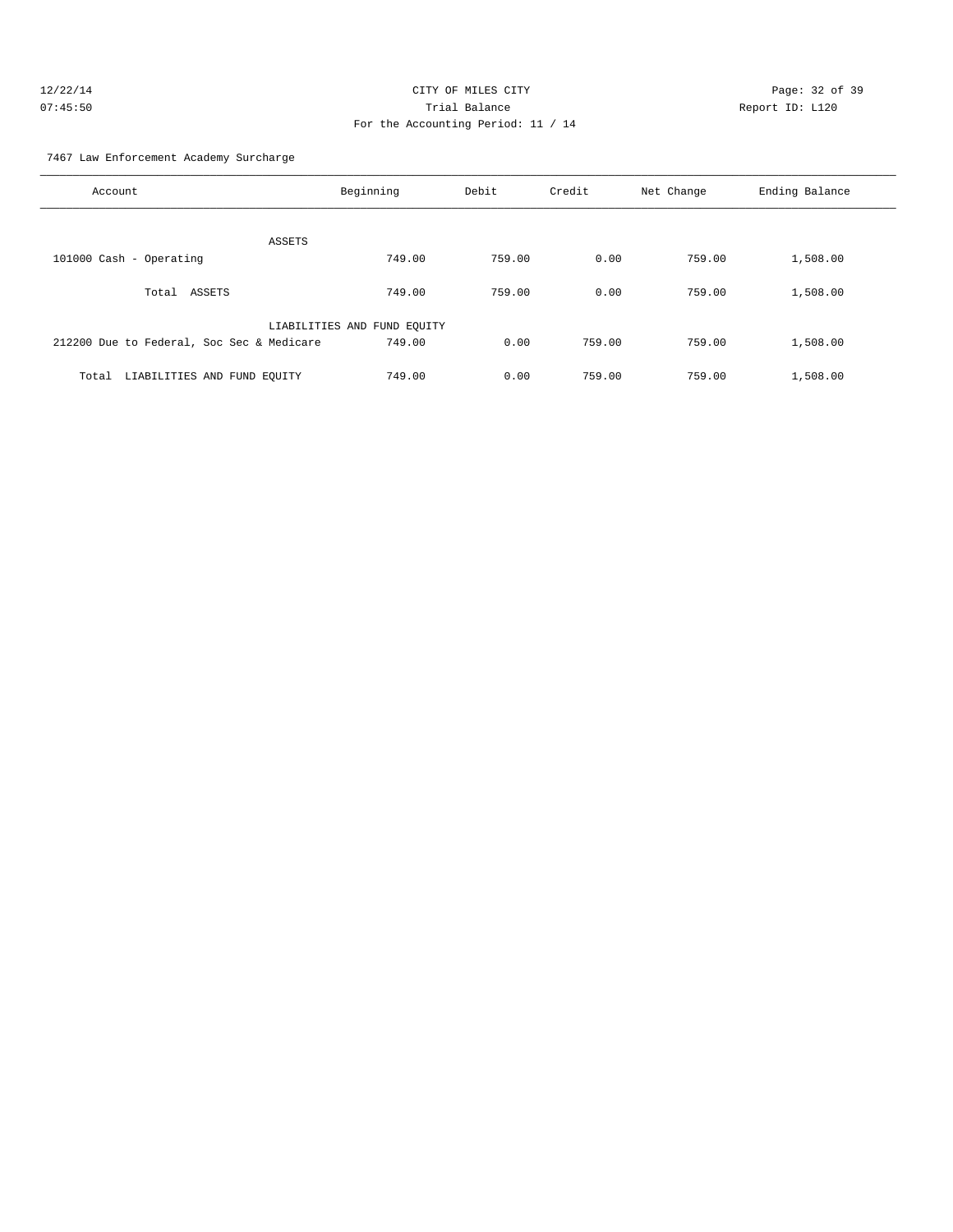| 12/22/14 | CITY OF MILES CITY                 | Page: 33 of 39  |
|----------|------------------------------------|-----------------|
| 07:45:50 | Trial Balance                      | Report ID: L120 |
|          | For the Accounting Period: 11 / 14 |                 |

7471 CIVIL LEGAL ASSIST/VICTIM DOM VIOLENCE PROG

| Account                              | Beginning                   | Debit    | Credit   | Net Change | Ending Balance |
|--------------------------------------|-----------------------------|----------|----------|------------|----------------|
| ASSETS                               |                             |          |          |            |                |
| 101000 Cash - Operating              | 1,638.00                    | 1,507.15 | 0.00     | 1,507.15   | 3, 145. 15     |
| ASSETS<br>Total                      | 1,638.00                    | 1,507.15 | 0.00     | 1,507.15   | 3, 145. 15     |
|                                      | LIABILITIES AND FUND EQUITY |          |          |            |                |
| 212500 Due to Others                 | 1,638.00                    | 0.00     | 1,507.15 | 1,507.15   | 3, 145. 15     |
| LIABILITIES AND FUND EOUITY<br>Total | 1,638.00                    | 0.00     | 1,507.15 | 1,507.15   | 3, 145. 15     |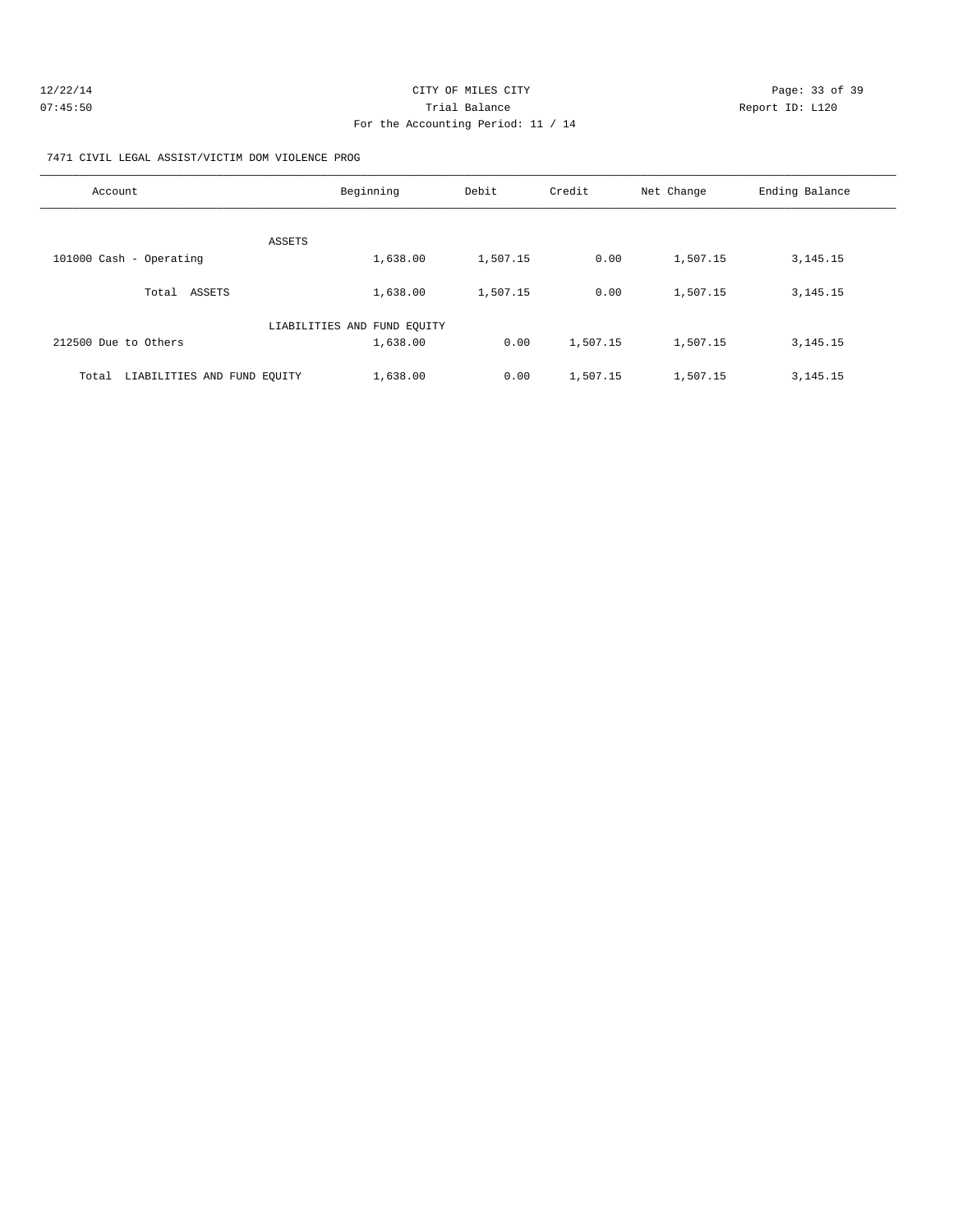## 12/22/14 Page: 34 of 39 07:45:50 Trial Balance Report ID: L120 For the Accounting Period: 11 / 14

7910 PAYROLL FUND

| Account                                   | Beginning                   | Debit       | Credit      | Net Change  | Ending Balance |  |
|-------------------------------------------|-----------------------------|-------------|-------------|-------------|----------------|--|
|                                           |                             |             |             |             |                |  |
| ASSETS                                    |                             |             |             |             |                |  |
| 101000 Cash - Operating                   | 91,205.58                   | 434,647.29  | 429,306.74  | 5,340.55    | 96,546.13      |  |
| Total ASSETS                              | 91,205.58                   | 434,647.29  | 429,306.74  | 5,340.55    | 96,546.13      |  |
|                                           | LIABILITIES AND FUND EQUITY |             |             |             |                |  |
| 201000 Warrants Payable                   | 76,540.68                   | 89,961.58   | 80,769.88 ( | 9, 191, 70) | 67,348.98      |  |
| 212200 Due to Federal, Soc Sec & Medicare | 0.00                        | 62,927.95   | 62,927.95   | 0.00        | 0.00           |  |
| 212202 Due to State Unemployment          | 1,429.74                    | 0.00        | 1,432.08    | 1,432.08    | 2,861.82       |  |
| 212203 Due to Worker's Compensation       | 13,235.16                   | 0.00        | 13,100.17   | 13,100.17   | 26, 335.33     |  |
| 212204 Due to State Income Tax            | 0.00                        | 13,948.00   | 13,948.00   | 0.00        | 0.00           |  |
| 212205 due to MPORS-GABA                  | 0.00                        | 13,607.62   | 13,607.62   | 0.00        | 0.00           |  |
| 212207 Due to AFLAC, AFLAC PRETAX         | 0.00                        | 340.31      | 340.31      | 0.00        | 0.00           |  |
| 212208 Due to Health Ins, Dental, Vision  | 0.00                        | 54,684.10   | 54,684.10   | 0.00        | 0.00           |  |
| 212209 Due to PERS Retirement             | 0.00                        | 30,060.95   | 30,060.95   | 0.00        | 0.00           |  |
| 212210 Due to FURS-GABA Retirement        | 0.00                        | 11,591.07   | 11,591.07   | 0.00        | 0.00           |  |
| Total LIABILITIES AND FUND EQUITY         | 91,205.58                   | 277, 121.58 | 282, 462.13 | 5,340.55    | 96,546.13      |  |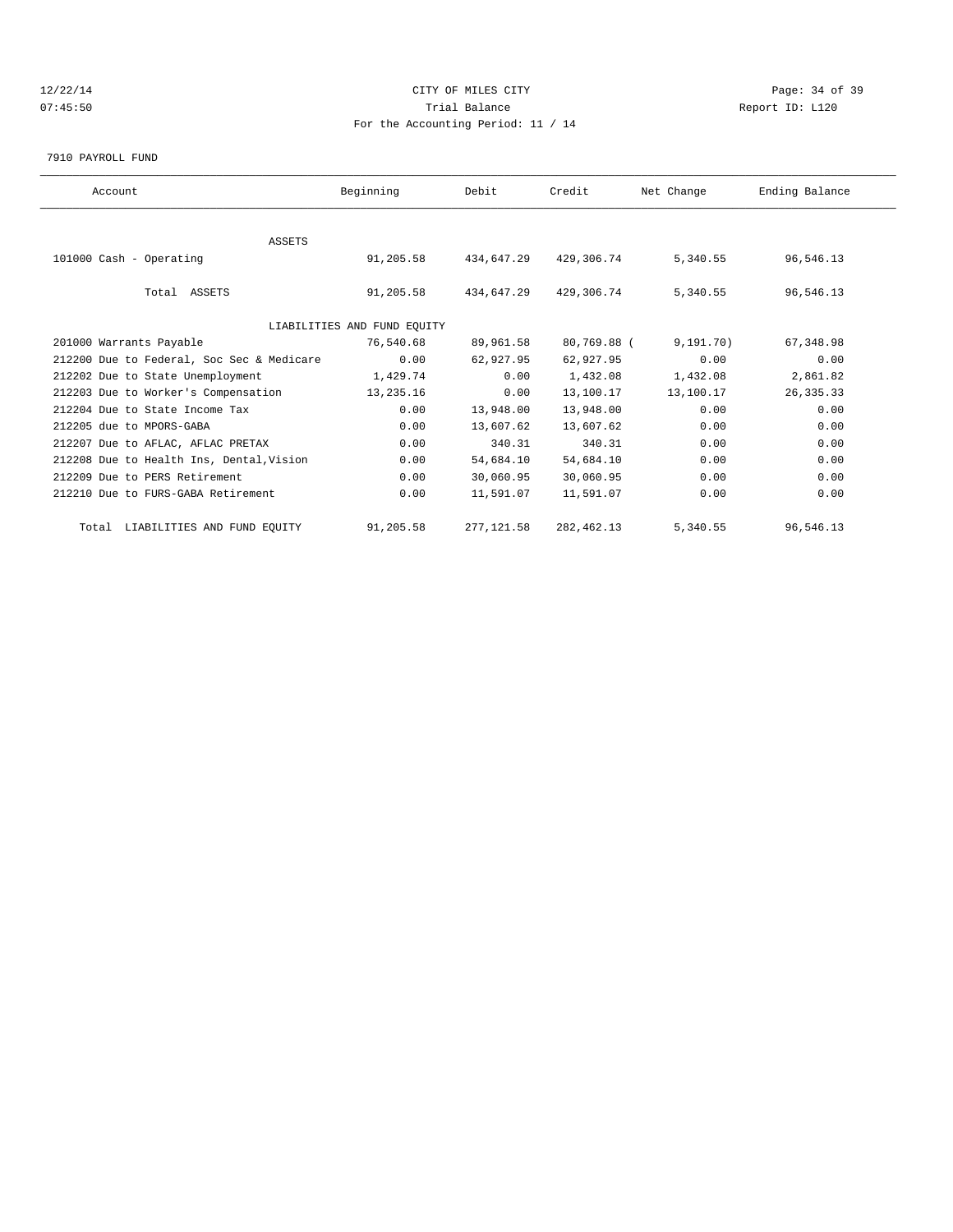| 27227 |  |
|-------|--|
|       |  |

## CITY OF MILES CITY CONTROL CONTROL CONTROL CONTROL CONTROL PAGE: 35 of 39 Trial Balance and Communicated Report ID: L120 For the Accounting Period: 11 / 14

### 7930 CLAIMS FUND

| Account                              | Beginning                   | Debit       | Credit         | Net Change | Ending Balance |
|--------------------------------------|-----------------------------|-------------|----------------|------------|----------------|
|                                      |                             |             |                |            |                |
| ASSETS<br>101000 Cash - Operating    | 202,699.57                  | 228, 201.38 | 310,929.12 (   | 82,727.74) | 119,971.83     |
| Total ASSETS                         | 202,699.57                  | 228, 201.38 | 310,929.12 (   | 82,727.74) | 119,971.83     |
|                                      | LIABILITIES AND FUND EQUITY |             |                |            |                |
| 201000 Warrants Payable              | 202,699.57                  | 310,929.12  | 228,201.38 (   | 82,727,74) | 119,971.83     |
| LIABILITIES AND FUND EOUITY<br>Total | 202,699.57                  | 310,929.12  | 228, 201. 38 ( | 82,727,74) | 119,971.83     |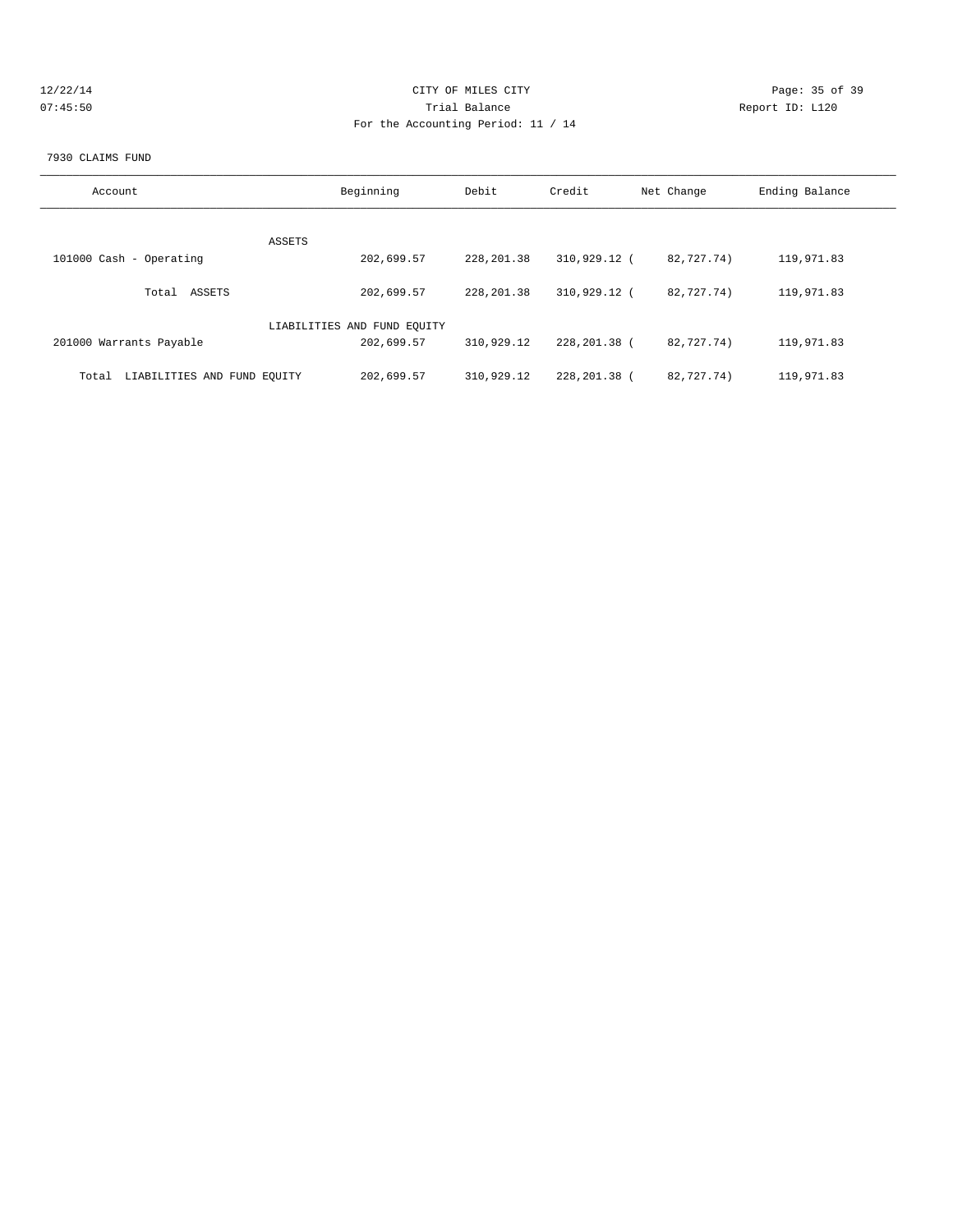## 12/22/14 Page: 36 of 39 07:45:50 Trial Balance Report ID: L120 For the Accounting Period: 11 / 14

7980 CUSTER CO WATER & SEWER DISTRICT

| Account                                 | Beginning                   | Debit     | Credit    | Net Change | Ending Balance |
|-----------------------------------------|-----------------------------|-----------|-----------|------------|----------------|
|                                         |                             |           |           |            |                |
|                                         | ASSETS                      |           |           |            |                |
| 101000 Cash - Operating                 | 0.00                        | 10,533.20 | 10,533.20 | 0.00       | 0.00           |
| 122000 Accounts Receivable              | 12,487.49                   | 11,216.53 | 10,533.20 | 683.33     | 13,170.82      |
| Total ASSETS                            | 12,487.49                   | 21,749.73 | 21,066.40 | 683.33     | 13,170.82      |
|                                         | LIABILITIES AND FUND EQUITY |           |           |            |                |
| 202000 Accounts Payable                 | 0.00                        | 10,533.20 | 10,533.20 | 0.00       | 0.00           |
| 211020 Due to Custer Water & Sewer Dist | 12,487.49                   | 10,533.20 | 11,216.53 | 683.33     | 13,170.82      |
| LIABILITIES AND FUND EQUITY<br>Total    | 12,487.49                   | 21,066.40 | 21,749.73 | 683.33     | 13,170.82      |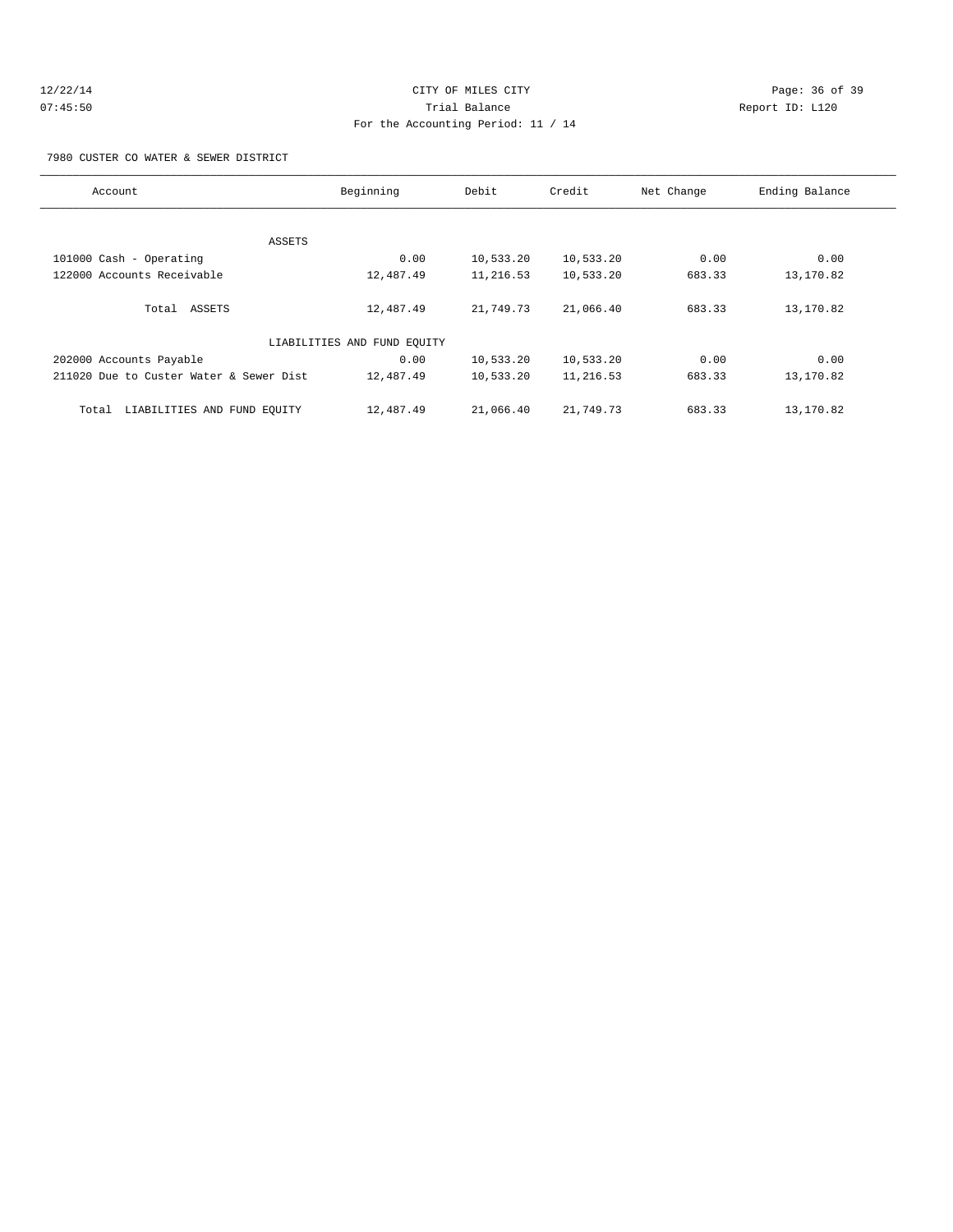| 12/22/1  |  |
|----------|--|
| 07:45:50 |  |

## Page: 37 of 39 Prial Balance and Communicated Report ID: L120 For the Accounting Period: 11 / 14

#### 7981 Interest Clearing

| Account                              | Beginning                   | Debit    | Credit     | Net Change   | Ending Balance |
|--------------------------------------|-----------------------------|----------|------------|--------------|----------------|
|                                      |                             |          |            |              |                |
|                                      | ASSETS                      |          |            |              |                |
| 101000 Cash - Operating              | 1,887.24                    | 6.89     | 2,760.23 ( | $2,753.34$ ( | 866.10)        |
| Total ASSETS                         | 1,887.24                    | 6.89     | 2,760.23 ( | $2.753.34$ ( | 866.10)        |
|                                      | LIABILITIES AND FUND EQUITY |          |            |              |                |
| 212500 Due to Others                 | 1,887.24                    | 2,760.23 | $6.89$ (   | $2,753.34$ ( | 866.10)        |
|                                      |                             |          |            |              |                |
| LIABILITIES AND FUND EQUITY<br>Total | 1,887.24                    | 2,760.23 | $6.89$ (   | $2,753.34$ ( | 866.10)        |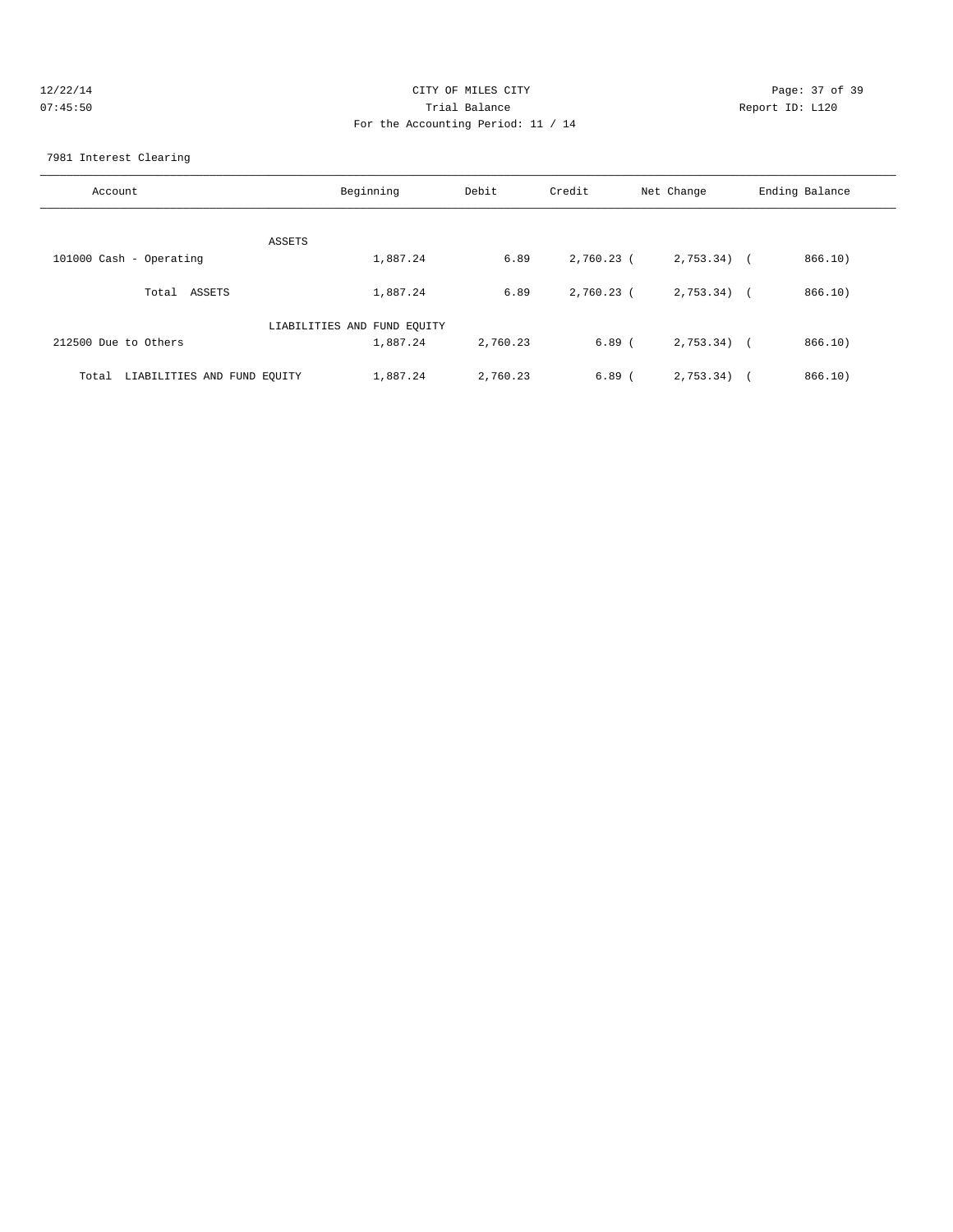## 12/22/14 Page: 38 of 39 07:45:50 Trial Balance Report ID: L120 For the Accounting Period: 11 / 14

9000 GENERAL FIXED ASSETS GROUP OF ACCOUNTS FUND

| Account                                                    | Beginning                   | Debit | Credit | Net Change | Ending Balance  |
|------------------------------------------------------------|-----------------------------|-------|--------|------------|-----------------|
|                                                            |                             |       |        |            |                 |
| <b>ASSETS</b>                                              |                             |       |        |            |                 |
| 181000 Land                                                | 526,599.00                  | 0.00  | 0.00   | 0.00       | 526,599.00      |
| 182000 Buildings                                           | 1,986,836.00                | 0.00  | 0.00   | 0.00       | 1,986,836.00    |
| 182100 Allowance for Depr - Buildings (Cre(                | 684,991.00)                 | 0.00  | 0.00   | 0.00       | 684,991.00)     |
| 186000 Machinery and Equipment                             | 3,038,732.00                | 0.00  | 0.00   | 0.00       | 3,038,732.00    |
| 186100 Allowance for Depr - Machinery & Eq(                | 1,463,750.00)               | 0.00  | 0.00   | 0.00       | 1,463,750.00    |
| 187000 Infrastructure                                      | 33,670,108.00               | 0.00  | 0.00   | 0.00       | 33,670,108.00   |
| 187100 Allowance For Depreciation - Infras( 16,321,771.00) |                             | 0.00  | 0.00   | 0.00       | 16,321,771.00   |
| Total ASSETS                                               | 20,751,763.00               | 0.00  | 0.00   | 0.00       | 20, 751, 763.00 |
|                                                            | LIABILITIES AND FUND EOUITY |       |        |            |                 |
| 280000 INVESTMENT IN GENERAL FIXED ASSETS                  | 20,751,763.00               | 0.00  | 0.00   | 0.00       | 20, 751, 763.00 |
| LIABILITIES AND FUND EQUITY<br>Total                       | 20,751,763.00               | 0.00  | 0.00   | 0.00       | 20, 751, 763.00 |